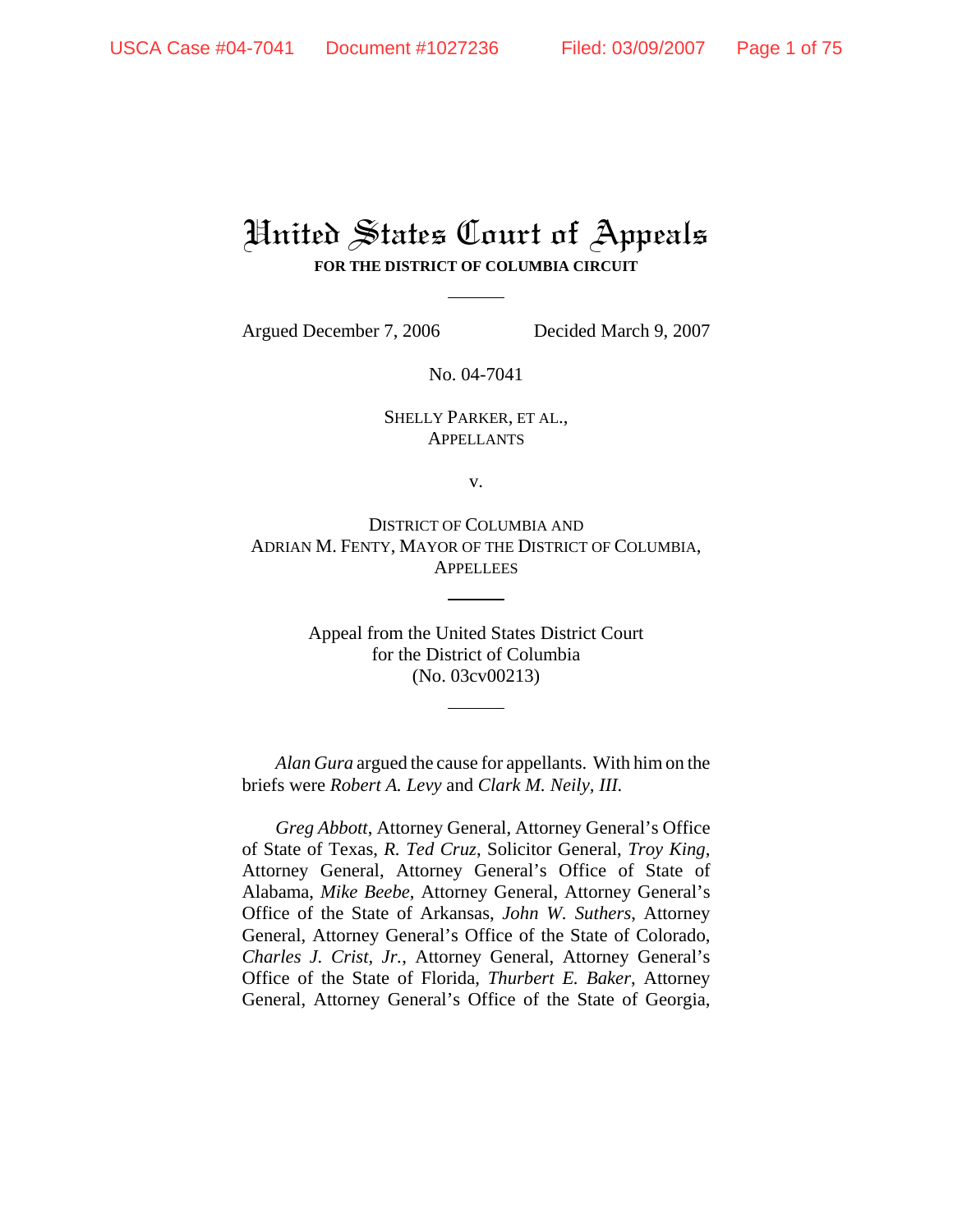*Michael A. Cox*, Attorney General, Attorney General's Office of the State of Michigan, *Mike Hatch*, Attorney General, Attorney General's Office of the State of Minnesota, *Jon Bruning*, Attorney General, Attorney General's Office of the State of Nebraska, *Wayne Stenehjem*, Attorney General, Attorney General's Office of the State of North Dakota, *Jim Petro*, Attorney General, Attorney General's Office of the State of Ohio, *Mark L. Shurtleff*, Attorney General, Attorney General's Office of the State of Utah, and *Patrick J. Crank*, Attorney General, Attorney General's Office of the State of Wyoming, were on the brief for *amici curiae* States of Texas, et. al. in support of appellants.

*Don B. Kates* and *Daniel D. Polsby* were on the brief for *amici curiae* Professors Frederick Bieber, et al. and organization *amici curiae* Second Amendment Foundation, et al.

*Stefan Bijan Tahmassebi* was on the brief for *amicus curiae* Congress of Racial Equality, Inc. in support of appellants seeking reversal.

*Peter J. Ferrara* was on the brief for *amicus curiae* American Civil Rights Union in support of appellants.

*Robert Dowlut* was on the brief for *amicus curiae* National Rifle Association Civil Rights Defense Fund in support of appellants seeking reversal.

*Todd S. Kim*, Solicitor General, Office of Attorney General for the District of Columbia, argued the cause for appellees. With him on the brief were *Robert J. Spagnoletti*, Attorney General, *Edward E. Schwab*, Deputy Solicitor General, and *Lutz Alexander Prager*.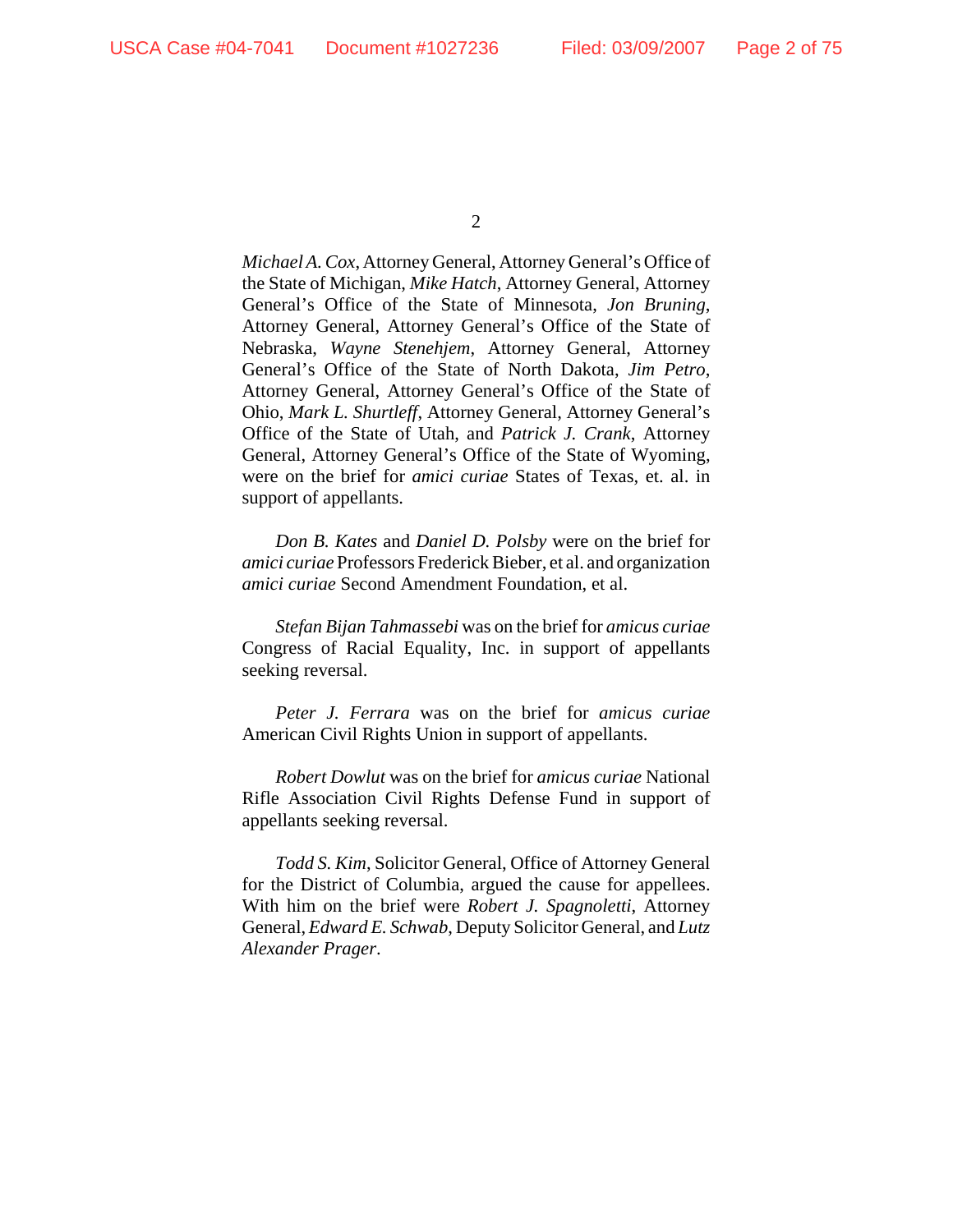*Ernest McGill*, pro se, was on the brief for *amicus curiae* Ernest McGill in support of appellees.

*Thomas F. Reilly*, Attorney General, Attorney General's Office of Commonwealth of Massachusetts, *Glenn S. Kaplan*, Assistant Attorney General, *J. Joseph Curran, Jr.*, Attorney General, Attorney General's Office of the State of Maryland, *Zulima V. Farber*, Attorney General, Attorney General's Office of the State of New Jersey, were on the brief for *amici curiae* Commonwealth of Massachusetts, et al. in support of appellees. *John Hogrogian*, Attorney, Corporation Counsel's Office of City of New York, and *Benna Ruth Solomon*, Deputy Corporation Counsel, Office of the Corporation Counsel of the City of Chicago, entered appearances.

*Andrew L. Frey*, *David M. Gossett*, *Danny Y. Chou*, Deputy City Attorney, Office of the City Attorney of the City and County of San Francisco, and *John A. Valentine*, were on the brief for *amici curiae* The Brady Center to Prevent Gun Violence, et al. in support of appellees. *Eric J. Mogilnicki* entered an appearance.

Before: HENDERSON and GRIFFITH, *Circuit Judges*, and SILBERMAN, *Senior Circuit Judge*.

Opinion for the Court filed by *Senior Circuit Judge* SILBERMAN.

Dissenting opinion filed by *Circuit Judge* HENDERSON.

SILBERMAN, *Senior Circuit Judge*: Appellants contest the district court's dismissal of their complaint alleging that the District of Columbia's gun control laws violate their Second Amendment rights. The court held that the Second Amendment ("A well regulated Militia, being necessary to the security of a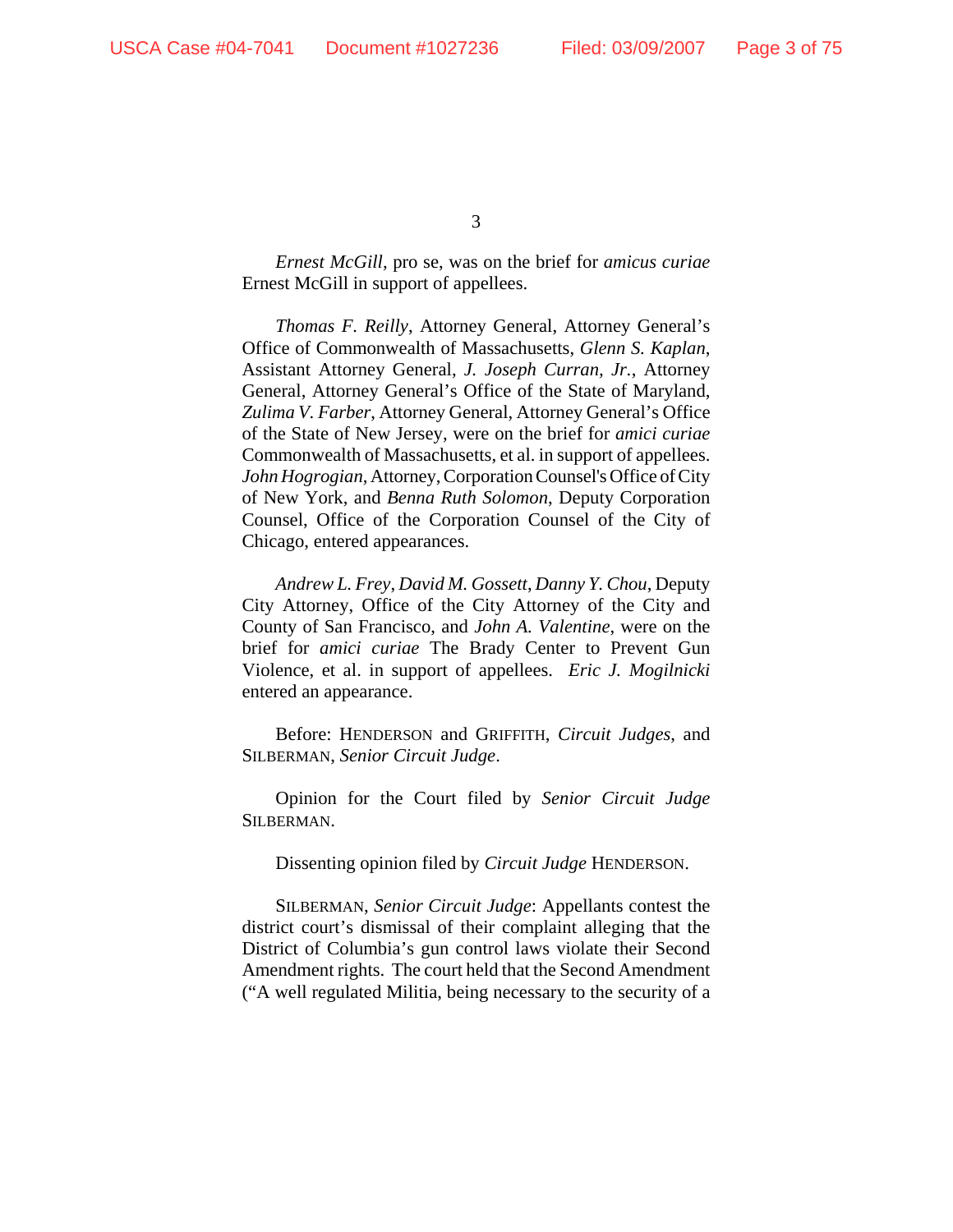free State, the right of the people to keep and bear Arms, shall not be infringed") does not bestow any rights on individuals except, perhaps, when an individual serves in an organized militia such as today's National Guard. We reverse.

I

Appellants, six residents of the District, challenge D.C. Code § 7-2502.02(a)(4), which generally bars the registration of handguns (with an exception for retired D.C. police officers); D.C. Code § 22-4504, which prohibits carrying a pistol without a license, insofar as that provision would prevent a registrant from moving a gun from one room to another within his or her home; and D.C. Code § 7-2507.02, requiring that all lawfully owned firearms be kept unloaded and disassembled or bound by a trigger lock or similar device. Shelly Parker, Tracey Ambeau, Tom G. Palmer, and George Lyon want to possess handguns in their respective homes for self-defense. Gillian St. Lawrence owns a registered shotgun, but wishes to keep it assembled and unhindered by a trigger lock or similar device. Finally, Dick Heller, who is a District of Columbia special police officer permitted to carry a handgun on duty as a guard at the Federal Judicial Center, wishes to possess one at his home. Heller applied for and was denied a registration certificate to own a handgun. The District, in refusing his request, explicitly relied on D.C. Code § 7-2502.02(a)(4).

Essentially, the appellants claim a right to possess what they describe as "functional firearms," by which they mean ones that could be "readily accessible to be used effectively when necessary" for self-defense in the home. They are not asserting a right to carry such weapons outside their homes. Nor are they challenging the District's authority *per se* to require the registration of firearms.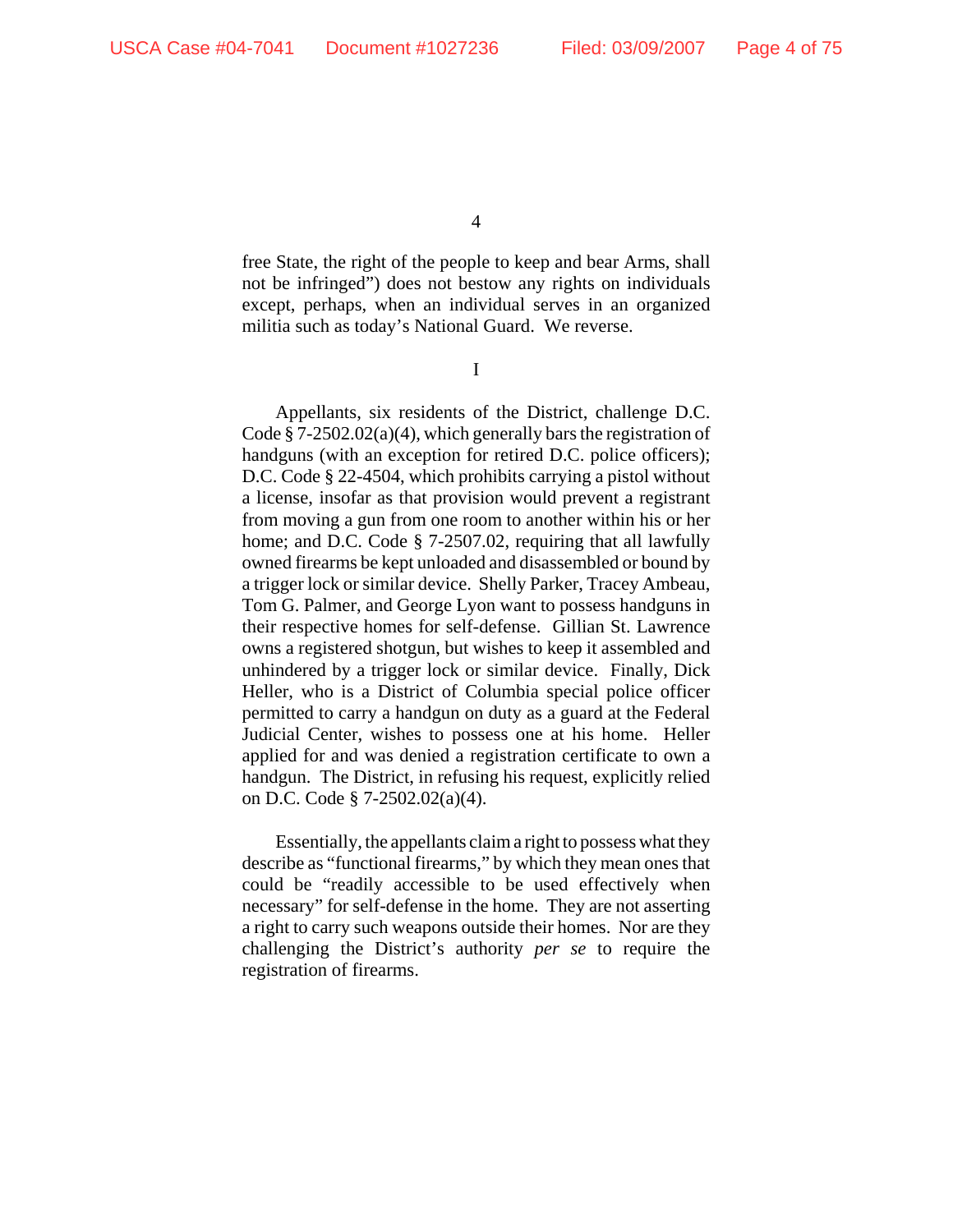Appellants sought declaratory and injunctive relief pursuant to 28 U.S.C. §§ 2201, 2202, and 42 U.S.C. § 1983, but the court below granted the District's motion to dismiss on the grounds that the Second Amendment, at most, protects an individual's right to "*bear* arms for service in the Militia." (The court did not refer to the word "keep" in the Second Amendment.) And, by "Militia," the court concluded the Second Amendment referred to an organized military body—such as a National Guard unit.

II

After the proceedings before the district judge, we decided *Seegars v. Gonzales*, 396 F.3d 1248 (D.C. Cir. 2005). We held that plaintiffs bringing a pre-enforcement challenge to the District's gun laws had not yet suffered an injury-in-fact and, therefore, they lacked constitutional standing. Although plaintiffs expressed an intention to violate the District's gun control laws, prosecution was not imminent. We thought ourselves bound by our prior decision in *Navegar, Inc. v. United States*, 103 F.3d 994 (D.C. Cir. 1997), to conclude that the District's general threat to prosecute violations of its gun laws did not constitute an Article III injury. *Navegar* involved a preenforcement challenge by a gun manufacturer to certain provisions of the Violent Crime Control and Law Enforcement Act of 1994, which prohibited the manufacture (and possession) of semiautomatic assault weapons. We held then that the manufacturers whose products the statute listed *eo nomine* had standing to challenge the law in question because the effect of the statute was to single out individual firearms purveyors for prosecution. *Id.* at 999. However, manufacturers whose products were described solely by their characteristics had no pre-enforcement standing because the threat of prosecution was shared among the (presumably) many gun manufacturers whose products fit the statutory description, and, moreover, it was not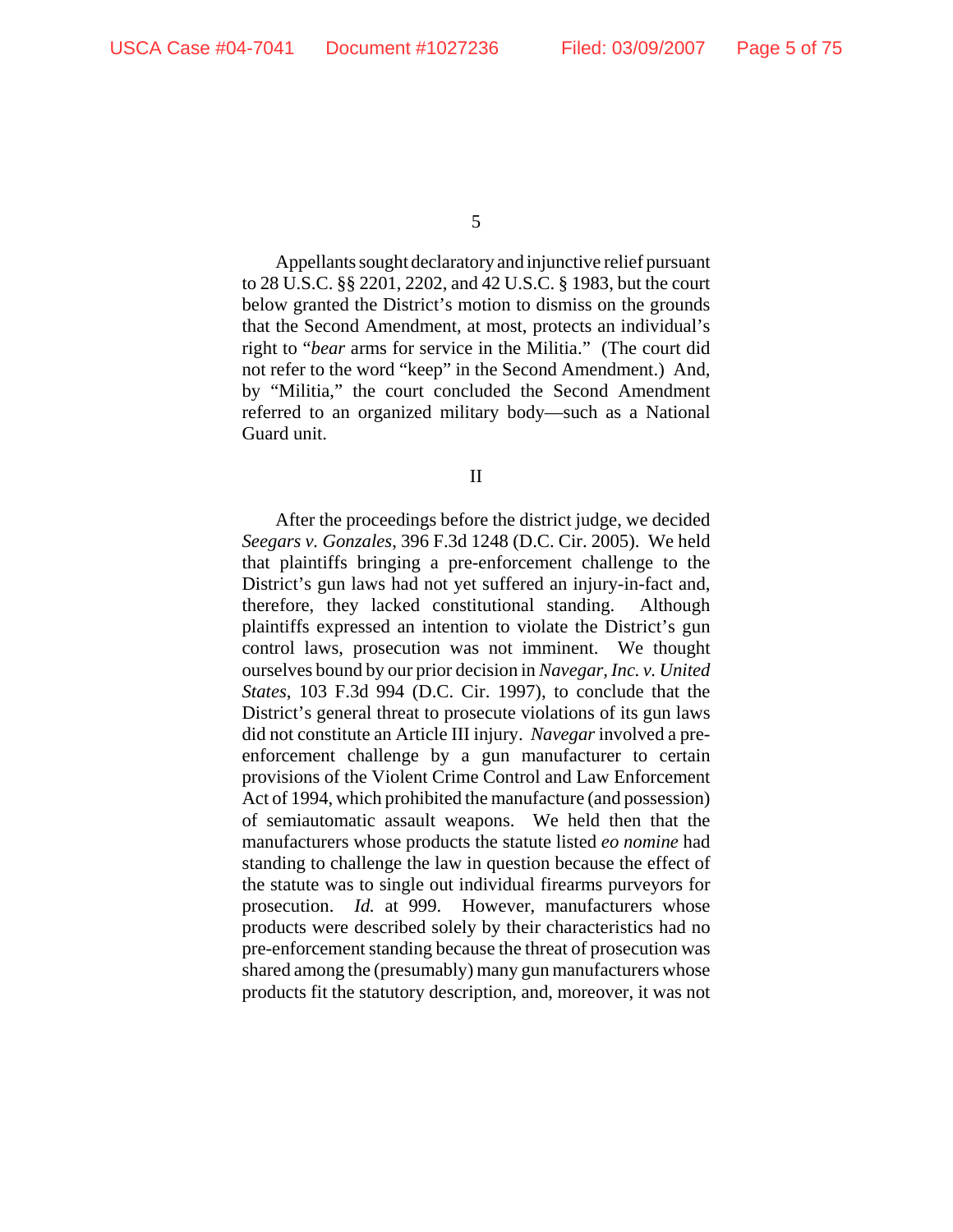clear how these descriptive portions of the statute would be enforced. *Id.* at 1001.

In *Navegar*, then, the "factor . . . most significant in our analysis" was "the statute's own identification of particular products manufactured only by appellants" because that indicated a "special priority" for preventing specified parties from engaging in a particular type of conduct. *Id.* Extending *Navegar*'s logic to *Seegars*, we said the *Seegars* plaintiffs were required to show that the District had singled them out for prosecution, as had been the case with at least one of the manufacturer plaintiffs in *Navegar*. Since the *Seegars* plaintiffs could show nothing more than a general threat of prosecution by the District, we held their feared injury insufficiently imminent to support Article III standing. 396 F.3d at 1255-56.

We recognized in *Seegars* that our analysis in *Navegar* was in tension with the Supreme Court's treatment of a preenforcement challenge to a criminal statute that allegedly threatened constitutional rights. *See id.* (citing *Babbitt v. United Farm Workers Nat'l Union*, 442 U.S. 289 (1979)). In *United Farm Workers*, the Supreme Court addressed the subject of preenforcement challenges in general terms:

> When the plaintiff has alleged an intention to engage in a course of conduct arguably affected with a constitutional interest, but proscribed by a statute, and there exists a credible threat of prosecution thereunder, he "should not be required to await and undergo a criminal prosecution as the sole means of seeking relief."

442 U.S. at 298 (quoting *Doe v. Bolton*, 410 U.S. 179, 188 (1973)). The unqualified language of *United Farm Workers* would seem to encompass the claims raised by the *Seegars*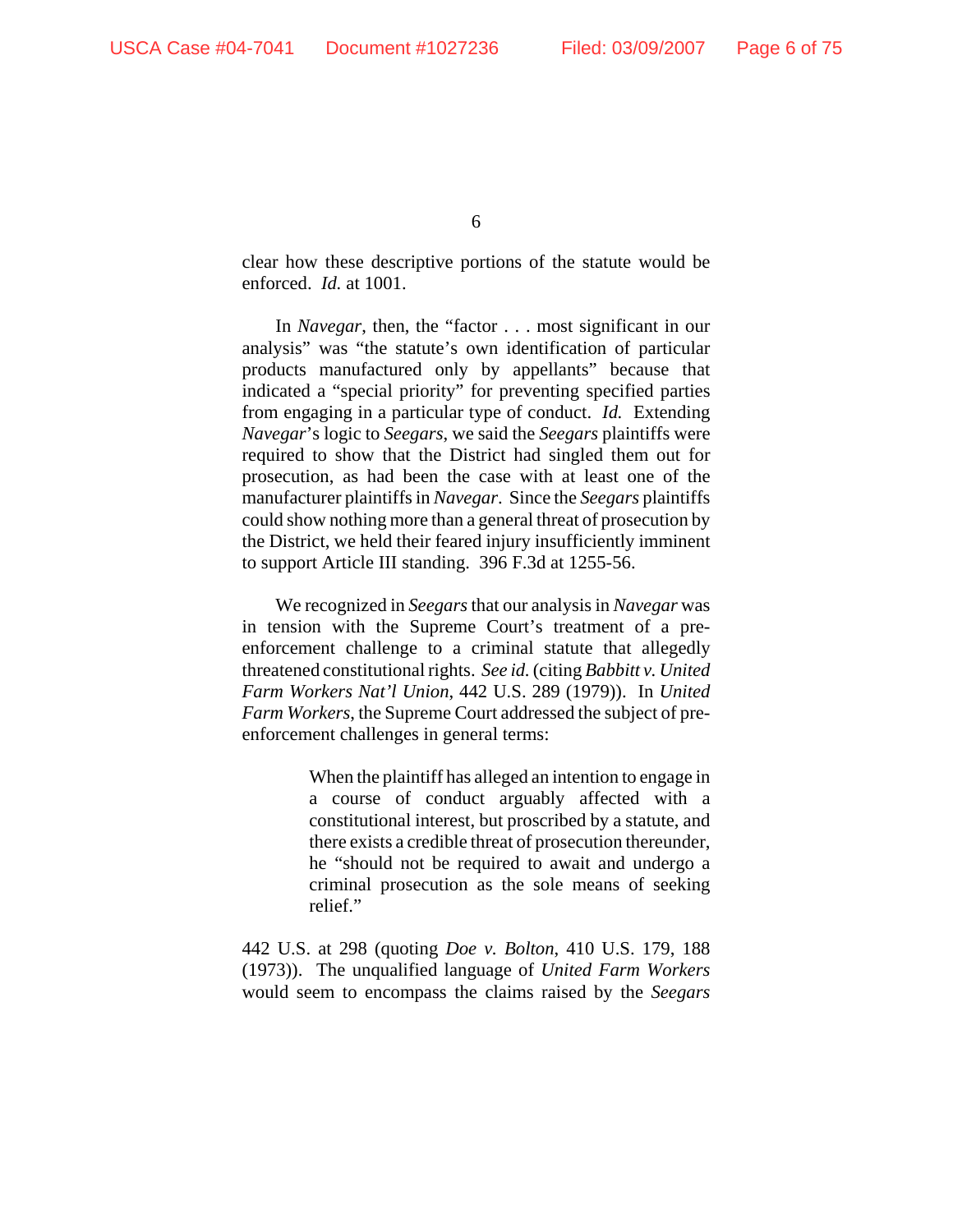plaintiffs, as well as the appellants here. Appellants' assertions of Article III standing also find support in the Supreme Court's decision in *Virginia v. American Booksellers Ass'n*, 484 U.S. 383 (1988), which allowed a pre-enforcement challenge to a Virginia statute criminalizing the display of certain types of sexually explicit material for commercial purposes. In that case, the Court held it sufficient for plaintiffs to allege "an actual and well-founded fear that the law will be enforced against them," *id.* at 393, without any additional requirement that the challenged statute single out particular plaintiffs by name.<sup>1</sup> In both *United Farm Workers* and *American Booksellers*, the Supreme Court took a far more relaxed stance on preenforcement challenges than *Navegar* and *Seegars* permit. Nevertheless, unless and until this court en banc overrules these recent precedents, we must be faithful to *Seegars* just as the majority in *Seegars* was faithful to *Navegar*.

<sup>1</sup> Of course, *American Booksellers* can be distinguished from *Navegar*, *Seegars*, and the present case, on the ground that the constitutional challenge at issue there implicated the First (as opposed to the Second) Amendment. The *American Booksellers* Court was concerned that Virginia's statute might chill speech without any prosecution ever taking place, 484 U.S. at 393, thereby creating a wrong without remedy if pre-enforcement standing were denied. But in deciding whether to privilege one amendment to the U.S. Constitution over another in assessing injury-in-fact, we note the statement of our dissenting colleague in *Seegars*: "I know of no hierarchy of Bill of Rights protections that dictates different standing analysis." 396 F.3d at 1257 (Sentelle, J., dissenting). The *Seegars* majority, although it felt constrained by *Navegar* to reach a different result, tacitly agreed with Judge Sentelle's assessment that the injuryin-fact requirement should be applied uniformly over the First and Second Amendments (and presumably all other constitutionally protected rights). *Id.* at 1254.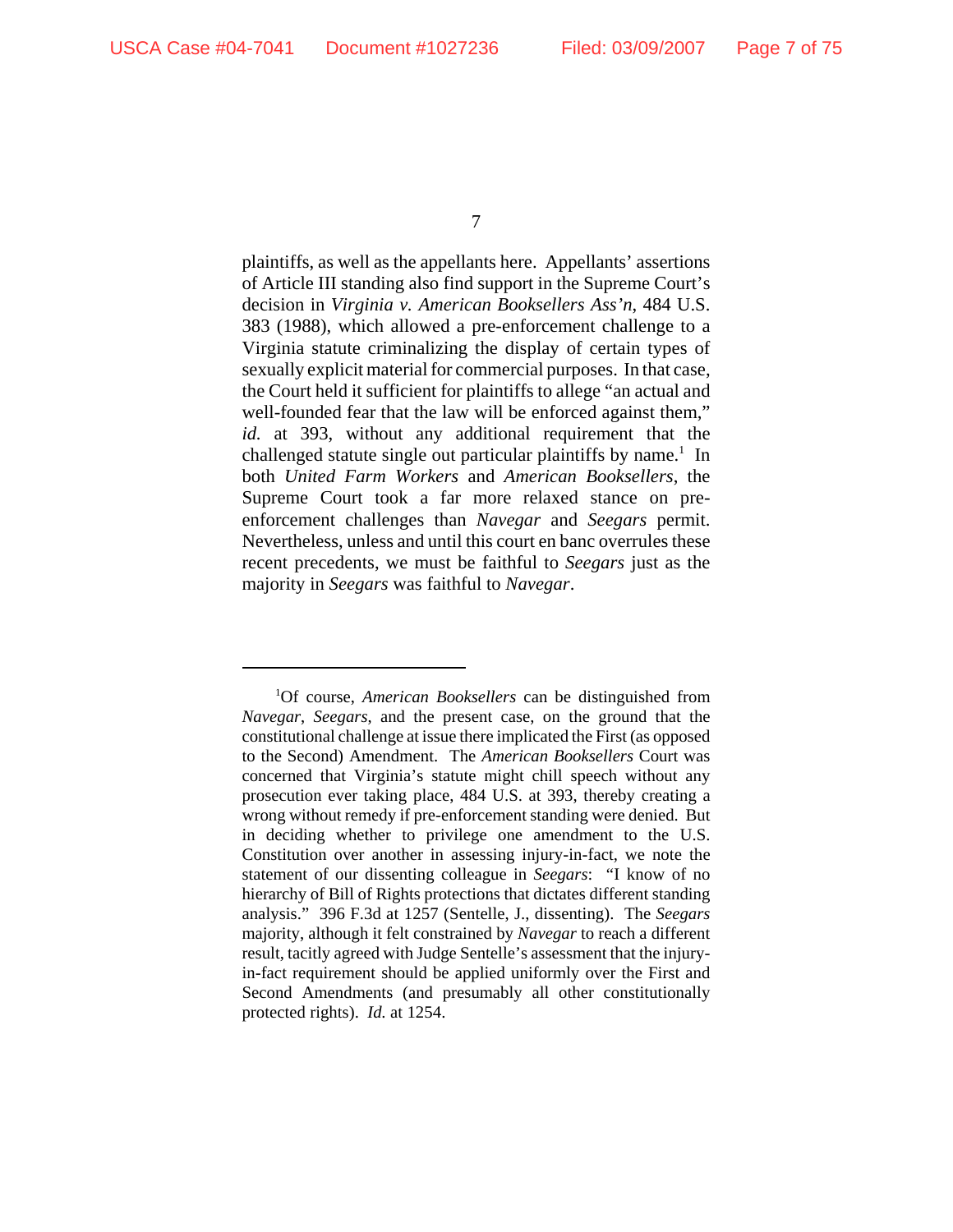Applying *Navegar*-*Seegars* to the standing question in this case, we are obliged to look for an allegation that appellants here have been singled out or uniquely targeted by the D.C. government for prosecution. No such allegation has been made; with one exception, appellants stand in a position almost identical to the *Seegars* plaintiffs. Appellants attempt to distinguish their situation from that of the *Seegars* plaintiffs by pointing to "actual" and "specific" threats, Appellants' Br. at 21, lodged against appellants by D.C. during the course of the district court litigation. But this is insufficient. None of the statements cited by appellants expresses a "special priority" for preventing *these* appellants from violating the gun laws, or a particular interest in punishing *them* for having done so. Rather, the District appears to be expressing a sentiment ubiquitous among stable governments the world over, to wit, scofflaws will be punished.

The noteworthy distinction in this case—a distinction mentioned in appellants' complaint and pressed by them on appeal—is that appellant Heller has applied for and been denied a registration certificate to own a handgun, a fact not present in *Seegars*. The denial of the gun license is significant; it constitutes an injury independent of the District's prospective enforcement of its gun laws, and an injury to which the stringent requirements for pre-enforcement standing under *Navegar* and *Seegars* would not apply. Since D.C. Code § 22-4504 (prohibition against carrying a pistol without a license) and D.C. Code § 7-2507.02 (disassembly/trigger lock requirement) would amount to further conditions on the certificate Heller desires, Heller's standing to pursue the license denial would subsume these other claims too.

This is not a new proposition. We have consistently treated a license or permit denial pursuant to a state or federal administrative scheme as an Article III injury. *See, e.g.*, *Cassell*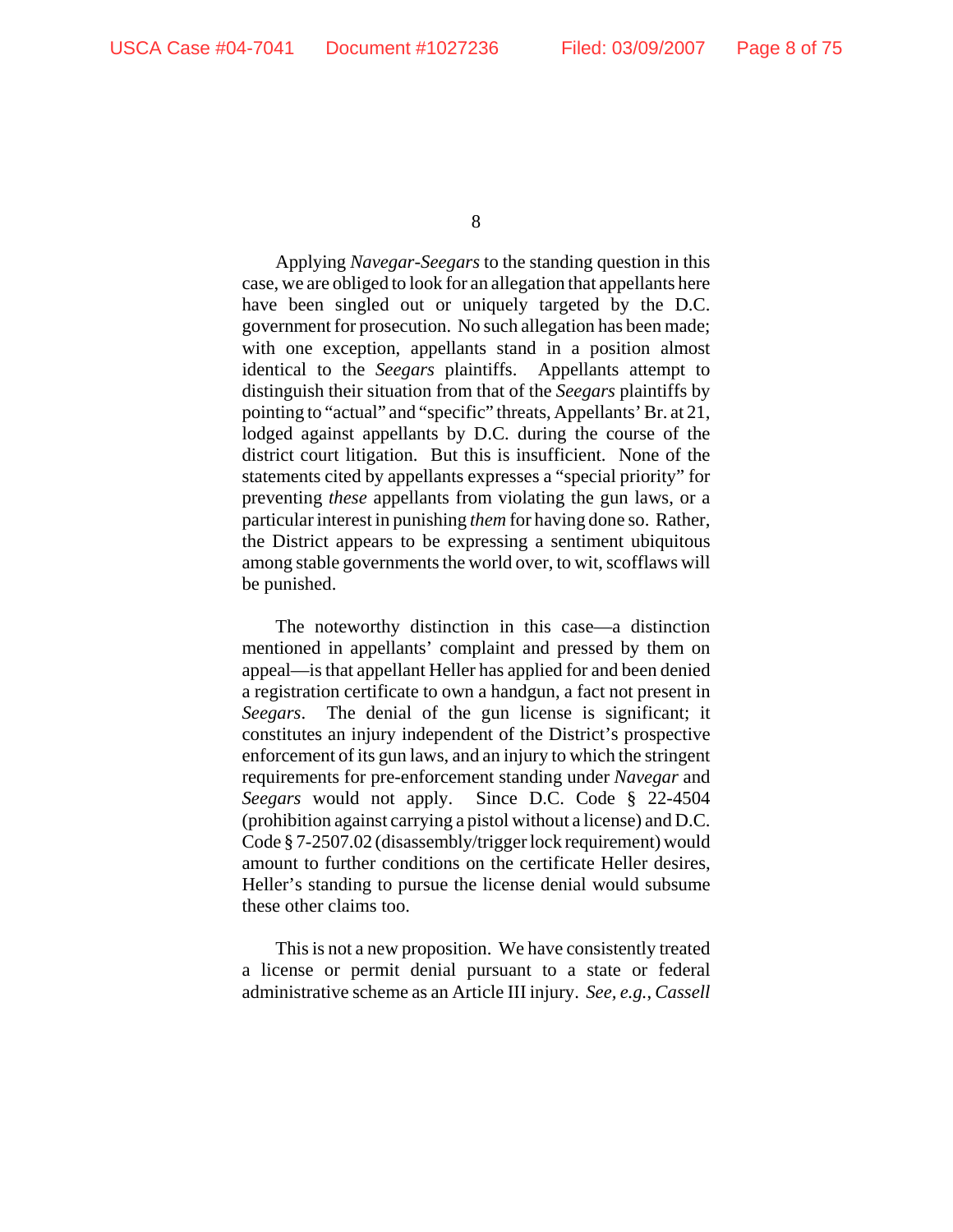*v. F.C.C.*, 154 F.3d 478 (D.C. Cir. 1998) (reviewing denial of license application to operate private land mobile radio service); *Wilkett v. I.C.C.*, 710 F.2d 861 (D.C. Cir. 1983) (reviewing denial of application for expanded trucking license); *see also City of Bedford v. F.E.R.C.*, 718 F.2d 1164, 1168 (D.C. Cir. 1983) (describing wrongful denial of a preliminary hydroelectric permit as an injury warranting review). The interests injured by an adverse licensing determination may be interests protected at common law, or they may be created by statute. And of course, a licensing decision can also trench upon constitutionally protected interests, *see, e.g.*, *Dist. Intown Props. Ltd. P'ship v. District of Columbia*, 198 F.3d 874 (D.C. Cir. 1999) (reviewing District of Columbia's denial of a building permit under the Takings Clause); *Berger v. Bd. of Psychologist Exam'rs*, 521 F.2d 1056 (D.C. Cir. 1975) (reviewing District of Columbia's denial of a license to practice psychology under the Due Process Clause), which will also give rise to Article III injury.

At oral argument, counsel for the District maintained that we should not view this as a licensing case for standing purposes because D.C.'s firearm registration system amounts to a complete prohibition on handgun ownership. The District argues that we must analyze appellants' standing exclusively under our pre-enforcement precedents, *Seegars* and *Navegar*. We disagree on both counts. The District does not *completely* prohibit handgun registration. *See* D.C. Code § 7-2502.02(a)(4) (allowing certificates for pistols already registered in the District prior to 1976); D.C. Code § 7-2502.02(b) (excluding retired police officers of the Metropolitan Police Department from the ban on pistol registration). Had Heller been a retired police officer, presumably the District would have granted him a registration certificate. The same would be true if Heller had attempted to register a long gun, as opposed to a handgun. In any event, Heller has invoked his rights under the Second Amendment to challenge the statutory classifications used to bar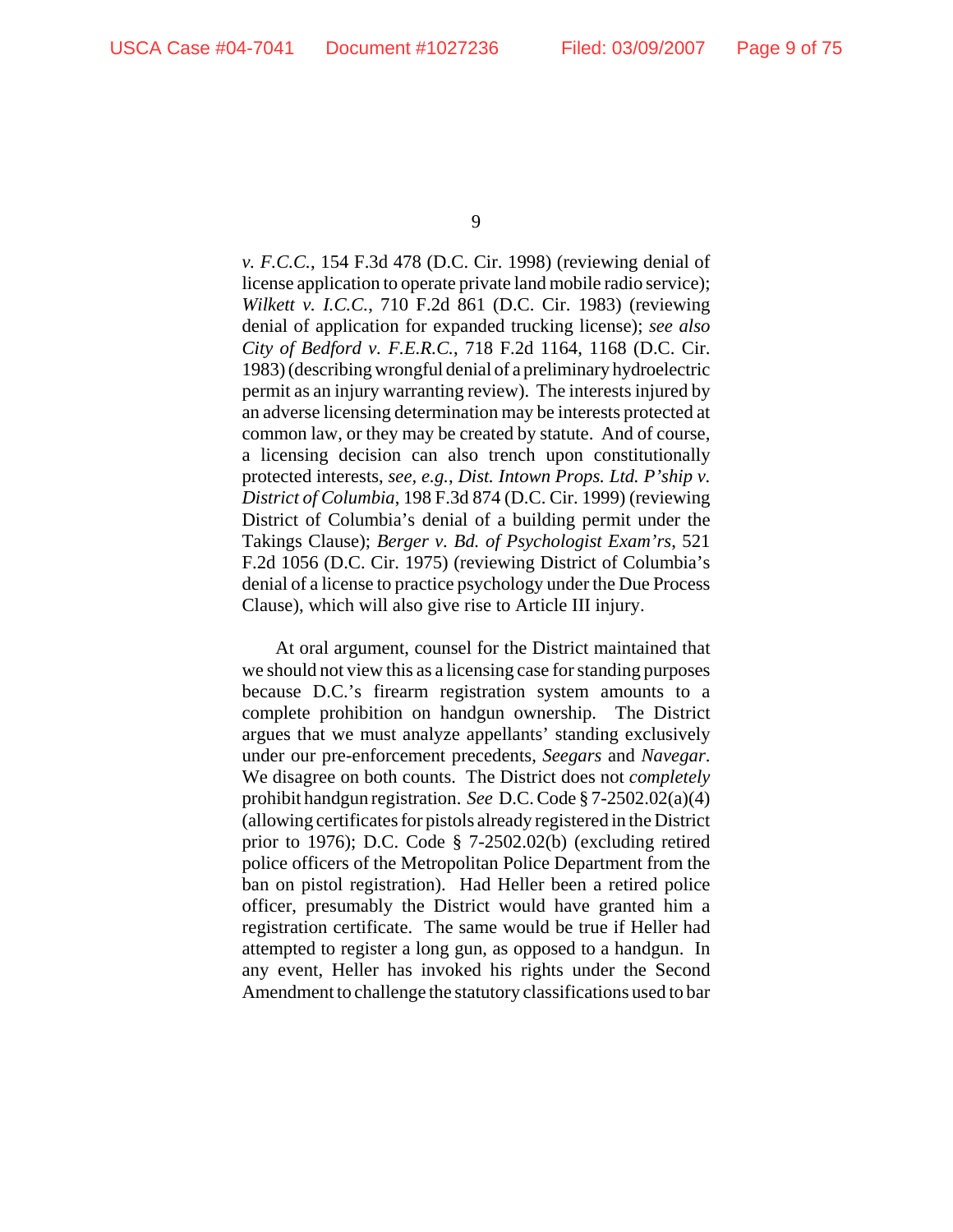his ownership of a handgun under D.C. law, and the formal process of application and denial, however routine, makes the injury to Heller's alleged constitutional interest concrete and particular. He is not asserting that his injury is only a threatened prosecution, nor is he claiming only a general right to handgun ownership; he is asserting a right to a registration certificate, the denial of which is his distinct injury.

We note that the Ninth Circuit has recently dealt with a Second Amendment claim by first extensively analyzing that provision, determining that it does not provide an individual right, and then, and only then, concluding that the plaintiff lacked standing to challenge a California statute restricting the possession, use, and transfer of assault weapons. *See Silveira v. Lockyer*, 312 F.3d 1052, 1066-67 & n.18 (9th Cir. 2003). We think such an approach is doctrinally quite unsound. The Supreme Court has made clear that when considering whether a plaintiff has Article III standing, a federal court must assume *arguendo* the merits of his or her legal claim. *See Warth v. Seldin*, 422 U.S. 490, 501-02 (1975) (assuming factual allegations and legal theory of complaint for purposes of standing analysis). We have repeatedly recognized that proposition. *See Waukesha v. E.P.A.*, 320 F.3d 228, 235 (D.C. Cir. 2003); *Am. Fed'n of Gov't Employees, AFL-CIO v. Pierce*, 697 F.2d 303, 305 (D.C. Cir. 1982). "Indeed, in reviewing the standing question, the court must be careful not to decide the questions on the merits for or against the plaintiff, and must therefore assume that on the merits the plaintiffs would be successful in their claims." *Waukesha*, 320 F.3d at 235 (citing *Warth*, 422 U.S. at 502). This is no less true when, as here, the merits involve the scope of a constitutional protection.

Still, we have not always been so clear on this point. Although we recognized in *Claybrook v. Slater*, 111 F.3d 904 (D.C. Cir. 1997), that it was not necessary for a plaintiff to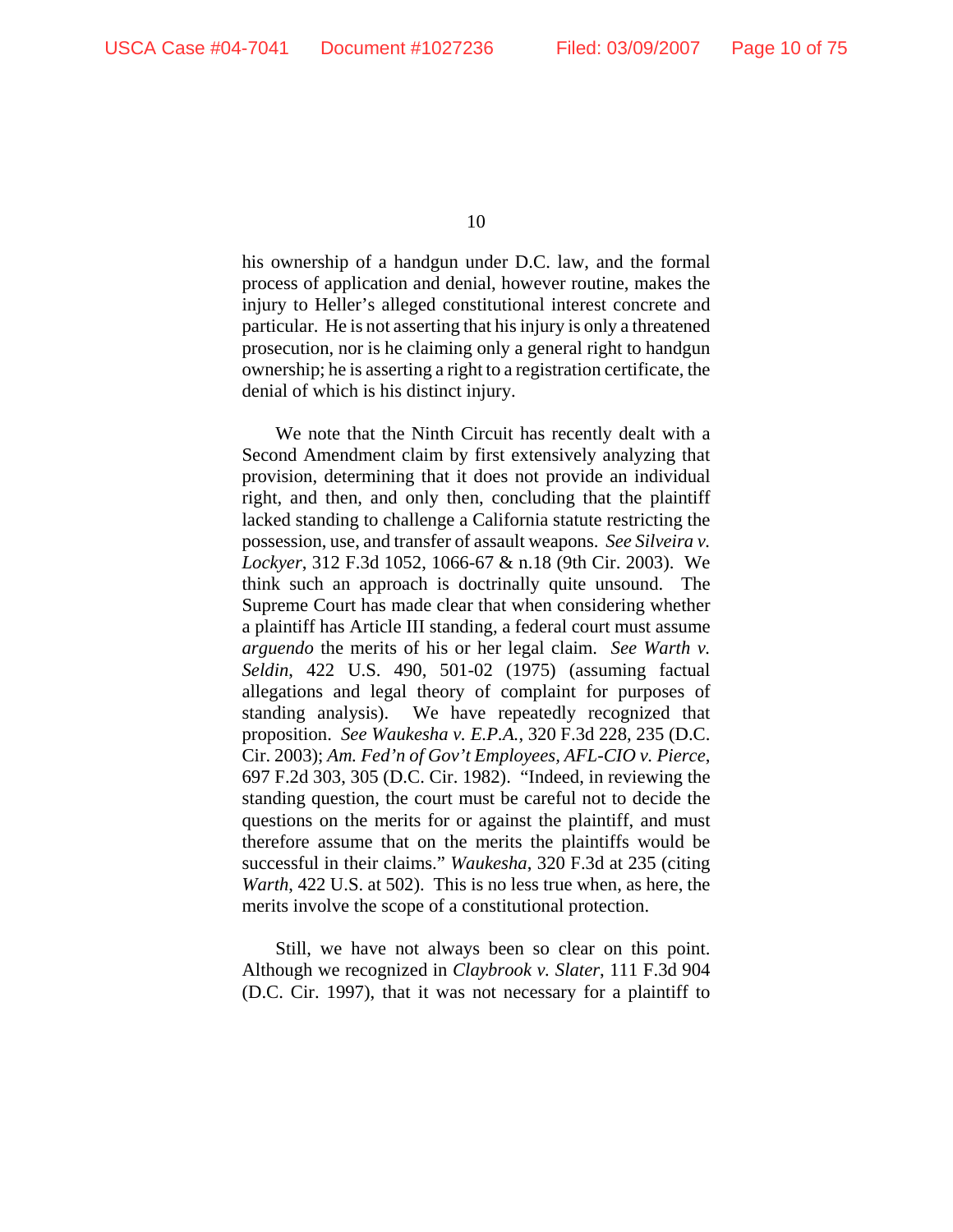demonstrate that he or she would prevail on the merits in order to have Article III standing, the rest of our discussion seems somewhat in tension with that proposition. We did recognize that in *Lujan v. Defenders of Wildlife*, 504 U.S. 555, 560-61 (1992), when the Supreme Court used the phrase "legally protected interest" as an element of injury-in-fact, it made clear it was referring only to a "cognizable interest." *Claybrook*, 111 F.3d at 906-07. The Court in *Lujan* concluded that plaintiffs had a "cognizable interest" in observing animal species without considering whether the plaintiffs had a legal *right* to do so. *Id.* (citing *Lujan*, 504 U.S. at 562-63). We think it plain the *Lujan* Court did not mean to suggest a return to the old "legal right" theory of standing rejected in *Association of Data Processing Service Organizations, Inc. v. Camp*, 397 U.S. 150, 153-54 (1970), because it cited *Warth*, *inter alia*, as precedent for the sentence which included the phrase "legally protected interest." *Lujan*, 504 U.S. at 560. Rather, the cognizable interest to which the Court referred would distinguish, to pick one example, a desire to observe certain aspects of the environment from a generalized wish to see the Constitution and laws obeyed. Indeed, in *Judicial Watch, Inc. v. United States Senate*, 432 F.3d 359 (D.C. Cir. 2005), Judge Williams wrote an extensive concurring opinion (not inconsistent with the majority opinion) in which he persuasively explains that the term "legally protected interest," as used in *Lujan*, could not have been intended to deviate from *Warth*'s general proposition that we assume the merits when evaluating standing. *Id.* at 363-66.

In *Claybrook*, we went on to say, quite inconsistently, that "if the plaintiff's claim has no foundation in law, he has no legally protected interest and thus no standing to sue." *Claybrook*, 111 F.3d at 907. We concluded that plaintiff lacked standing, however, because the government agency in that case had unfettered discretion to take the action it did, and therefore there was "no law to apply." *Id.* at 908. Thus the decision in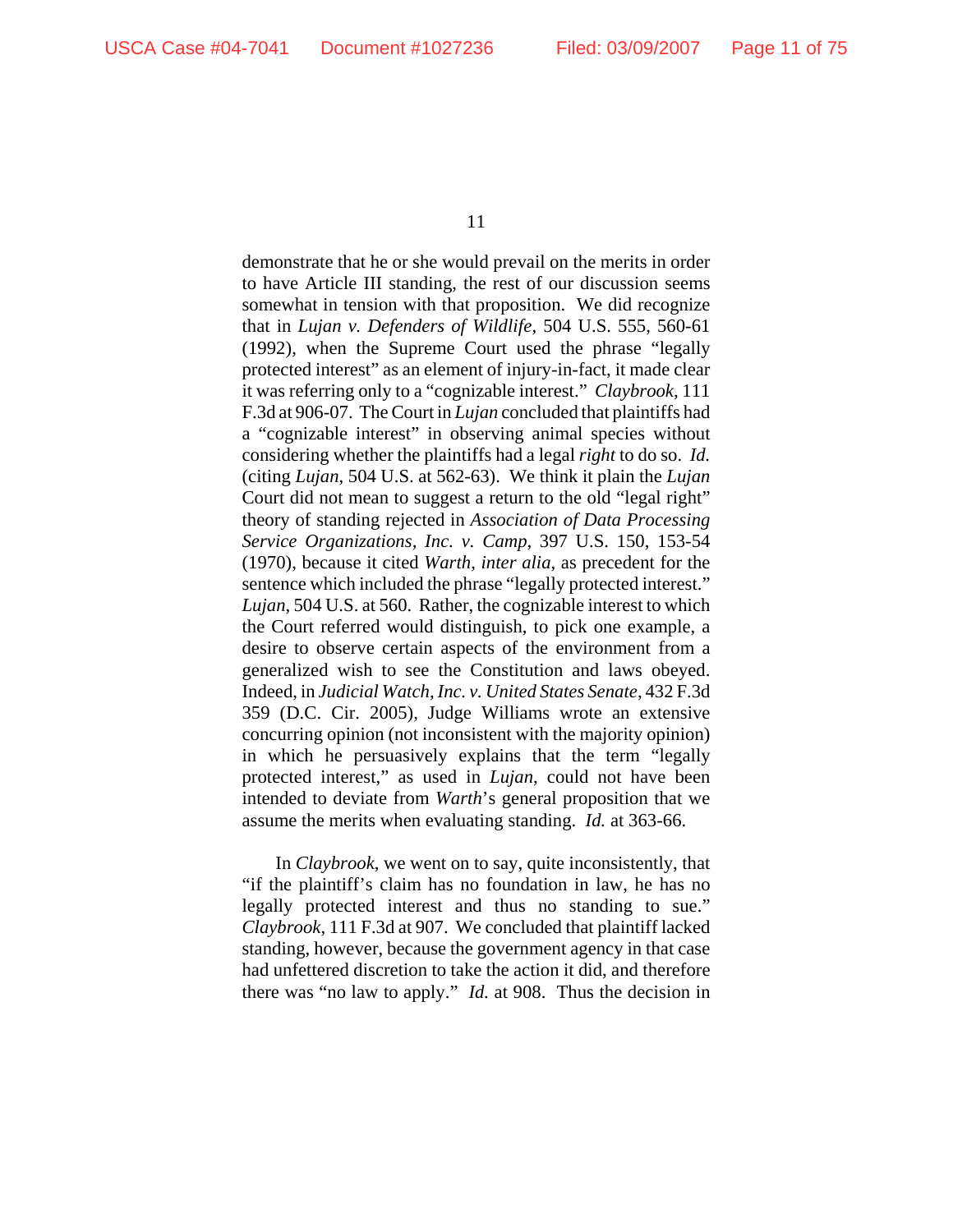*Claybrook* was actually based on a separate jurisdictional ground—reviewability under the Administrative Procedure Act—and federal courts may choose any ground to deny jurisdiction, e.g., Article III standing, prudential standing, or subject matter jurisdiction. *See Judicial Watch*, 432 F.3d at 366 (Williams, J., concurring) (noting that *Claybrook* is hard to classify as a standing opinion). There is no hierarchy which obliges a court to decide Article III standing issues before other jurisdictional questions. *In re Papandreou*, 139 F.3d 247, 255- 56 (D.C. Cir. 1998). Therefore, we do not read *Claybrook* to stand for the proposition, *contra Warth*, that we must evaluate the existence *vel non* of appellants' Second Amendment claim as a standing question.<sup>2</sup>

In sum, we conclude that Heller has standing to raise his § 1983 challenge to specific provisions of the District's gun control laws.

## III

As we noted, the Second Amendment provides:

A well regulated Militia, being necessary to the security of a free State, the right of the people to keep and bear Arms shall not be infringed.

U.S. CONST. amend. II.

<sup>2</sup> Admittedly, in *Taylor v. F.D.I.C.*, 132 F.3d 753, 767 (D.C. Cir. 1997), we observed that the causation requirement of standing could coincide with the causal element in a cause of action. *But cf. id.* at 770 (Rogers, J., concurring). Whether that was correct or not, we concluded that even in that unique situation, not present here, we had discretion to decide the case on the merits or on standing grounds. *Id.* at 767-68.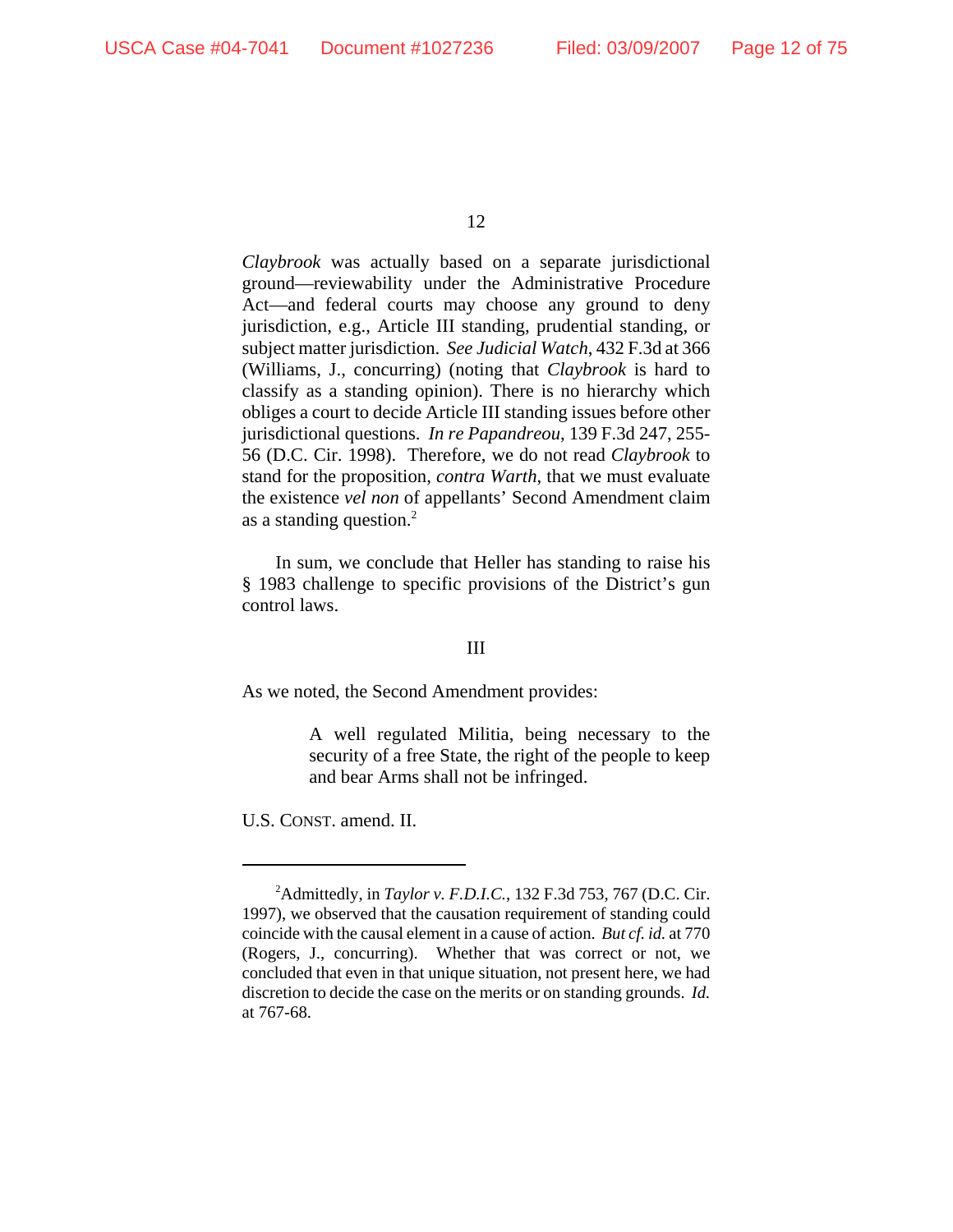The provision's second comma divides the Amendment into two clauses; the first is prefatory, and the second operative. Appellants' argument is focused on their reading of the Second Amendment's operative clause. According to appellants, the Amendment's language flat out guarantees an individual right "to keep and bear Arms." Appellants concede that the prefatory clause expresses a civic purpose, but argue that this purpose, while it may inform the meaning of an ambiguous term like "Arms," does not qualify the right guaranteed by the operative portion of the Amendment.

The District of Columbia argues that the prefatory clause declares the Amendment's only purpose—to shield the state militias from federal encroachment—and that the operative clause, even when read in isolation, speaks solely to military affairs and guarantees a civic, rather than an individual, right. In other words, according to the District, the operative clause is not just limited by the prefatory clause, but instead both clauses share an explicitly civic character. The District claims that the Second Amendment "protects private possession of weapons *only* in connection with performance of civic duties as part of a well-regulated citizens militia organized for the security of a free state." Individuals may be able to enforce the Second Amendment right, but only if the law in question "will impair their participation in common defense and law enforcement when called to serve in the militia." But because the District reads "a well regulated Militia" to signify only the organized militias of the founding era—institutions that the District implicitly argues are no longer in existence today—invocation of the Second Amendment right is conditioned upon service in a defunct institution. Tellingly, we think, the District did not suggest what sort of law, if any, would violate the Second Amendment today—in fact, at oral argument, appellees' counsel asserted that it would be constitutional for the District to ban all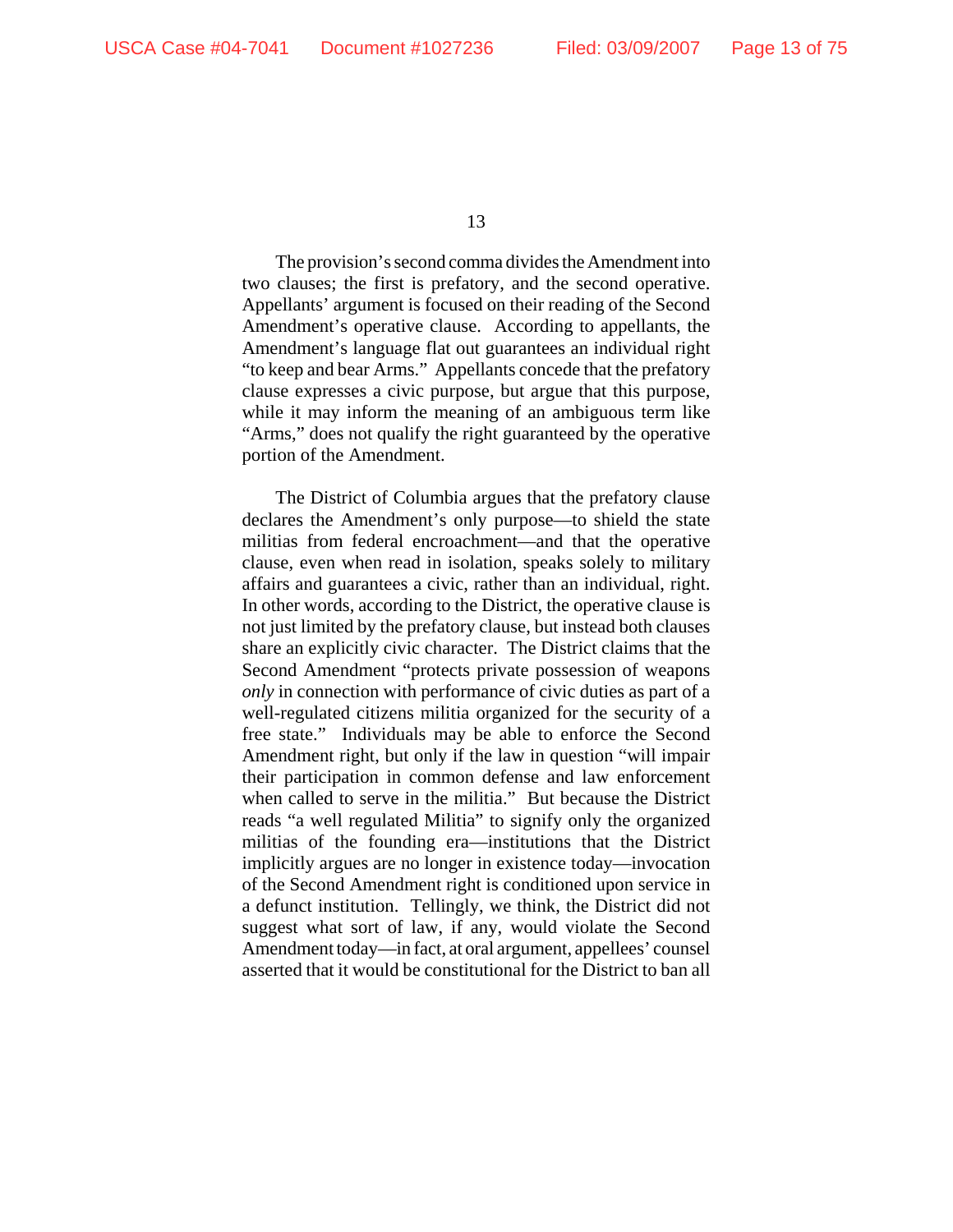firearms outright. In short, we take the District's position to be that the Second Amendment is a dead letter.

We are told by the District that the Second Amendment was written in response to fears that the new federal government would disarm the state militias by preventing men from bearing arms while in actual militia service, or by preventing them from keeping arms at home in preparation for such service. Thus the Amendment should be understood to check federal power to regulate firearms only when federal legislation was directed at the abolition of state militias, because the Amendment's *exclusive* concern was the preservation of those entities. At first blush, it seems passing strange that the able lawyers and statesmen in the First Congress (including James Madison) would have expressed a sole concern for state militias with the language of the Second Amendment. Surely there was a more direct locution, such as "Congress shall make no law disarming the state militias" or "States have a right to a well-regulated militia."

The District's argument—as strained as it seems to us—is hardly an isolated view. In the Second Amendment debate, there are two camps. On one side are the collective right theorists who argue that the Amendment protects only a right of the various state governments to preserve and arm their militias. So understood, the right amounts to an expression of militant federalism, prohibiting the federal government from denuding the states of their armed fighting forces. On the other side of the debate are those who argue that the Second Amendment protects a right of individuals to possess arms for private use. To these individual right theorists, the Amendment guarantees personal liberty analogous to the First Amendment's protection of free speech, or the Fourth Amendment's right to be free from unreasonable searches and seizures. However, some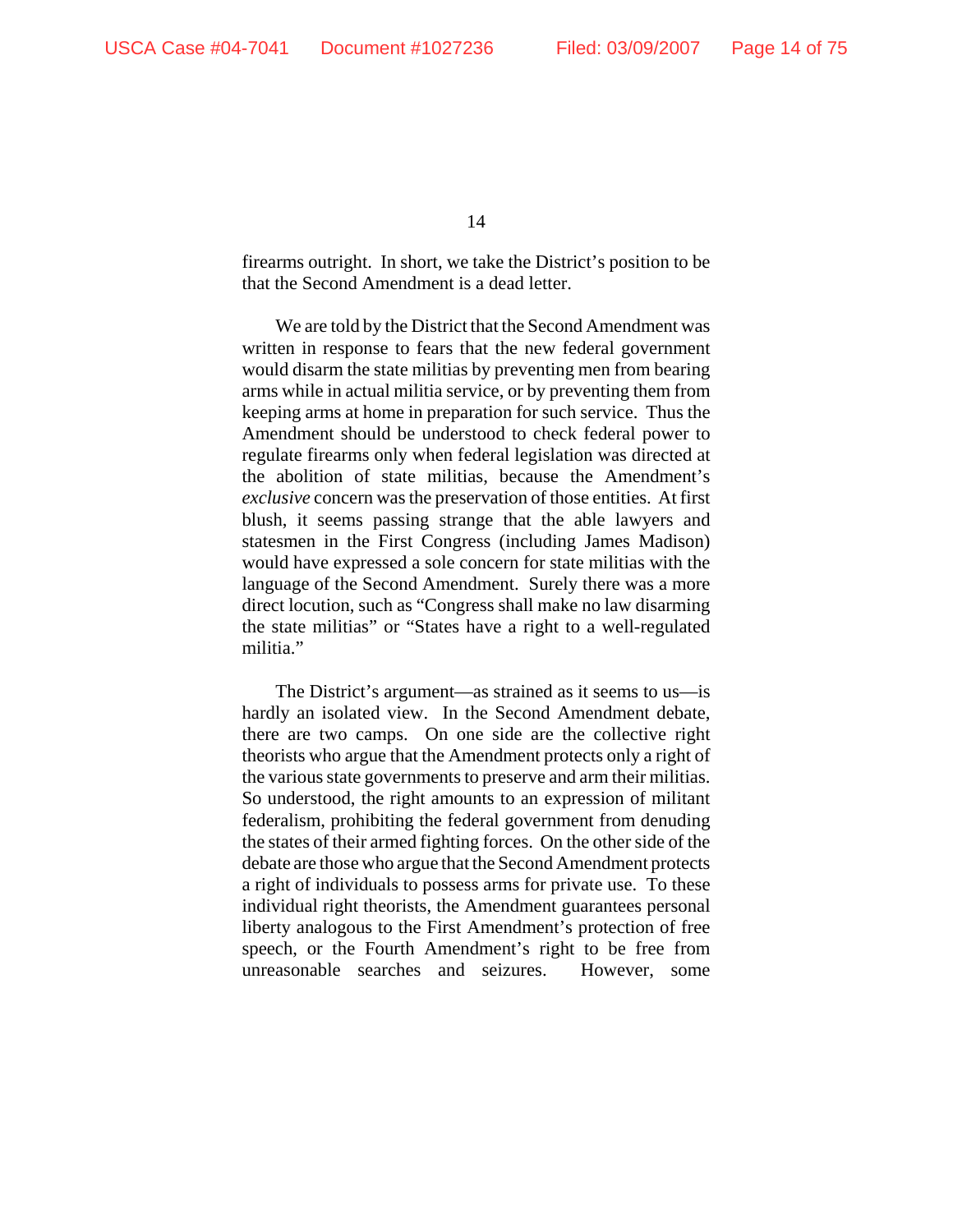entrepreneurial scholars purport to occupy a middle ground between the individual and collective right models.

The most prominent in-between theory developed by academics has been named the "sophisticated collective right" model.<sup>3</sup> The sophisticated collective right label describes several variations on the collective right theme. All versions of this model share two traits: They (1) acknowledge individuals could, theoretically, raise Second Amendment claims against the federal government, but (2) define the Second Amendment as a purely civic provision that offers no protection for the private use and ownership of arms.

The District advances this sort of theory and suggests that the ability of individuals to raise Second Amendment claims serves to distinguish it from the pure collective right model. But when seen in terms of its practical consequences, the fact that individuals have standing to invoke the Second Amendment is, in our view, a distinction without a difference. *But cf. United States v. Emerson*, 270 F.3d 203, 218-21 (5th Cir. 2001) (treating the sophisticated collective right model as distinct from the collective right theory). Both the collective and sophisticated collective theories assert that the Second Amendment was written for the exclusive purpose of preserving state militias, and both theories deny that individuals *qua* individuals can avail themselves of the Second Amendment today. The latter point is true either because, as the District appears to argue, the "Militia" is no longer in existence, or, as

<sup>3</sup> *See United States v. Parker*, 362 F.3d 1279, 1284 (10th Cir. 2004); *United States v. Price*, 328 F.3d 958, 961 (7th Cir. 2003); *United States v. Emerson*, 270 F.3d 203, 219 (5th Cir. 2001); *Seegars v. Aschcroft*, 297 F. Supp. 2d 201, 218 (D.D.C. 2004); *see also* Robert J. Cottrol & Raymond T. Diamond, *The Fifth Auxiliary Right*, 104 YALE L.J. 995, 1003-04 (1995).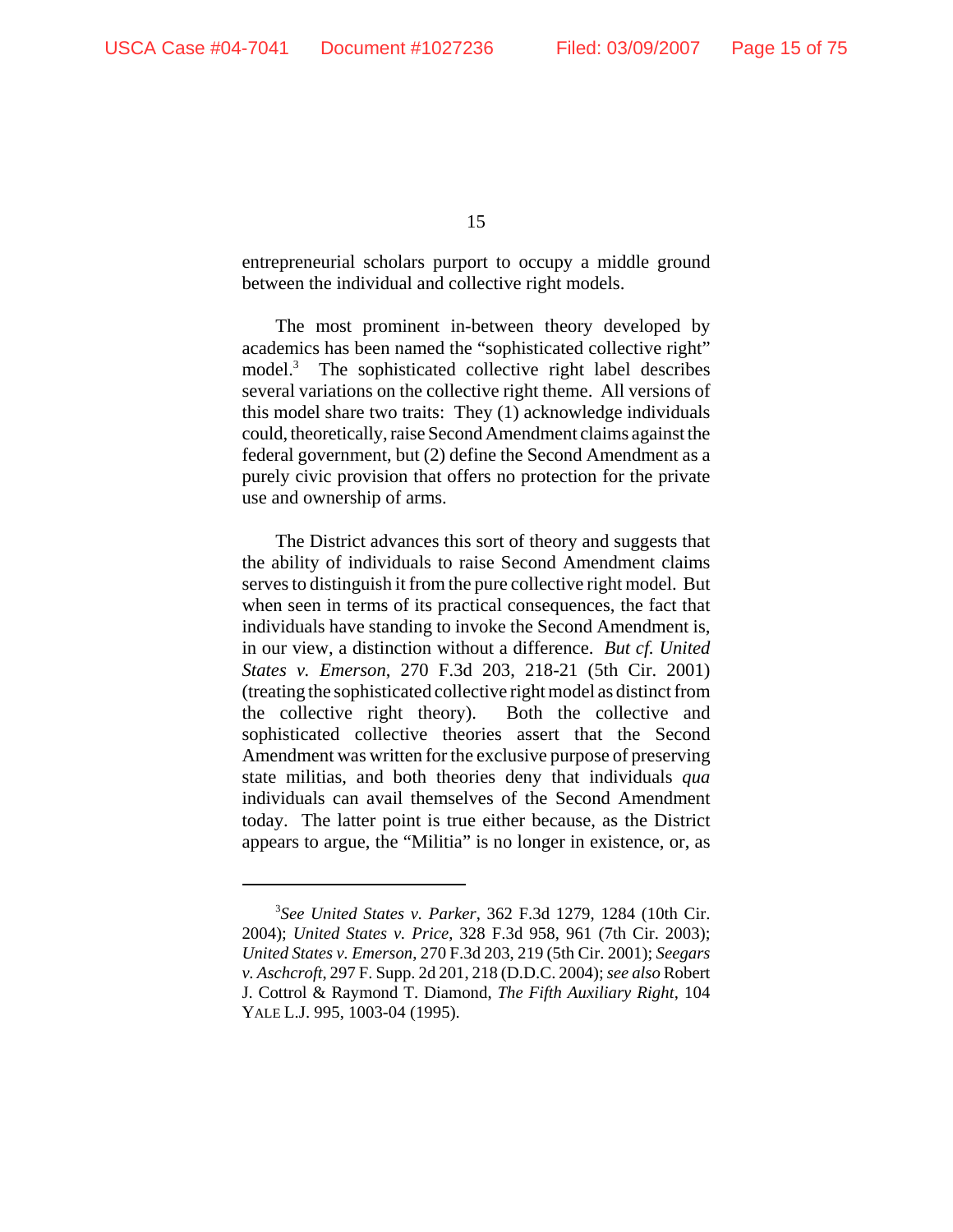others argue, because the militia's modern analogue, the National Guard, is fully equipped by the federal government, creating no need for individual ownership of firearms. It appears to us that for all its nuance, the sophisticated collective right model amounts to the old collective right theory giving a tip of the hat to the problematic (because ostensibly individual) text of the Second Amendment.

 The lower courts are divided between these competing interpretations. Federal appellate courts have largely adopted the collective right model. $4$  Only the Fifth Circuit has interpreted the Second Amendment to protect an individual right.<sup>5</sup> State appellate courts, whose interpretations of the U.S.

The District cites a decision in the Second Circuit, *United States v. Toner*, 728 F.2d 115 (2d Cir. 1984), as holding that the Second Amendment protects only a right related to "civic purposes." The District's reliance on this case is plainly wrong. In *Toner*, the court stated only that the Second Amendment right was not "fundamental." *Id.* at 128. The opinion in no way addressed the question whether the Second Amendment requires that use and possession of a weapon be for civic purposes. We are not aware of any Second Circuit decision that directly addresses the collective versus individual nature of the Second Amendment right. *See Silveira*, 312 F.3d at 1063 n.11 (noting that only the Second and D.C. Circuits had yet to decide nature of Second Amendment right).

5 *Emerson*, 270 F.3d at 264-65.

<sup>4</sup> *See Silveira*, 312 F.3d at 1092; *Gillespie v. City of Indianapolis*, 185 F.3d 693, 710 (7th Cir. 1999); *United States v. Wright*, 117 F.3d 1265, 1273-74 (11th Cir. 1997); *United States v. Rybar*, 103 F.3d 273, 286 (3d Cir. 1996); *Love v. Pepersack*, 47 F.3d 120, 122 (4th Cir. 1995); *United States v. Hale*, 978 F.2d 1016, 1019-20 (8th Cir. 1992); *United States v. Oakes*, 564 F.2d 384, 387 (10th Cir. 1977); *United States v. Warin*, 530 F.2d 103, 106 (6th Cir. 1976); *Cases v. United States*, 131 F.2d 916, 921-23 (1st Cir. 1942).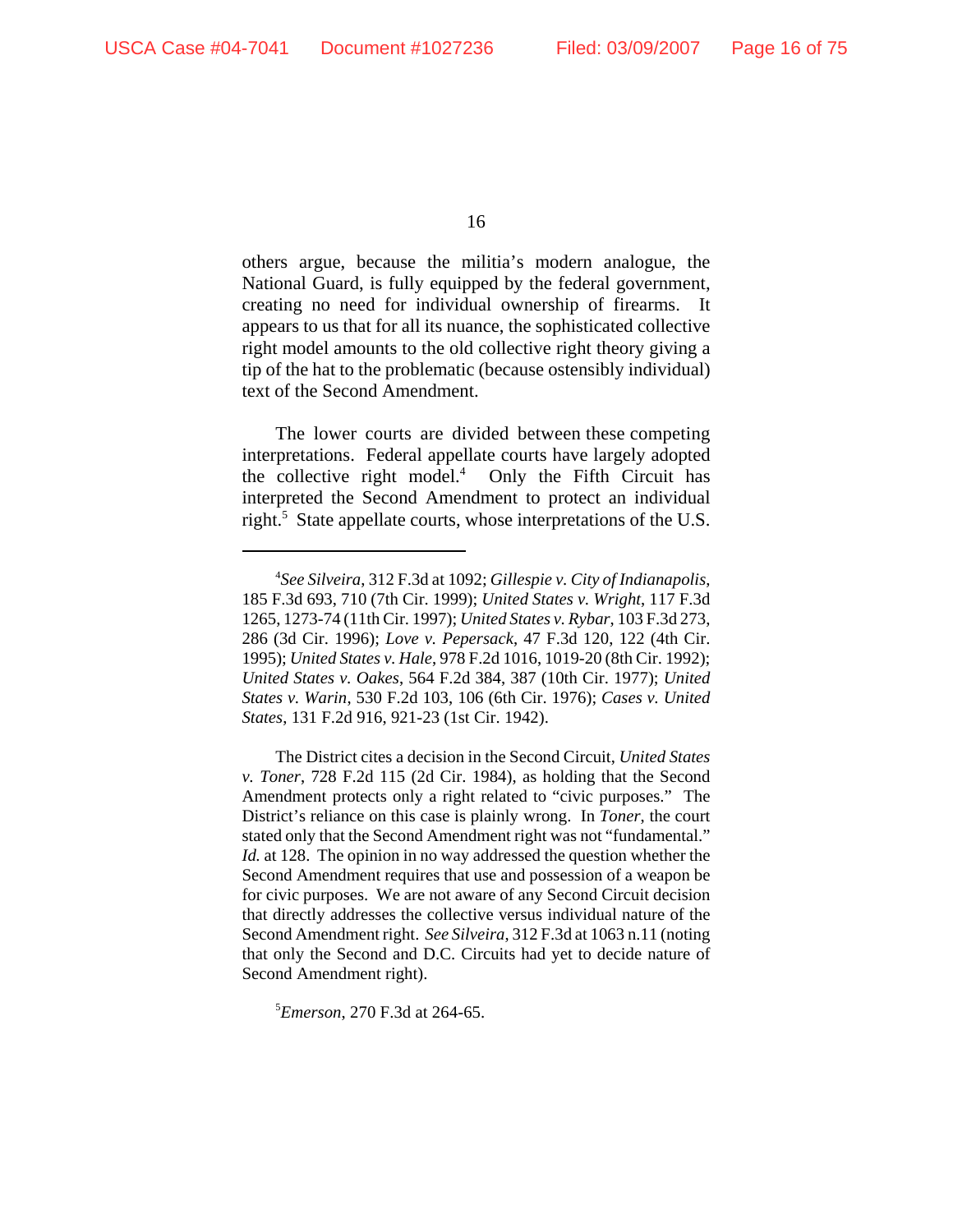Constitution are no less authoritative than those of our sister circuits, offer a more balanced picture.<sup>6</sup> And the United States Department of Justice has recently adopted the individual right model. *See* Op. Off. of Legal Counsel, "Whether the Second Amendment Secures an Individual Right" (2004) *available at* http://www.usdoj.gov/olc/secondamendment2.pdf; *see also* Memorandum from John Ashcroft, Attorney General, to All United States' Attorneys (Nov. 9, 2001), *reprinted in* Br. for the United States in Opposition at 26, *Emerson*, 536 U.S. 907 (No. 01-8780). The great legal treatises of the nineteenth century support the individual right interpretation, s*ee Silveira v. Lockyer*, 328 F.3d 567, 583-85 (9th Cir. 2003) (Kleinfeld, J., dissenting from denial of rehearing en banc); *Emerson*, 270 F.3d

<sup>6</sup> Of the state appellate courts that have examined the question, at least seven have held that the Second Amendment protects an individual right, *see Hilberg v. F.W. Woolworth Co.*, 761 P.2d 236, 240 (Colo. Ct. App. 1988); *Brewer v. Commonwealth*, 206 S.W.3d 343, 347 & n.5 (Ky. 2006); *State v. Blanchard*, 776 So. 2d 1165, 1168 (La. 2001); *State v. Nickerson*, 247 P.2d 188, 192 (Mont. 1952); *Stillwell v. Stillwell*, 2001 WL 862620, at \*4 (Tenn. Ct. App. July 30, 2001); *State v. Anderson*, 2000 WL 122218, at \*7 n.3 (Tenn. Crim. App. Jan. 26, 2000); *State v. Williams*, 148 P.3d 993, 998 (Wash. 2006); *Rohrbaugh v. State*, 607 S.E.2d 404, 412 (W. Va. 2004), whereas at least ten state appellate courts (including the District of Columbia) have endorsed the collective right position, *see United States v. Sandidge*, 520 A.2d 1057, 1058 (D.C. 1987); *Commonwealth v. Davis*, 343 N.E.2d 847, 850 (Mass. 1976); *In re Atkinson*, 291 N.W.2d 396, 398 n.1 (Minn. 1980); *Harris v. State*, 432 P.2d 929, 930 (Nev. 1967); *Burton v. Sills*, 248 A.2d 521, 526 (N.J. 1968); *In re Cassidy*, 51 N.Y.S.2d 202, 205 (N.Y. App. Div. 1944); *State v. Fennell*, 382 S.E.2d 231, 232 (N.C. Ct. App. 1989); *Mosher v. City of Dayton*, 358 N.E.2d 540, 543 (Ohio 1976); *Master v. State*, 653 S.W.2d 944, 945 (Tex. App. 1983); *State v. Vlacil*, 645 P.2d 677, 679 (Utah 1982); *see also Kalodimos v. Village of Morton Grove*, 470 N.E.2d 266, 269 (Ill. 1984) (stating in dicta that Second Amendment protects collective right).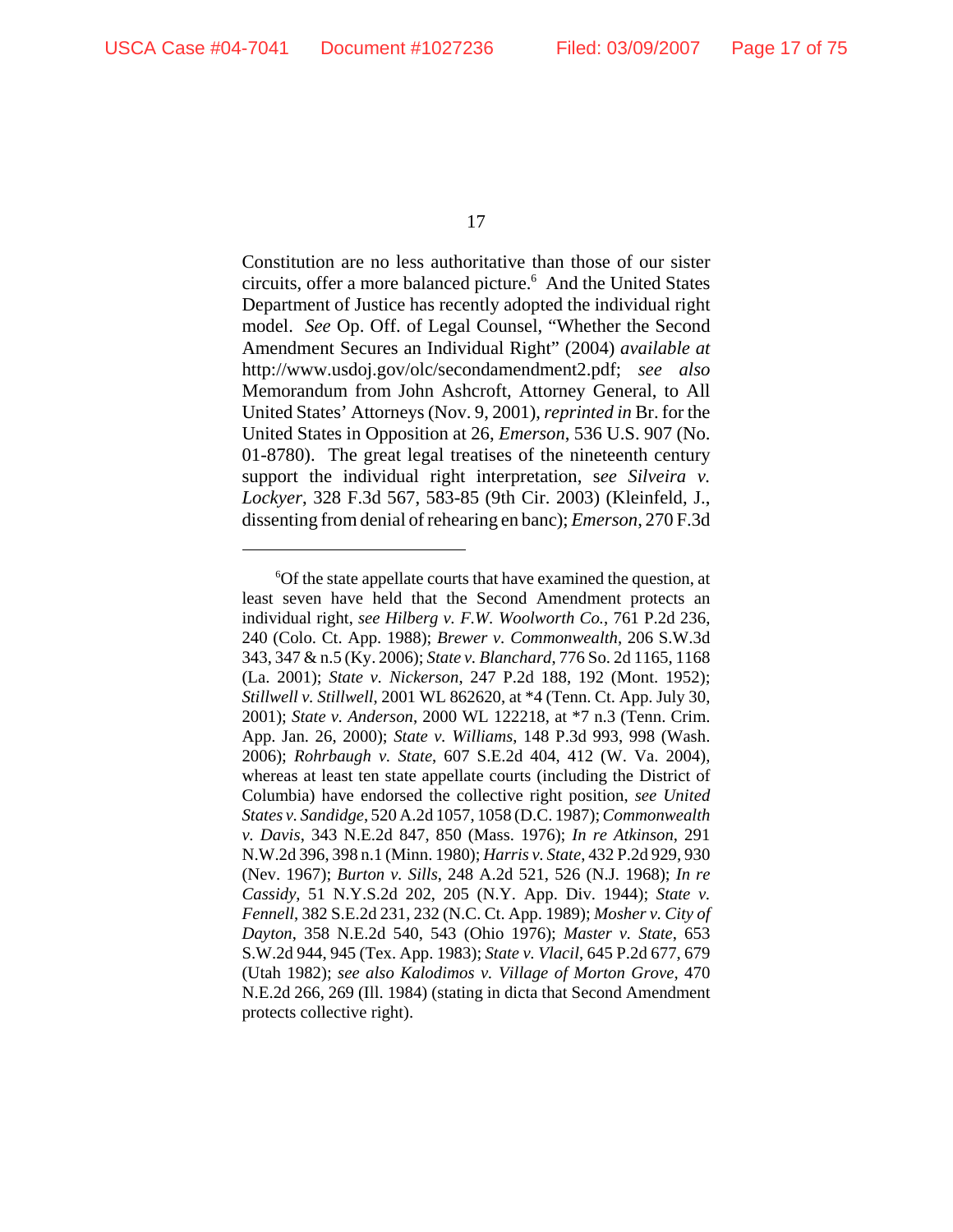at 236, 255-59, as does Professor Laurence Tribe's leading treatise on constitutional law.7 Because we have no direct precedent—either in this court or the Supreme Court—that provides us with a square holding on the question, we turn first to the text of the Amendment.

A

We start by considering the competing claims about the meaning of the Second Amendment's operative clause: "the right of the people to keep and bear Arms shall not be infringed." Appellants contend that "the right of the people" clearly contemplates an individual right and that "keep and bear Arms" necessarily implies private use and ownership. The District's primary argument is that "keep and bear Arms" is best read in a military sense, and, as a consequence, the entire operative clause should be understood as granting only a collective right. The District also argues that "the right of the people" is ambiguous as to whether the right protects civic or private ownership and use of weapons.

In determining whether the Second Amendment's guarantee is an individual one, or some sort of collective right, the most important word is the one the drafters chose to describe the holders of the right—"the people." That term is found in the First, Second, Fourth, Ninth, and Tenth Amendments. It has never been doubted that these provisions were designed to protect the interests of *individuals* against government intrusion, interference, or usurpation. We also note that the Tenth

<sup>7</sup> *See* 1 LAURENCE TRIBE, AMERICAN CONSTITUTIONAL LAW 902 & n.221 (3d ed. 2000). Professor Tribe was not always of this view. *See* Sanford Levinson, *The Embarrassing Second Amendment*, 99 YALE L.J. 637, 640 (1989) (critiquing Tribe's earlier collective right position).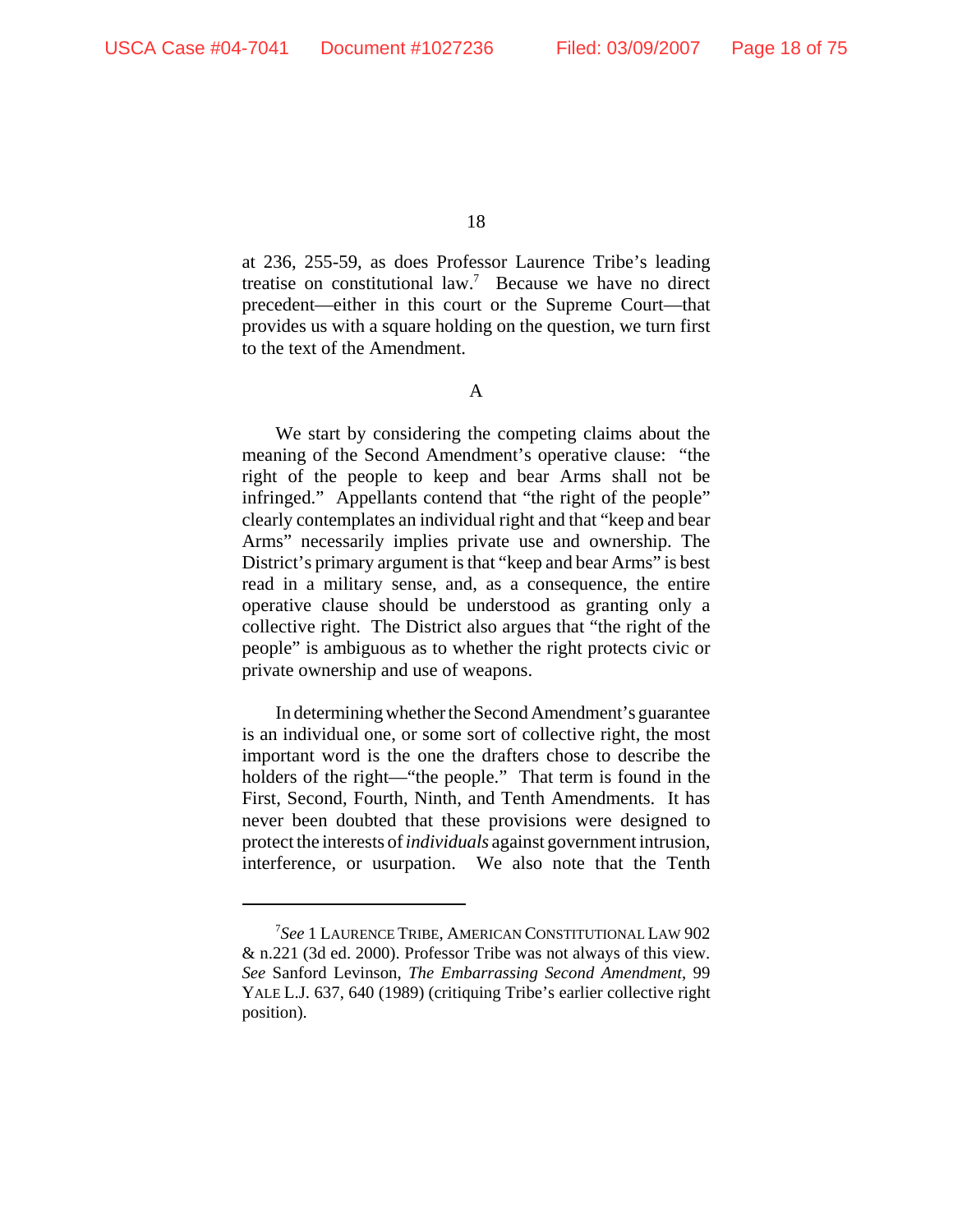Amendment—"The powers not delegated to the United States by the Constitution, nor prohibited by it to the states, are reserved to the states respectively, or to the people"—indicates that the authors of the Bill of Rights were perfectly capable of distinguishing between "the people," on the one hand, and "the states," on the other. The natural reading of "the right of the people" in the Second Amendment would accord with usage elsewhere in the Bill of Rights.

The District's argument, on the other hand, asks us to read "the people" to mean some subset of individuals such as "the organized militia" or "the people who are engaged in militia service," or perhaps not any individuals at all—e.g., "the states." *See Emerson*, 270 F.3d at 227. These strained interpretations of "the people" simply cannot be squared with the uniform construction of our other Bill of Rights provisions. Indeed, the Supreme Court has recently endorsed a uniform reading of "the people" across the Bill of Rights. In *United States v. Verdugo-Urquidez*, 494 U.S. 259 (1990), the Court looked specifically at the Constitution and Bill of Rights' use of "people" in the course of holding that the Fourth Amendment did not protect the rights of non-citizens on foreign soil:

> "[T]he people" seems to have been a term of art employed in select parts of the Constitution. The Preamble declares that the Constitution is ordained and established by "the People of the United States." The Second Amendment protects "the right of the people to keep and bear Arms," and the Ninth and Tenth Amendments provide that certain rights and powers are retained by and reserved to "the people." *See also* U.S. CONST., amdt. 1; Art. I, § 2, cl. 1. While this textual exegesis is by no means conclusive, it suggests that "the people" protected by the Fourth Amendment, and by the First and Second Amendments, and to whom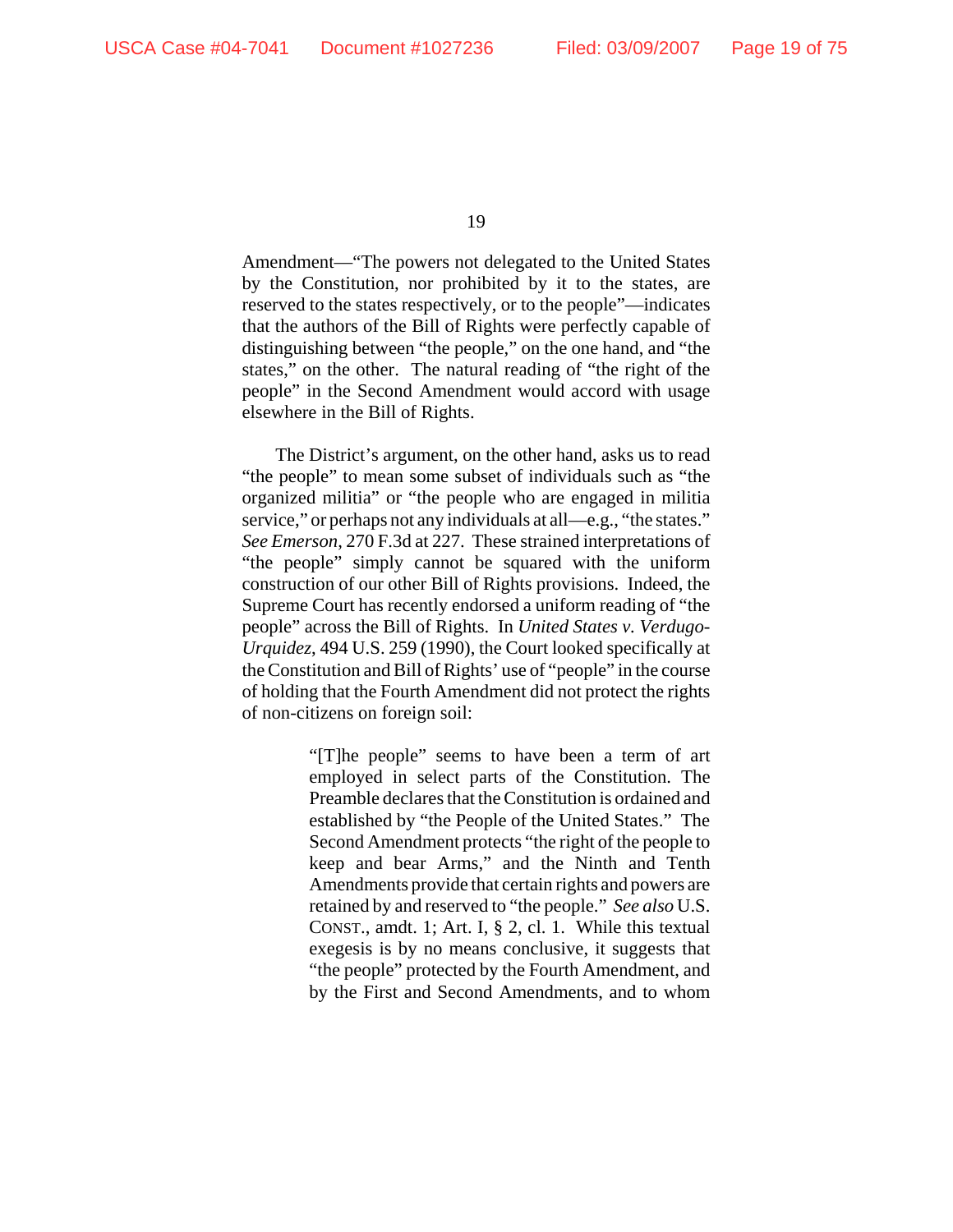rights and powers are reserved in the Ninth and Tenth Amendments, refers to a class of persons who are part of a national community or who have otherwise developed sufficient connection with this country to be considered part of that community.

*Id.* at 265. It seems unlikely that the Supreme Court would have lumped these provisions together without comment if it were of the view that the Second Amendment protects only a collective right. The Court's discussion certainly indicates—if it does not definitively determine—that we should not regard "the people" in the Second Amendment as somehow restricted to a small subset of "the people" meriting protection under the other Amendments' use of that same term.

In sum, the phrase "the right of the people," when read intratextually and in light of Supreme Court precedent, leads us to conclude that the right in question is individual. This proposition is true even though "the people" at the time of the founding was not as inclusive a concept as "the people" today. *See* Robert E. Shallope, *To Keep and Bear Arms in the Early Republic*, 16 CONST. COMMENT. 269, 280-81 (1999). To the extent that non-whites, women, and the propertyless were excluded from the protections afforded to "the people," the Equal Protection Clause of the Fourteenth Amendment is understood to have corrected that initial constitutional shortcoming.

The wording of the operative clause also indicates that the right to keep and bear arms was not created by government, but rather preserved by it. *See* Thomas B. McAffee & Michael J. Quinlan, *Bringing Forward the Right to Keep and Bear Arms: Do Text, History, or Precedent Stand in the Way?*, 75 N.C. L. REV. 781, 890 (1997). Hence, the Amendment acknowledges "*the* right . . . to keep and bear Arms," a right that pre-existed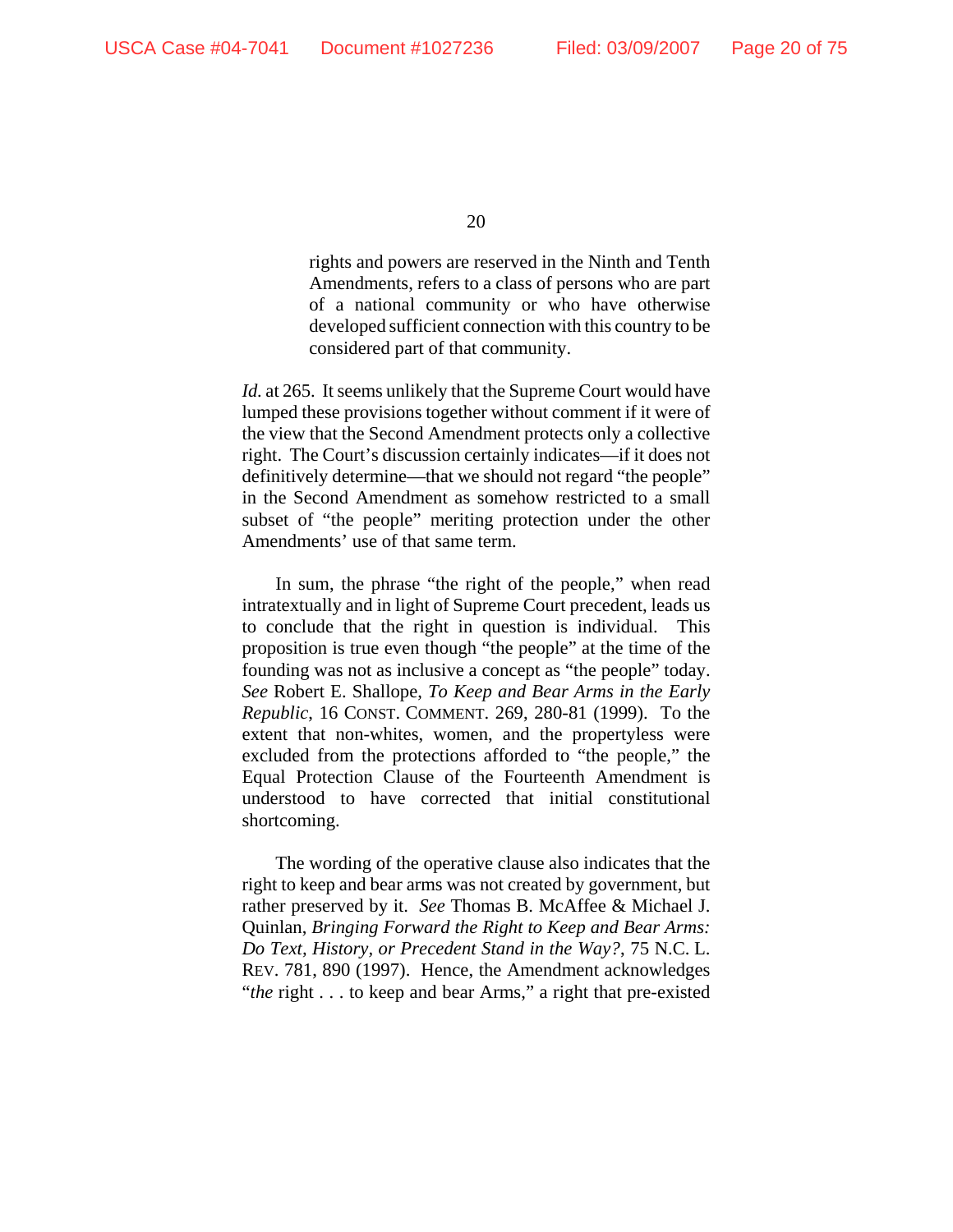the Constitution like "*the* freedom of speech." Because the right to arms existed prior to the formation of the new government, *see Robertson v. Baldwin*, 165 U.S. 275, 280 (1897) (describing the origin of the Bill of Rights in English law), the Second Amendment only guarantees that the right "shall not be infringed." Thomas Cooley, in his influential treatise, observed that the Second Amendment had its origins in the struggle with the Stuart monarchs in late-seventeenth-century England. *See* THOMAS M. COOLEY, THE GENERAL PRINCIPLES OF CONSTITUTIONAL LAW IN THE UNITED STATES OF AMERICA 270- 72 (Rothman & Co. 1981) (1880).<sup>8</sup>

<sup>&</sup>lt;sup>8</sup>Indeed, England's Bill of Rights of 1689 guaranteed "[t]hat the Subjects, which are Protestants, may have Arms for their Defence, suitable to their conditions, as allowed by law." 1 W. & M., Sess. 2, c. 2. Here too, however, the right was not newly created, but rather recognized as part of the common law tradition. The ancient origin of the right in England was affirmed almost a century later, in the aftermath of the anti-Catholic Gordon riots of 1780, when the Recorder of London, who was the foremost legal advisor to the city as well as the chief judge of the Old Bailey, gave the following opinion on the legality of private organizations armed for defense against rioters:

The right of His majesty's Protestant subjects, to have arms for their own defence, and to use them for lawful purposes, is most clear and undeniable. It seems, indeed, to be considered, by the ancient laws of the Kingdom, not only as a *right*, but as a *duty*; for all the subjects of the realm, who are able to bear arms, are bound to be ready, at all times, to assist the sheriff, and other civil magistrates, in the execution of the laws and the preservation of the public peace. And that right which every Protestant most unquestionably possesses, individually, may, and in many cases must, be exercised collectively, is likewise a point which I conceive to be most clearly established by the authority of judicial decisions and ancient acts of parliament, as well as by reason and common sense.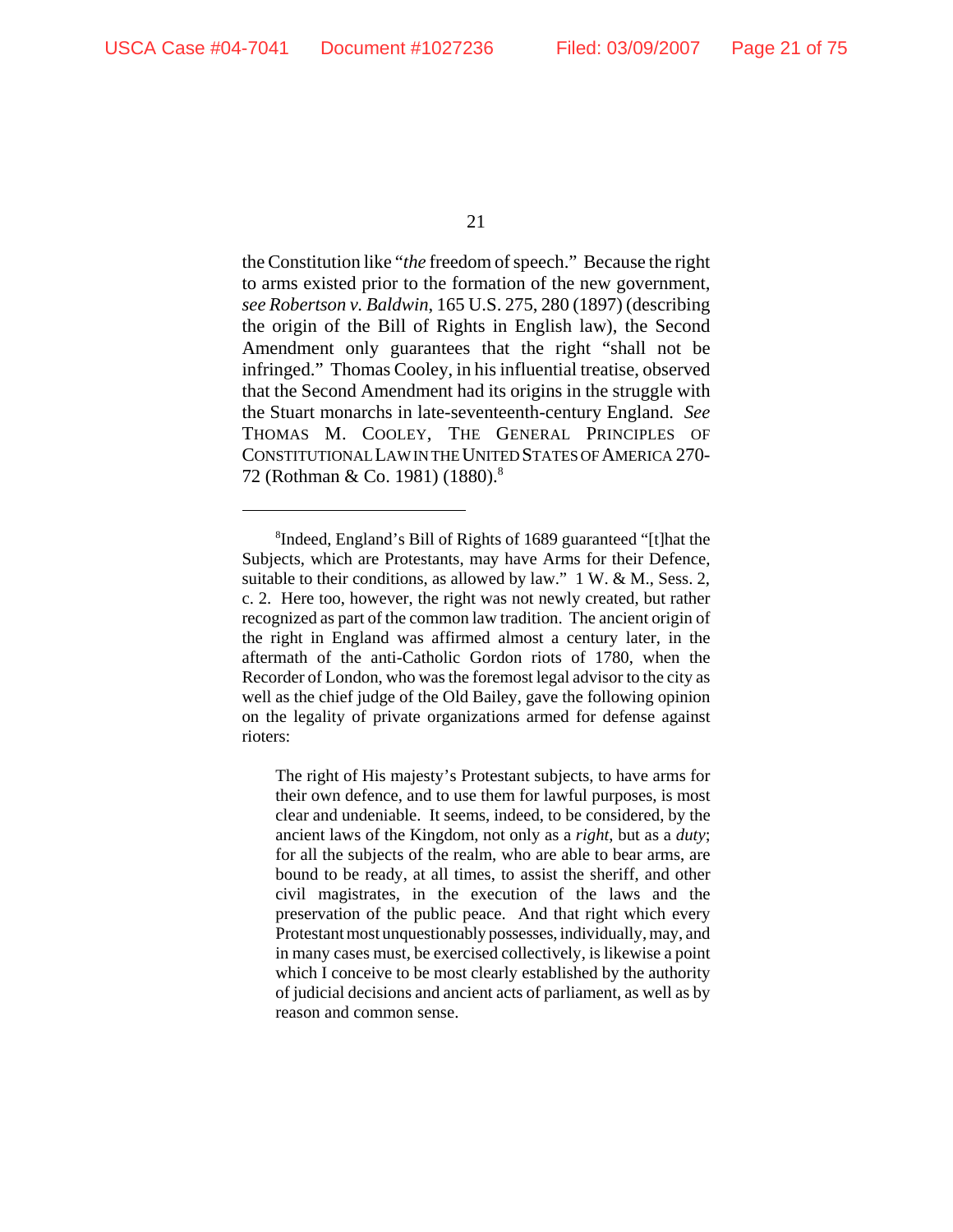To determine what interests this pre-existing right protected, we look to the lawful, private purposes for which people of the time owned and used arms. The correspondence and political dialogue of the founding era indicate that arms were kept for lawful use in self-defense and hunting. *See Emerson*, 270 F.3d at 251-55 (collecting historical materials); Robert E. Shallope, *The Ideological Origins of the Second Amendment*, 69 J. AM. HIST. 599, 602-14 (1982); *see also* PA. CONST. sec. 43 (Sept. 28, 1776) ("The inhabitants of this state shall have liberty to fowl and hunt in seasonable times on the lands they hold, and on all other lands therein not enclosed  $\ldots$ .").

The pre-existing right to keep and bear arms was premised on the commonplace assumption that individuals would use them for these private purposes, in addition to whatever militia service they would be obligated to perform for the state. The premise that private arms would be used for self-defense accords with Blackstone's observation, which had influenced thinking in the American colonies, that the people's right to arms was auxiliary to the natural right of self-preservation. *See* WILLIAM BLACKSTONE, 1 COMMENTARIES \*136, \*139; *see also Silveira*, 328 F.3d at 583-85 (Kleinfeld, J.); *Kasler v. Lockyer*, 2 P.3d 581, 602 (Cal. 2000) (Brown, J., concurring). The right of selfpreservation, in turn, was understood as the right to defend oneself against attacks by lawless individuals, or, if absolutely necessary, to resist and throw off a tyrannical government. *See Silveira*, 328 F.3d at 583-85 (Kleinfeld, J.); *see also id.* at 569-

Opinion on the Legality of the London Military Foot Association, *reprinted in* WILLIAM BLIZZARD, DESULTORY REFLECTIONS ON POLICE 59-60 (1785). For further examination of the Second Amendment's English origins, see generally JOYCE LEE MALCOLM, TO KEEP AND BEAR ARMS (1994).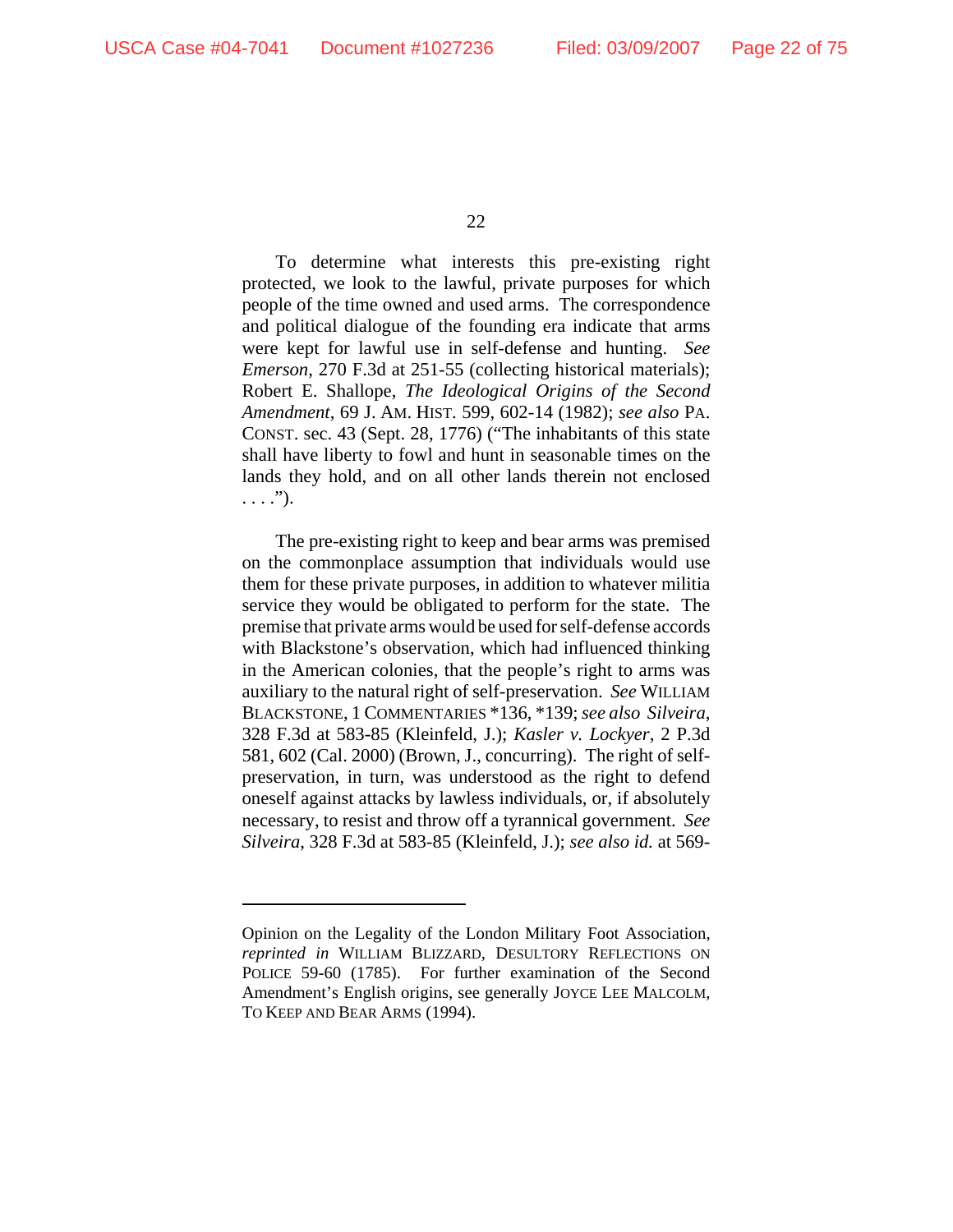70 (Kozinski, J., dissenting from the denial of rehearing en banc); *Kasler*, 2 P.3d at 605 (Brown, J., concurring).<sup>9</sup>

When we look at the Bill of Rights as a whole, the setting of the Second Amendment reinforces its individual nature. The Bill of Rights was almost entirely a declaration of individual rights, and the Second Amendment's inclusion therein strongly indicates that it, too, was intended to protect personal liberty. The collective right advocates ask us to imagine that the First Congress situated a *sui generis* states' right among a catalogue

<sup>&</sup>lt;sup>9</sup>The importance of the private right of self-defense is hardly surprising when one remembers that most Americans lacked a professional police force until the middle of the nineteenth century, s*ee* Levinson, *supra*, at 646 & n.46, and that many Americans lived in backcountry such as the Northwest Territory.

With respect to the right to defend oneself against tyranny and oppression, some have argued that the Second Amendment is utterly irrelevant because the arms it protects, even if commonly owned, would be of no use when opposed to the arsenal of the modern state. But as Judge Kozinski has noted, incidents such as the Warsaw ghetto uprising of 1943 provide rather dramatic evidence to the contrary. *See Silveira*, 328 F.3d at 569-70 (dissenting from the denial of rehearing en banc). The deterrent effect of a well-armed populace is surely more important than the probability of overall success in a full-out armed conflict. Thus could Madison write to the people of New York in 1788:

Notwithstanding the military establishments in the several kingdoms of Europe, which are carried as far as public resources will bear, the governments are afraid to trust the people with arms. And it is not certain that with this aid alone they would not be able to shake off their yokes.

THE FEDERALIST NO. 46, at 299-300 (James Madison) (Clinton Rossiter ed., 1961).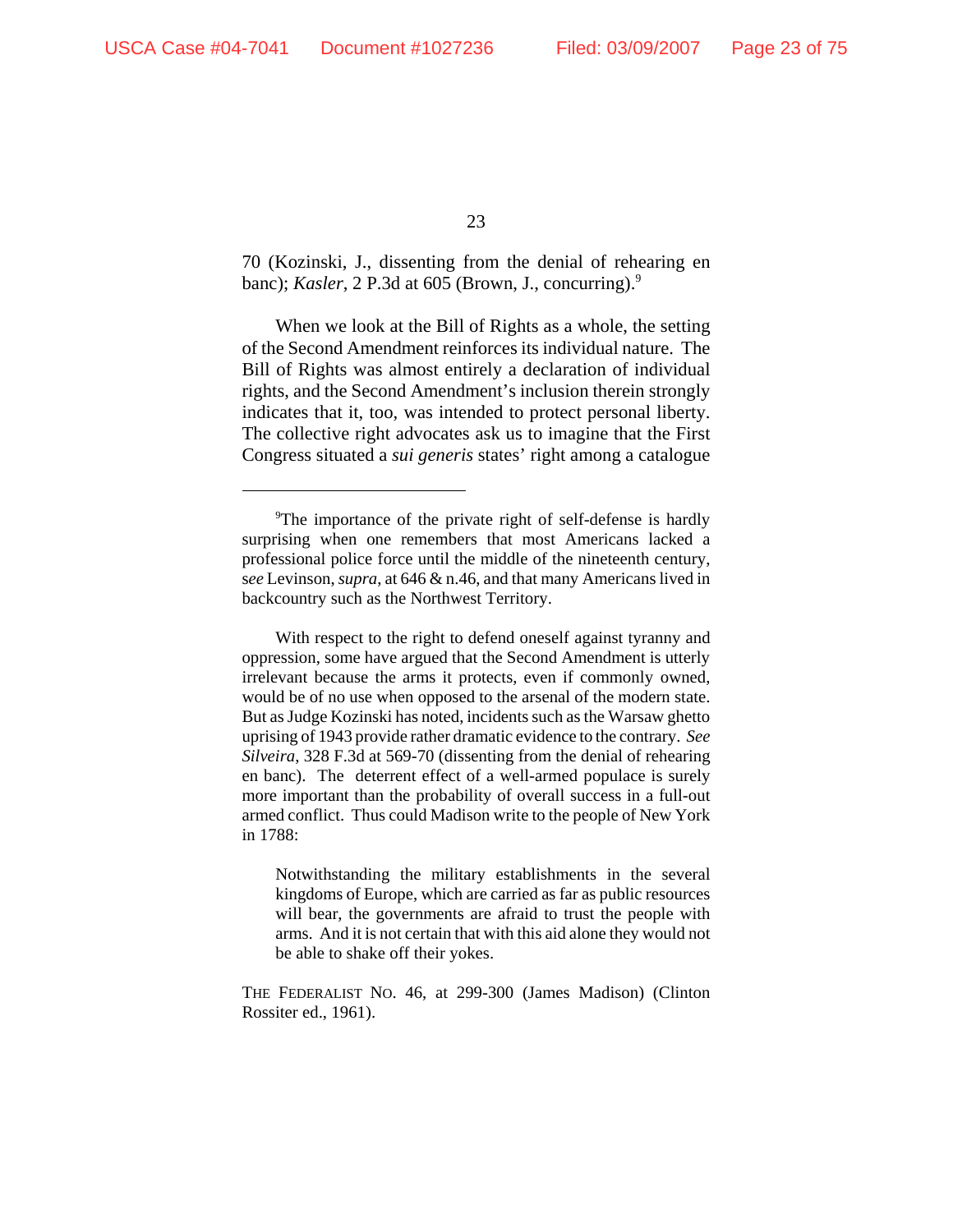of cherished individual liberties without comment. We believe the canon of construction known as *noscitur a sociis* applies here. Just as we would read an ambiguous statutory term in light of its context, we should read any supposed ambiguities in the Second Amendment in light of *its* context. Every other provision of the Bill of Rights, excepting the Tenth, which speaks explicitly about the allocation of governmental power, protects rights enjoyed by citizens in their individual capacity. The Second Amendment would be an inexplicable aberration if it were not read to protect individual rights as well.

The District insists that the phrase "keep and bear Arms" should be read as purely military language, and thus indicative of a civic, rather than private, guarantee. The term "bear Arms" is obviously susceptible to a military construction. But it is not accurate to construe it exclusively so. First, the word "bear" in this context is simply a more formal synonym for "carry," i.e., "Beware of Greeks bearing gifts." The *Oxford English Dictionary* and the original *Webster's* list the primary meaning of "bear" as "to support" or "to carry." *See Silveira*, 328 F.3d at 573 (Kleinfeld, J.). Dr. Johnson's *Dictionary*—which the Supreme Court often relies upon to ascertain the founding-era understanding of text, *see, e.g.*, *Eldred v. Ashcroft*, 537 U.S. 186, 199 (2003)—is in accord. The first three definitions for "bear" are "to carry as a burden," "to convey or carry," and "to carry as a mark of authority." *See* JOHNSON'S AND WALKER'S ENGLISH DICTIONARIES COMBINED 126 (J.E. Worcester ed., 1830) [hereinafter Johnson].

Historical usage, as gleaned from the *O.E.D.* and *Webster's*, supports the notion that "bear arms" was sometimes used as an idiom signifying the use of weaponry in conjunction with military service. However, these sources also confirm that the idiomatic usage was not absolute. *Silveira*, 328 F.3d at 573 (Kleinfeld, J.); *Emerson*, 270 F.3d at 229-32. Just as it is clear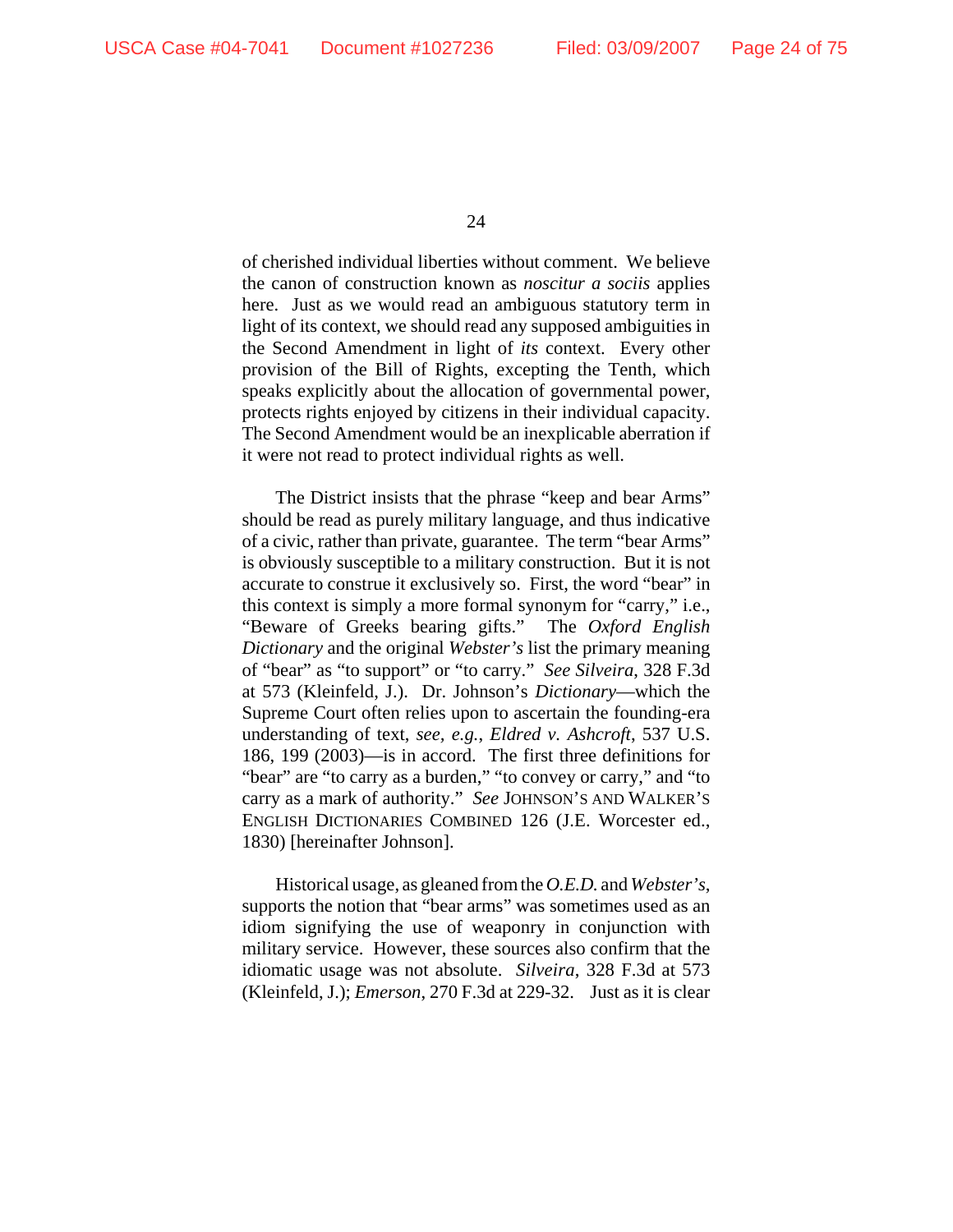that the phrase "to bear arms" was in common use as a byword for soldiering in the founding era, *see, e.g.*, Gary Wills, *To Keep and Bear Arms*, N.Y. REV. OF BOOKS, Sept. 21, 1995, at 62-73, it is equally evident from a survey of late eighteenth- and early nineteenth-century state constitutional provisions that the public understanding of "bear Arms" also encompassed the carrying of arms for private purposes such as self-defense. *See Emerson*, 270 F.3d at 230 n.29 (collecting state constitutional provisions referring to the people's right to "bear arms in defence of themselves and the State" among other formulations). Thus, it would hardly have been unusual for a writer at the time (or now) to have said that, after an attack on a house by thieves, the men set out to find them "bearing arms."

The District relies heavily on the use of "bearing arms" in a conscientious objector clause that formed part of Madison's initial draft of the Second Amendment. The purpose of this clause, which was later dropped from the Amendment's text, was to excuse those "religiously scrupulous of bearing arms" from being forced "to render military service in person." THE COMPLETE BILL OF RIGHTS 169 (Neil H. Cogan ed. 1997). The District argues that the conscientious objector clause thus equates "bearing arms" with military service. The Quakers, Mennonites, and other pacifist sects that were to benefit by the conscientious objector clause had scruples against soldiering, but not necessarily hunting, which, like soldiering, involved the *carrying* of arms. And if "bearing arms" only meant "carrying arms," it is argued, the phrase would not have been used in the conscientious objector clause because Quakers were not religiously scrupulous of carrying arms generally; it was carrying arms *for militant purposes* that the Friends truly abhorred (although many Quakers certainly frowned on hunting as the wanton infliction of cruelty upon animals). *See* THOMAS CLARKSON, A PORTRAITURE OF QUAKERISM, VOL. I. That Madison's conscientious objector clause appears to use "bearing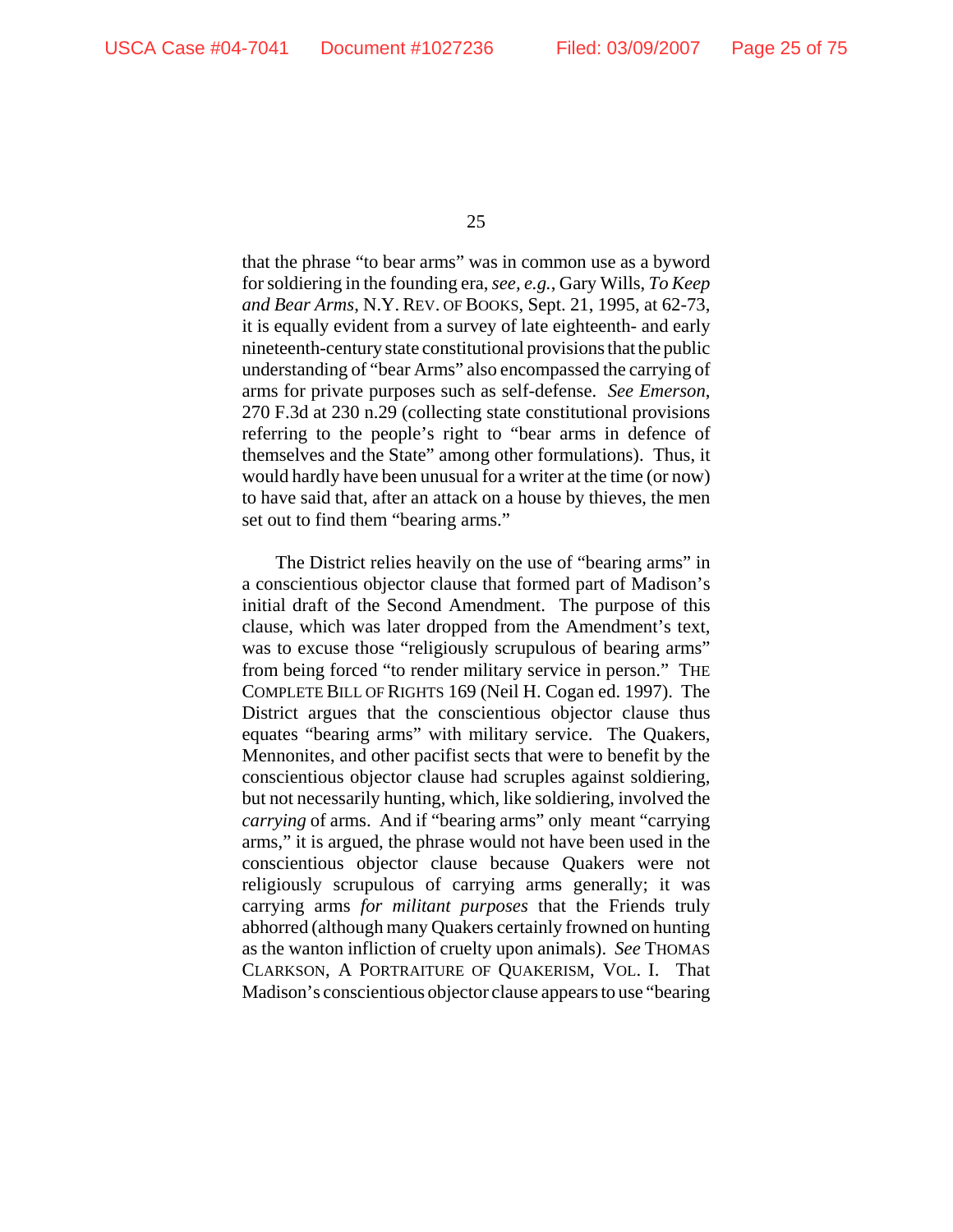arms" in a strictly military sense does at least suggest that "bear Arms" in the Second Amendment's operative clause includes the carrying of arms for military purposes. However, there are too many instances of "bear arms" indicating private use to conclude that the drafters intended only a military sense.

In addition to the state constitutional provisions collected in *Emerson*, there is the following statement in the report issued by the dissenting delegates at the Pennsylvania ratification convention:

> That the people have a right to bear arms for the defence of themselves and their own state, or the United States, or for the purpose of killing game . . . .

THE ADDRESS AND REASONS OF DISSENT OF THE MINORITY OF THE CONVENTION OF PENNSYLVANIA TO THEIR CONSTITUENTS, *reprinted in* 3 THE COMPLETE ANTI-FEDERALIST 145, 151 (Herbert J. Storing ed., 1981). These dissenting Antifederalists, writing in December 1787, were clearly using "bear arms" to include uses of weaponry outside the militia setting—e.g., one may "bear arms . . . for the purpose of killing game."10

<sup>&</sup>lt;sup>10</sup>To be sure, collective right theorists have correctly observed that the Pennsylvania dissenters were not speaking for anyone but themselves—that is, they lost in their attempt to defeat ratification of the Constitution, and lacked the clout to have their suggested amendments sent to the First Congress, unlike the Antifederalist delegates in other state conventions. *See* Jack N. Rakove, *The Second Amendment: The Highest Stage of Originalism*, 76 CHI.-KENT L.REV. 103, 134-35 (2000). But that the dissenting delegates were political losers does not undercut their status as competent users of lateeighteenth-century English.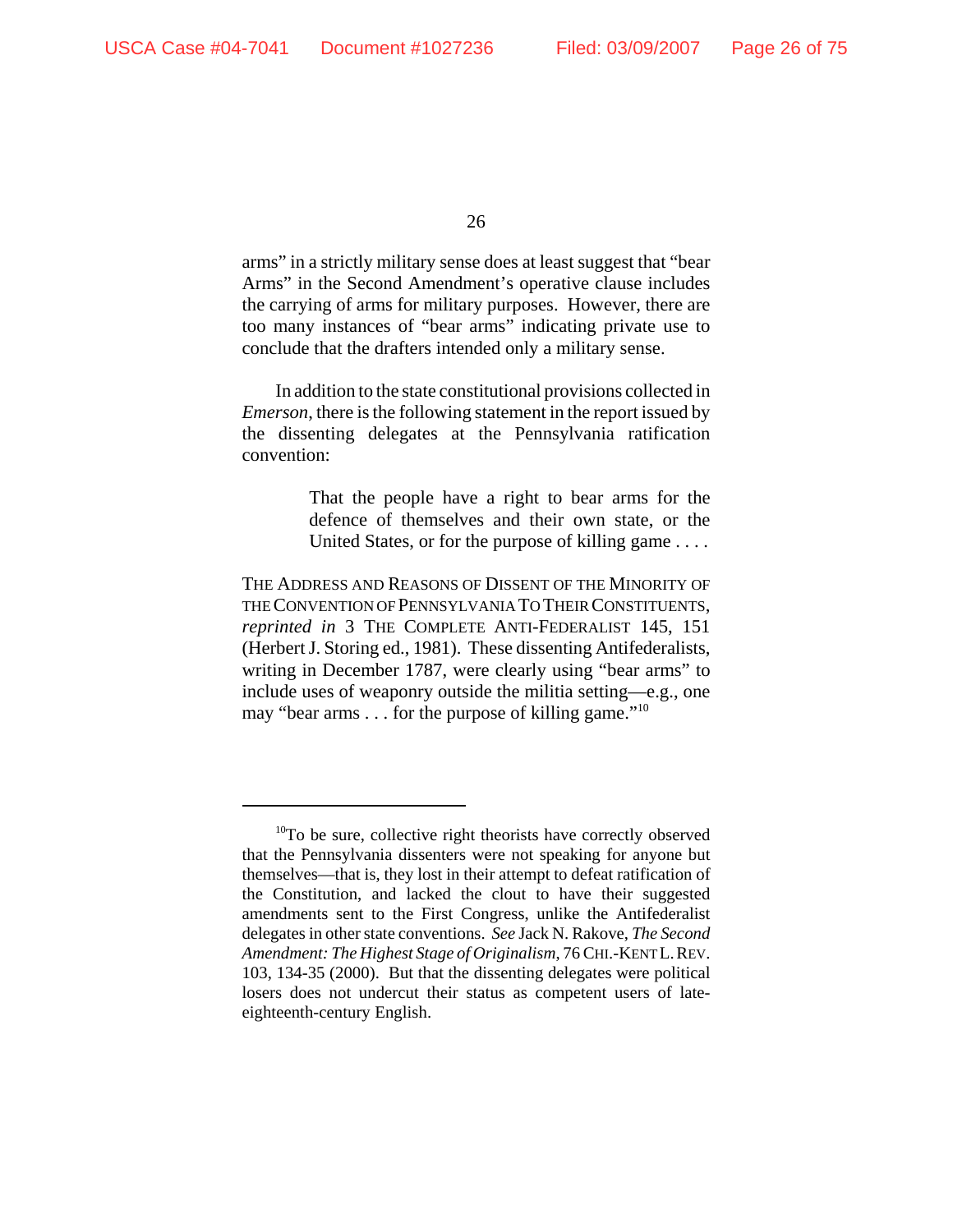We also note that at least three current members (and one former member) of the Supreme Court have read "bear Arms" in the Second Amendment to have meaning beyond mere soldiering: "Surely a most familiar meaning [of 'carries a firearm'] is, as the Constitution's Second Amendment ('keep and *bear* Arms') and Black's Law Dictionary . . . indicate: 'wear, bear, or carry . . . upon the person or in the clothing or in a pocket, for the purpose . . . of being armed and ready for offensive or defensive action in a case of conflict with another person." *Muscarello v. United States*, 524 U.S. 125, 143 (1998) (Ginsburg, J., dissenting, joined by Rehnquist, C.J., Scalia, J., and Souter, J.) (emphasis in original). Based on the foregoing, we think the operative clause includes a private meaning for "bear Arms."

In contrast to the collective right theorists' extensive efforts to tease out the meaning of "bear," the conjoined, *preceding* verb "keep" has been almost entirely neglected. In that tradition, the District offers a cursory and largely dismissive analysis of the verb. The District appears to claim that "keep and bear" is a unitary term and that the individual word "keep" should be given no independent significance.This suggestion is somewhat risible in light of the District's admonishment, earlier in its brief, that when interpreting constitutional text "every word must have its due force, and appropriate meaning; . . . no word was unnecessarily used or needlessly added." Appellees' Br. at 23 (quoting *Holmes v. Jennison*, 39 U.S. (14 Pet.) 540, 570-71 (1840)). Even if "keep" and "bear" are not read as a unitary term, we are told, the meaning of "keep" cannot be broader than "bear" because the Second Amendment only protects the use of arms in the course of militia service. *Id.* at 26-27. But this proposition assumes its conclusion, and we do not take it seriously.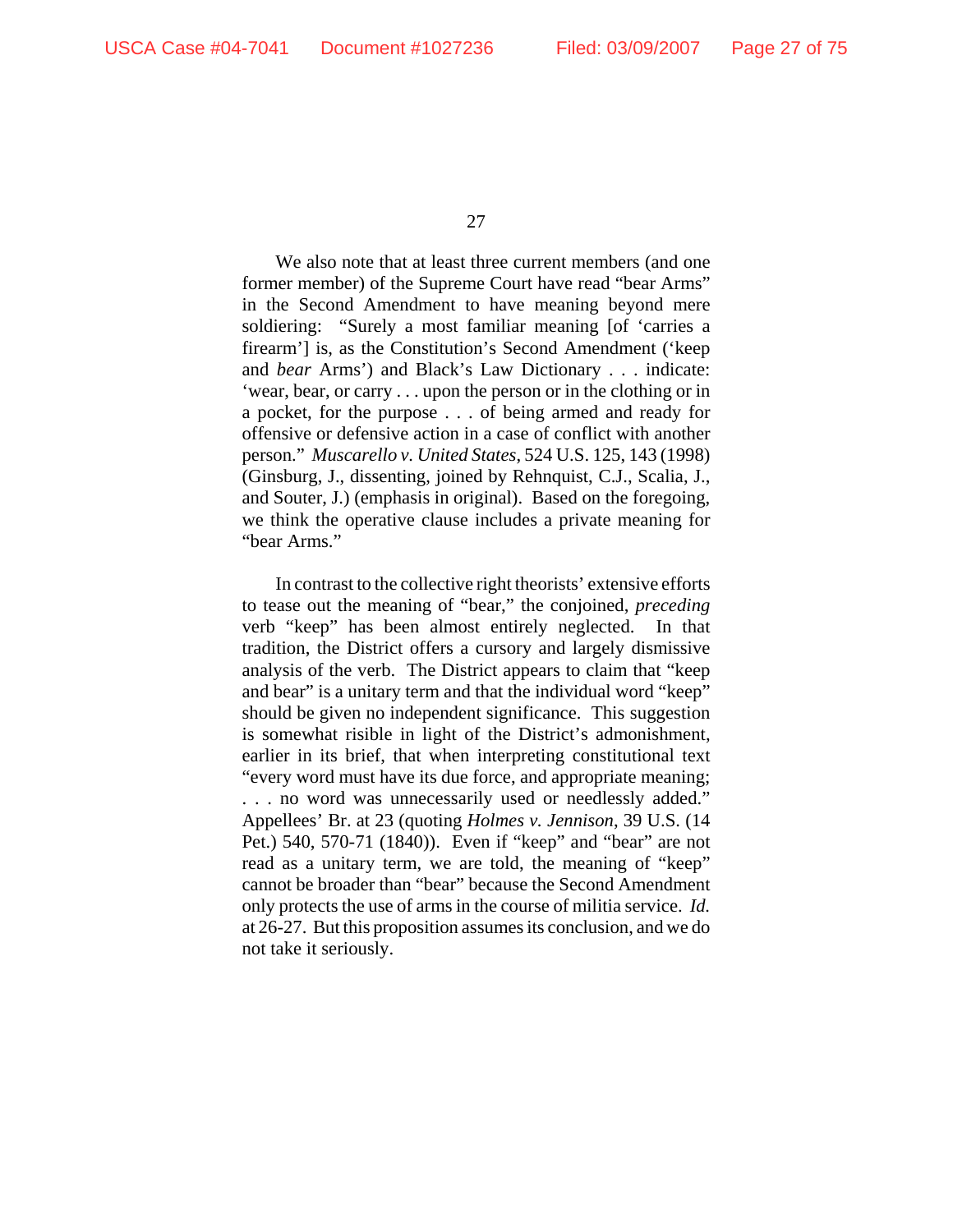One authority cited by the District has attempted to equate "keep" with "keep up," a term that had been used in phrases such as "keep up a standing army" or, as in the Articles of Confederation, "every state shall keep up a well regulated and disciplined militia . . . ." *See* Wills, *supra*, at 66. The argument that "keep" as used in "the right of the people to keep . . . Arms" shares a military meaning with "keep up" as used in "every state shall keep *up* a well regulated militia" mocks usage, syntax, and common sense. Such outlandish views are likely advanced because the plain meaning of "keep" strikes a mortal blow to the collective right theory. Turning again to Dr. Johnson's *Dictionary*, we see that the first three definitions of "keep" are "to retain; not to lose," "to have in custody," "to preserve; not to let go." Johnson, *supra*, at 540. We think "keep" is a straightforward term that implies ownership or possession of a functioning weapon by an individual for private use. *Emerson*, 270 F.3d at 231 & n.31; *accord Silveira*, 328 F.3d at 573-74 (Kleinfeld, J.). The term "bear arms," when viewed in isolation, might be thought ambiguous; it could have a military cast. But since "the people" and "keep" have obvious individual and private meanings, we think those words resolve any supposed ambiguity in the term "bear arms."

\* \* \*

The parties generally agree that the prefatory clause, to which we now turn, declares the Second Amendment's civic purpose—i.e., insuring the continuance of the militia system—and only disagree over whether that purpose was exclusive. The parties do attribute dramatically different meanings to "a well regulated Militia." Appellants argue that the militia referenced in the Second Amendment's prefatory clause was "practically synonymous" with "the people" referenced in the operative clause. The District advances a much more limited definition. According to the District, the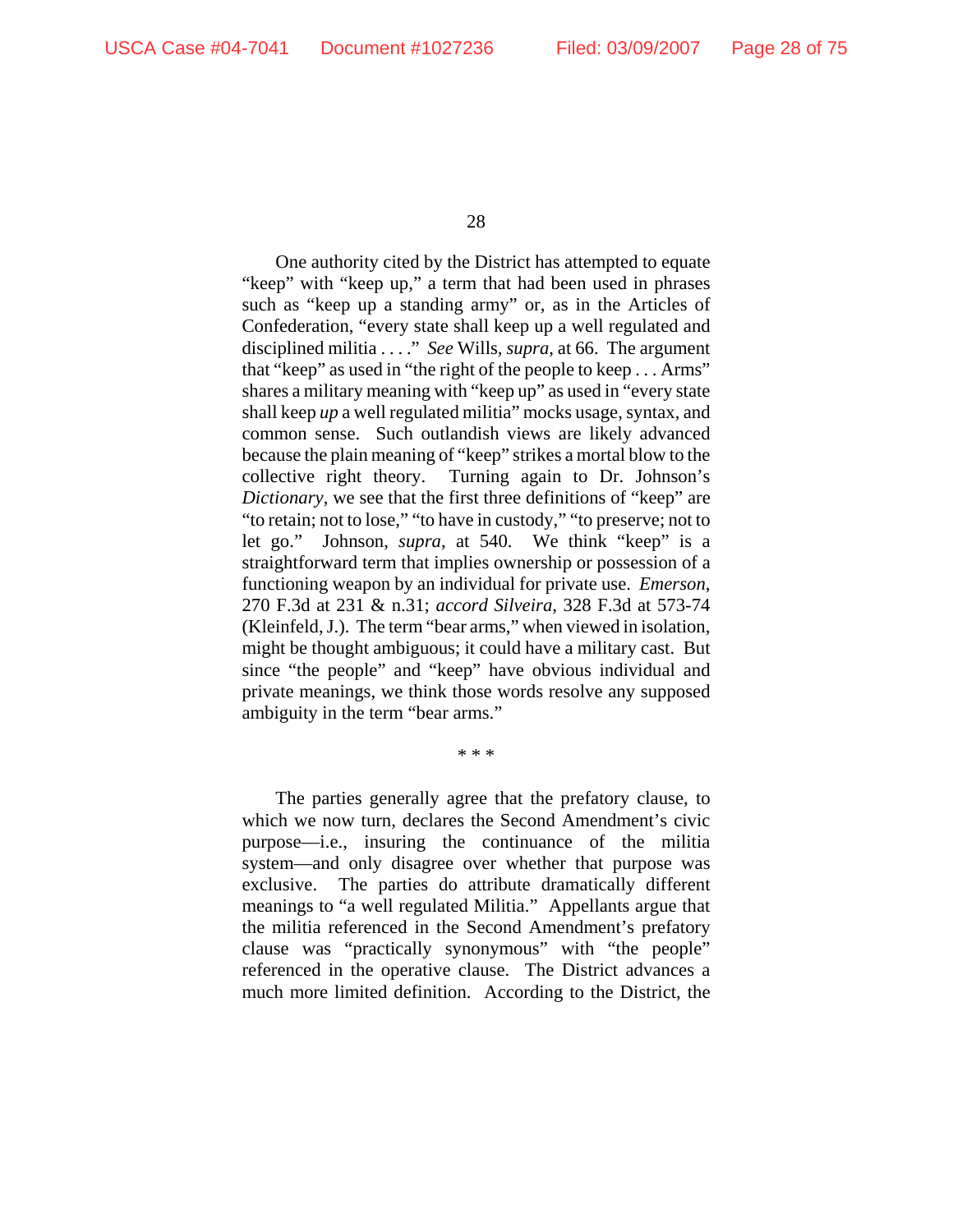militia was a body of adult men regulated and organized by state law as a civilian fighting force. The crucial distinction between the parties' views then goes to the nature of the militia: Appellants claim no organization was required, whereas the District claims a militia did not exist unless it was subject to state discipline and leadership. As we have already noted, the District claims that "the Framers' militia has faded into insignificance."

The parties draw on *United States v. Miller*, 307 U.S. 174 (1939), to support their differing definitions. *Miller*, a rare Second Amendment precedent in the Supreme Court, the holding of which we discuss below, described the militia in the following terms:

> The Militia which the States were expected to maintain and train is set in contrast with Troops which they were forbidden to keep without the consent of Congress. The sentiment of the time strongly disfavored standing armies; the common view was that adequate defense of country and laws could be secured through the Militia—civilians primarily, soldiers on occasion.

> The signification attributed to the term Militia appears from the debates in the Convention, the history and legislation of Colonies and States, and the writings of approved commentators. These show plainly enough that the Militia comprised all males physically capable of acting in concert for the common defense. "A body of citizens enrolled for military discipline." And further, that ordinarily when called for service these men were expected to appear bearing arms supplied by themselves and of the kind in common use at the time.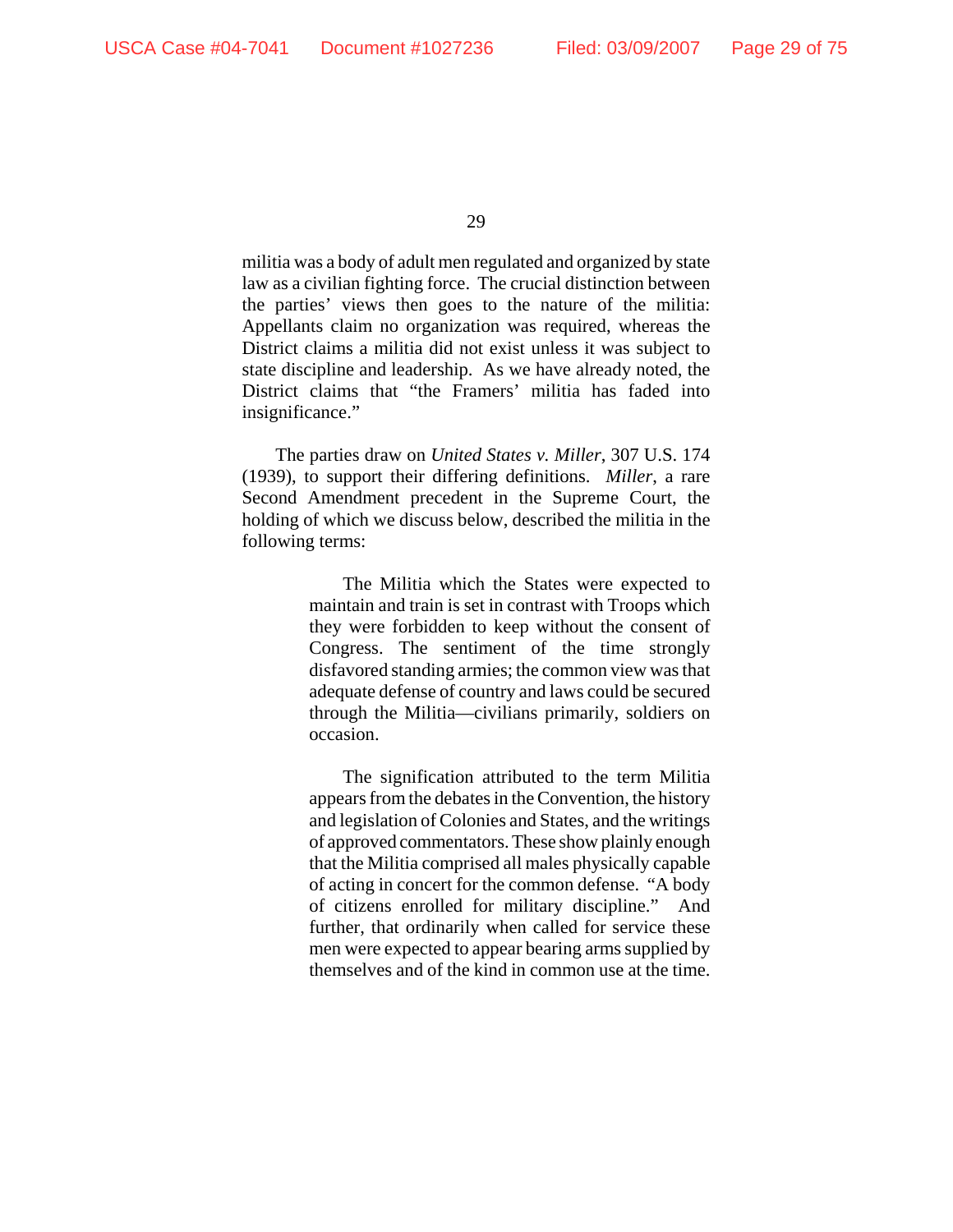*Id.* at 178-79.

The District claims that *Miller*'s historical account of the "Militia" supports its position. Yet according to *Miller*, the militia included "*all males physically capable of acting in concert for the common defence*" who were "*enrolled for military discipline*." And *Miller*'s expansive definition of the militia—qualitatively different from the District's concept—is in accord with the second Militia Act of 1792, passed by the Second Congress.<sup>11</sup> Act of May 8, 1792, ch. XXXIII, 1 Stat. 271. Of course, many of the members of the Second Congress were also members of the First, which had drafted the Bill of Rights. But more importantly, they were conversant with the common understanding of both the First Congress and the ratifying state legislatures as to what was meant by "Militia" in the Second Amendment. The second Militia Act placed specific and extensive requirements on the citizens who were to constitute the militia:

> Be it enacted . . . [t]hat each and every free able-bodied white male citizen of the respective states, resident therein, who is or shall be of the age of eighteen years, and under the age of forty-five years (except as is herein after excepted) shall severally and respectively be *enrolled* in the militia, by the captain or

<sup>&</sup>lt;sup>11</sup>The second Militia Act was passed on May 8, 1792. On May 2, 1792, Congress had enacted a Militia Act "providing for the authority of the President to call out the Militia." Act of May 2, 1792, ch. XXVIII, 1 Stat. 264. The first Militia Act gave the President power to call forth the Militia in cases of invasion by a foreign nation or Indian tribe, and also in cases of internal rebellion. If the militia of the state wherein the rebellion was taking place either was unable to suppress it or refused to be called up, the first Militia Act gave the President authority to use militia from other states.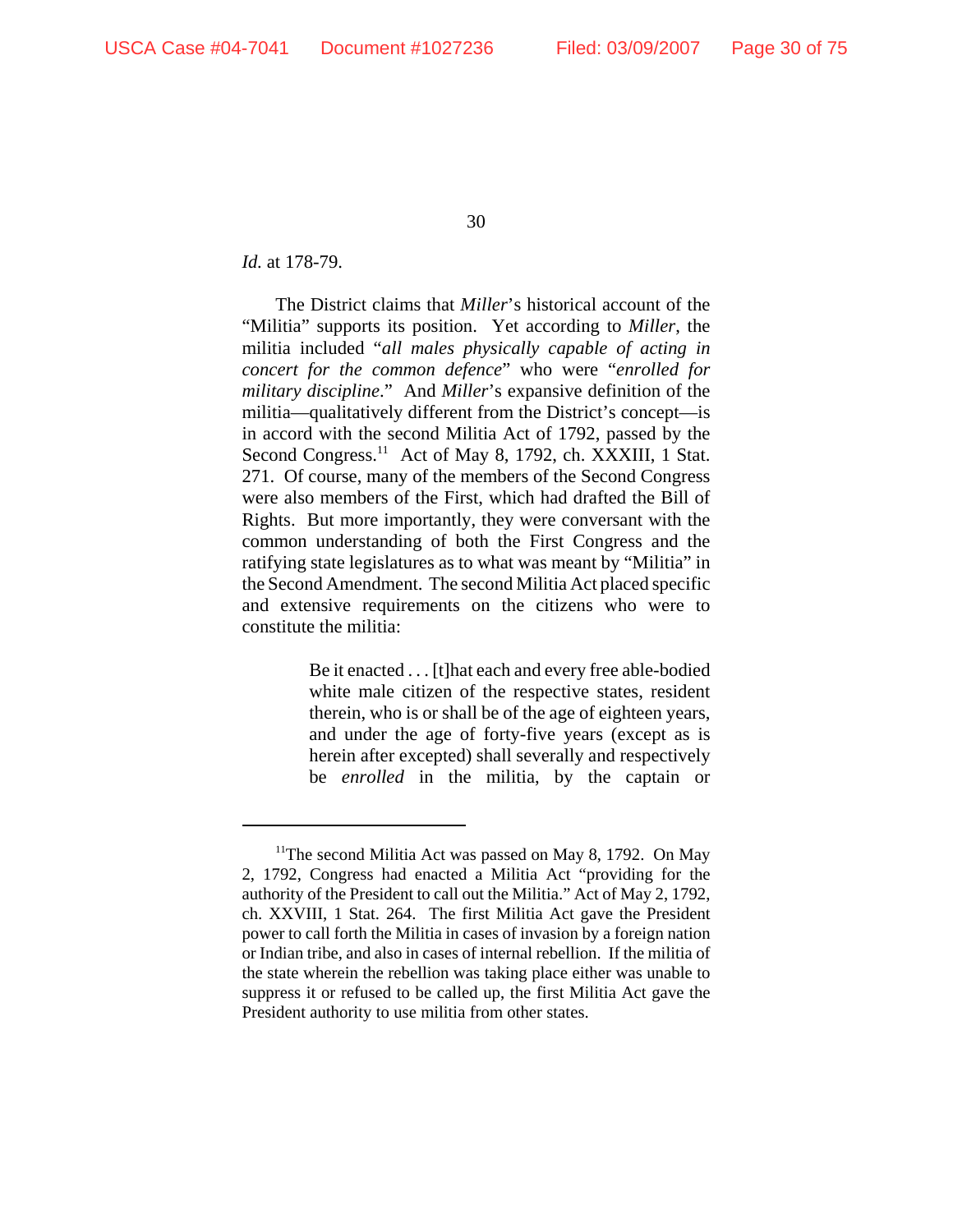commanding officer of the company, within whose bounds such citizen shall reside, and that within twelve months after the passing of this Act. And . . . every such captain or commanding officer of a company . . . shall without delay notify such citizen of the said enrollment . . . . That every citizen, so enrolled and notified, shall, within six months thereafter, provide himself with a good musket or firelock, a sufficient bayonet and belt, two spare flints, and a knapsack, a pouch, with a box therein, to contain not less than twenty four cartridges, suited to the bore of his musket or firelock, each cartridge to contain a proper quantity of powder and ball: or with a good rifle, knapsack, shot-pouch, and powder-horn, twenty balls suited to the bore of his rifle, and a quarter of a pound of powder; and shall appear so armed, accoutred and provided, when called out to exercise, or into service.

## *Id.* (emphasis added).<sup>12</sup>

The reader will note that the Act's first requirement is that the "free able-bodied white male" population between eighteen and forty-five *enroll* in the militia. And enrollment was quite distinct from the various other regulations prescribed by Congress, which included the type of weaponry members of the militia must own. Becoming "enrolled" in the militia appears to

 $12$ Congress enacted this provision pursuant to its Article I, Section 8 powers over the militia: "The Congress shall have the power . . . [t]o provide for organizing, arming, and disciplining, the militia, and for governing such part of them as may be employed in the service of the United States, reserving to the states respectively, the appointment of the officers, and the authority of training the militia according to the discipline prescribed by Congress . . . ." U.S. CONST., art. I., sec. 8.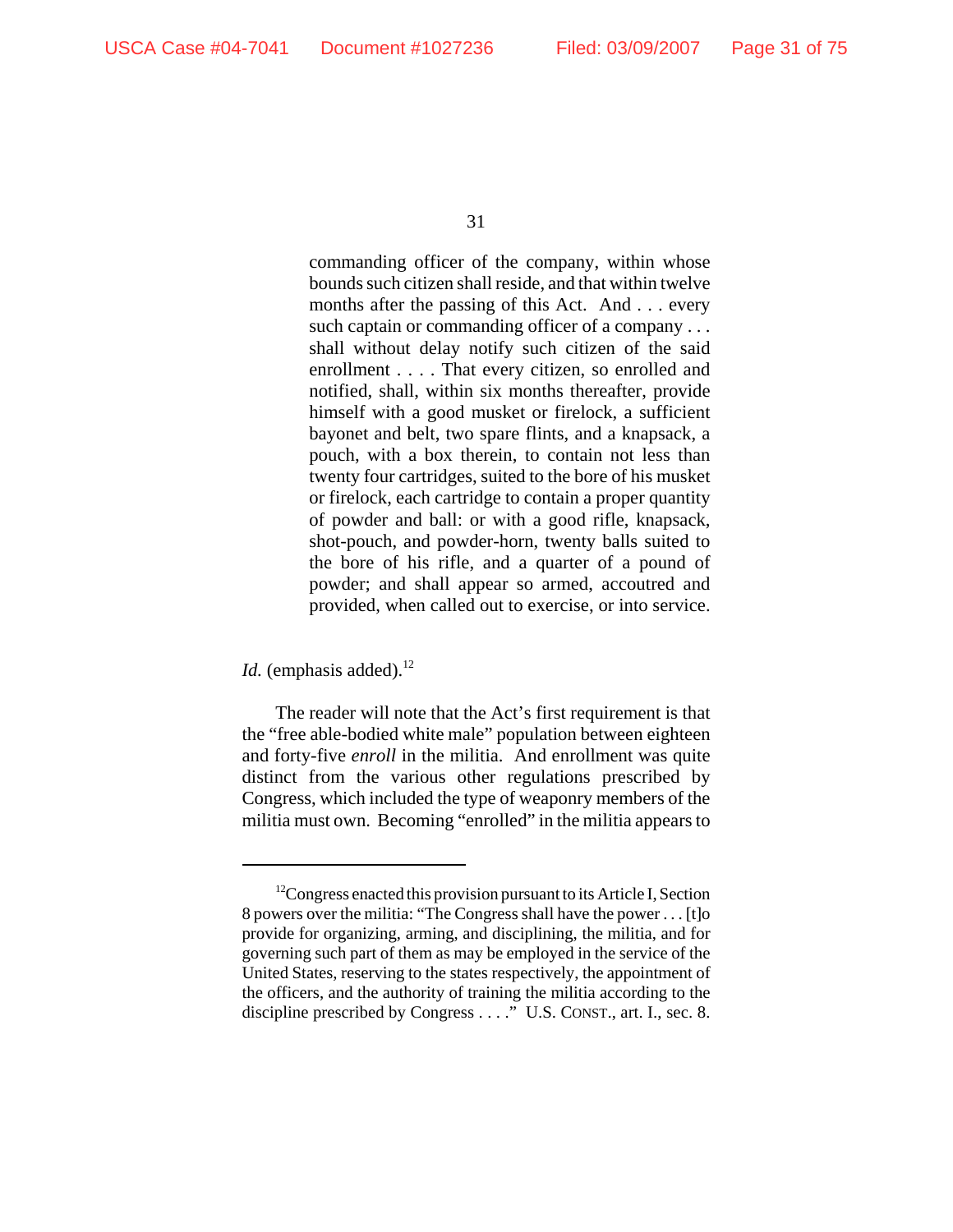have involved providing one's name and whereabouts to a local militia officer—somewhat analogous to our nation's current practice of requiring young men to register under the Selective Service Act. *Silveira*, 328 F.3d at 578 (Kleinfeld, J.). Thus when read in light of the second Militia Act, *Miller* defines the militia as having only two primary characteristics: It was all free, white, able-bodied men of a certain age who had given their names to the local militia officers as eligible for militia service. Contrary to the District's view, there was no organizational condition precedent to the existence of the "Militia." Congress went on in the second Militia Act to prescribe a number of rules for organizing the militia. But the militia itself was the raw material from which an organized fighting force was to be created. Thus, the second Militia Act reads:

> And be it further enacted, That *out of the militia enrolled as is herein directed*, there shall be formed for each battalion at least one company of grenadiers, light infantry or riflemen; and that to each division there shall be at least one company of artillery, and one troop of horse: There shall be to each company of artillery, one captain, two lieutenants, four sergeants, four corporals, six gunners, six bombardiers, one drummer, and one fifer.

*Id.* at 272 (emphasis added).

The crucial point is that the existence of the militia preceded its organization by Congress, and it preceded the implementation of Congress's organizing plan by the states. The District's definition of the militia is just too narrow. The militia was a large segment of the population—not quite synonymous with "the people," as appellants contend—but certainly not the organized "divisions, brigades, regiments,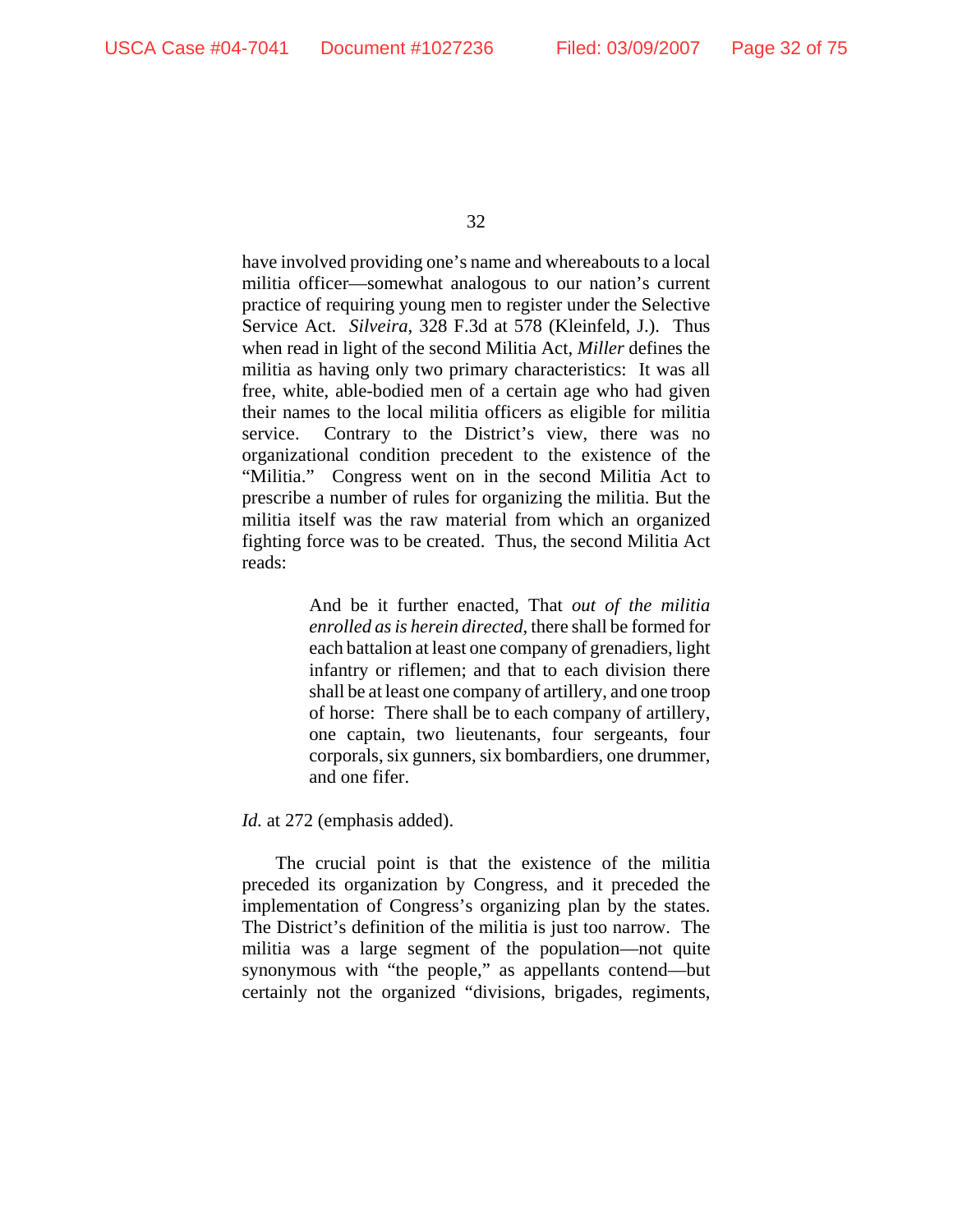battalions, and companies" mentioned in the second Militia Act. *Id.* at 272.

The current congressional definition of the "Militia" accords with original usage: "The militia of the United States consists of all able-bodied males at least 17 years of age and . . . under 45 years of age who are, or who have made a declaration of intention to become, citizens of the United States and of female citizens of the United States who are members of the National Guard." 10 U.S.C. § 311. The statute then distinguishes between the "organized militia," which consists of the National Guard and Naval Militia, and the "unorganized militia," which consists of every member of the militia who is not a member of the National Guard or Naval Militia. *Id.* Just as in the 1792 enactment, Congress defined the militia broadly, and, more explicitly than in its founding-era counterpart, Congress provided that a large portion of the militia would remain unorganized. The District has a similar structure for its own militia: "Every able-bodied male citizen resident within the District of Columbia, of the age of 18 years and under the age of 45 years, excepting . . . idiots, lunatics, common drunkards, vagabonds, paupers, and persons convicted of any infamous crime, shall be enrolled in the militia." D.C. Code § 49-401.

The District argues that the modifier "well regulated" means that "[t]he militia was not individuals acting on their own; one cannot be a one-person militia." We quite agree that the militia was a collective body designed to act in concert. But we disagree with the District that the use of "well regulated" in the constitutional text somehow turns the popular militia embodied in the 1792 Act into a "select" militia that consisted of semi-professional soldiers like our current National Guard. Contemporaneous legislation once again provides us with guidance in reading ambiguous constitutional text. *See* Op. at 30; *see also Silveira*, 328 F.3d at 579-80 (Kleinfeld, J.).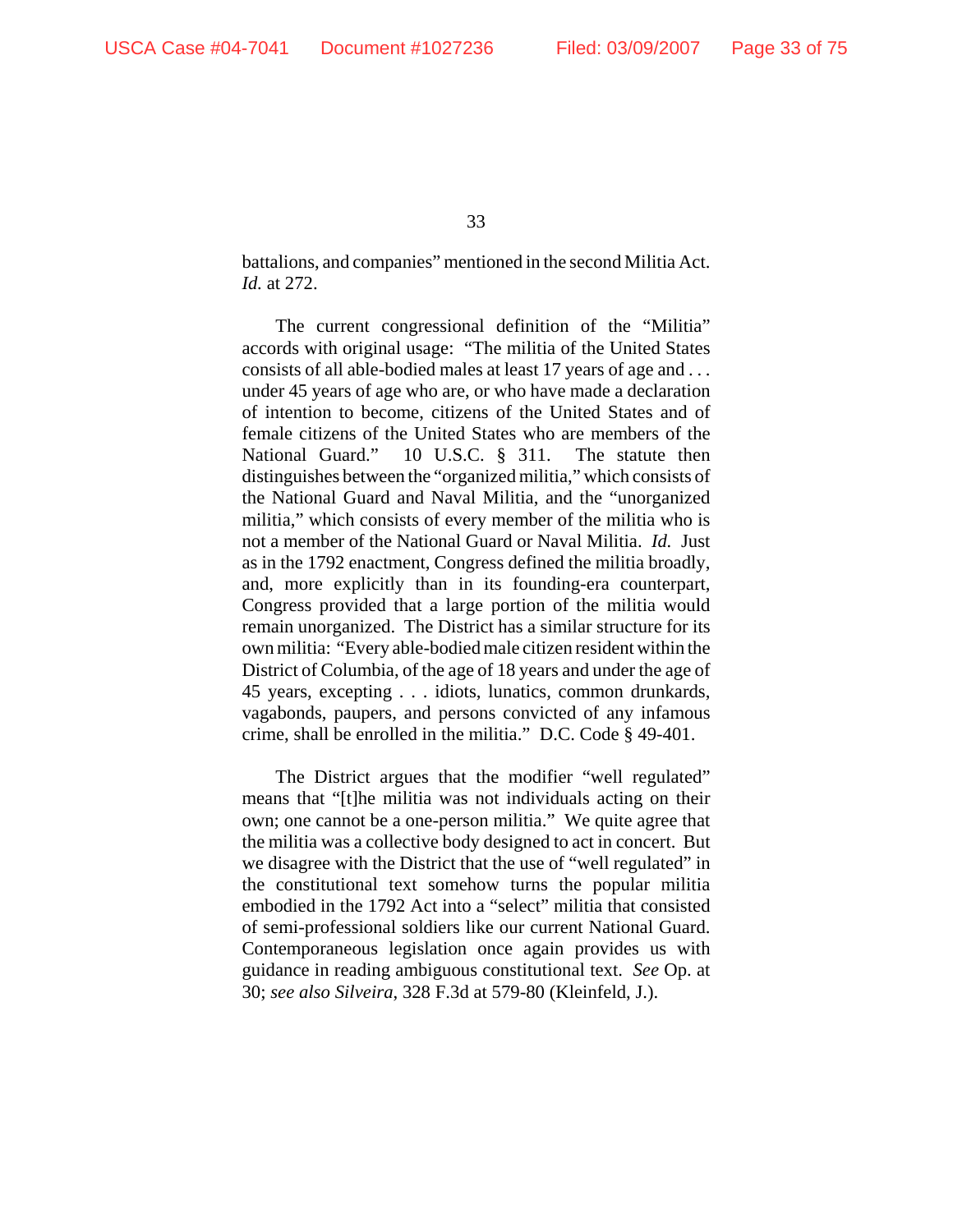The second Militia Act provides a detailed list of directions to both individuals and states that we take as an indication of what the drafters of the Second Amendment contemplated as a "well regulated Militia." It will be recalled, the second Militia Act requires that eligible citizens enroll in the militia and, within six months, arm themselves accordingly. Subsequent to enrollment, arming oneself became the first duty of all militiamen. *See Silveira*, 328 F.3d at 581 (Kleinfeld, J.). The Act goes on to require of the states that the militiamen be notified of their enrollment; that within one year, the states pass laws to arrange the militia into divisions, brigades, regiments, battalions, and companies, as well as appoint various militia officers; that there be an Adjutant General appointed in each state to distribute all orders for the Commander in Chief of the State to the several corps, and so on.

The statute thus makes clear that these requirements were independent of each other, i.e., militiamen were obligated to arm themselves regardless of the organization provided by the states, and the states were obligated to organize the militia, regardless of whether individuals had armed themselves in accordance with the statute. We take these dual requirements—that citizens were properly supplied with arms and *subject* to organization by the states (as distinct from actually organized)—to be a clear indication of what the authors of the Second Amendment contemplated as a "well regulated Militia."

Another aspect of "well regulated" implicit in the second Militia Act is the exclusion of certain persons from militia service. For instance, the Act exempts from militia duty "the Vice President of the United States, [executive branch officers and judges], Congressmen, custom house officers, . . . post officers, . . . all Ferrymen employed at any ferry on the post road, . . . all pilots, all mariners actually employed in the sea service of any citizen or merchant within the United States; and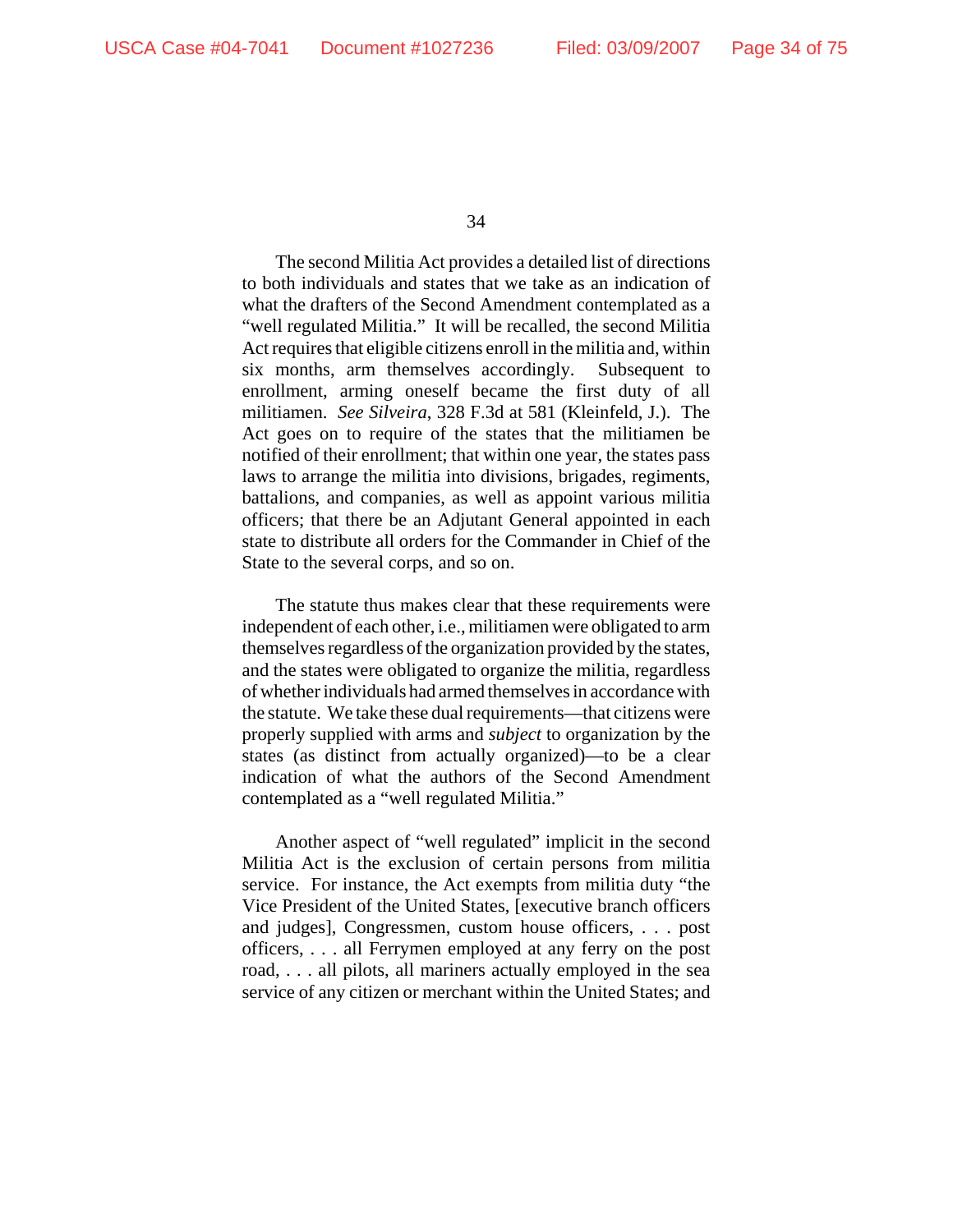all persons who now are or may be hereafter exempted by the laws of the respective states." Act of May 8, 1792, ch. XXXIII, 1 Stat. 271. Thus, even after the founding-era militia became "well regulated," it did not lose its popular character. The militia still included the majority of adult men (albeit, at the time, "free able-bodied white male[s]"), who were to arm themselves, and whom the states were expected to organize into fighting units. Quite unlike today's National Guard, participation was widespread and mandatory.

As the foregoing makes clear, the "well regulated Militia" was not an elite or select body. *See Silveira*, 328 F.3d at 577-78 (Kleinfeld, J.). While some of the founding fathers, including George Washington and Alexander Hamilton, favored such organizations over a popular militia, *see* THE ORIGIN OF THE SECOND AMENDMENT at xlvii (David E. Young ed., 2d ed. 1995), the Second Congress unambiguously required popular participation. The important point, of course, is that the popular nature of the militia is consistent with an individual right to keep and bear arms: Preserving an individual right was the best way to ensure that the militia could serve when called.

\* \* \*

As we observed, the District argues that *even if* one reads the operative clause in isolation, it supports the collective right interpretation of the Second Amendment. Alternatively, the District contends that the operative clause should not, in fact, be read in isolation, and that it is imbued with the civic character of the prefatory clause when the Amendment is read, correctly, as two interactive clauses. The District points to the singular nature of the Second Amendment's preamble as an indication that the operative clause must be restricted or conditioned in some way by the prefatory language. *Compare* Eugene Volokh, *The Commonplace Second Amendment*, 73 N.Y.U. L. REV. 793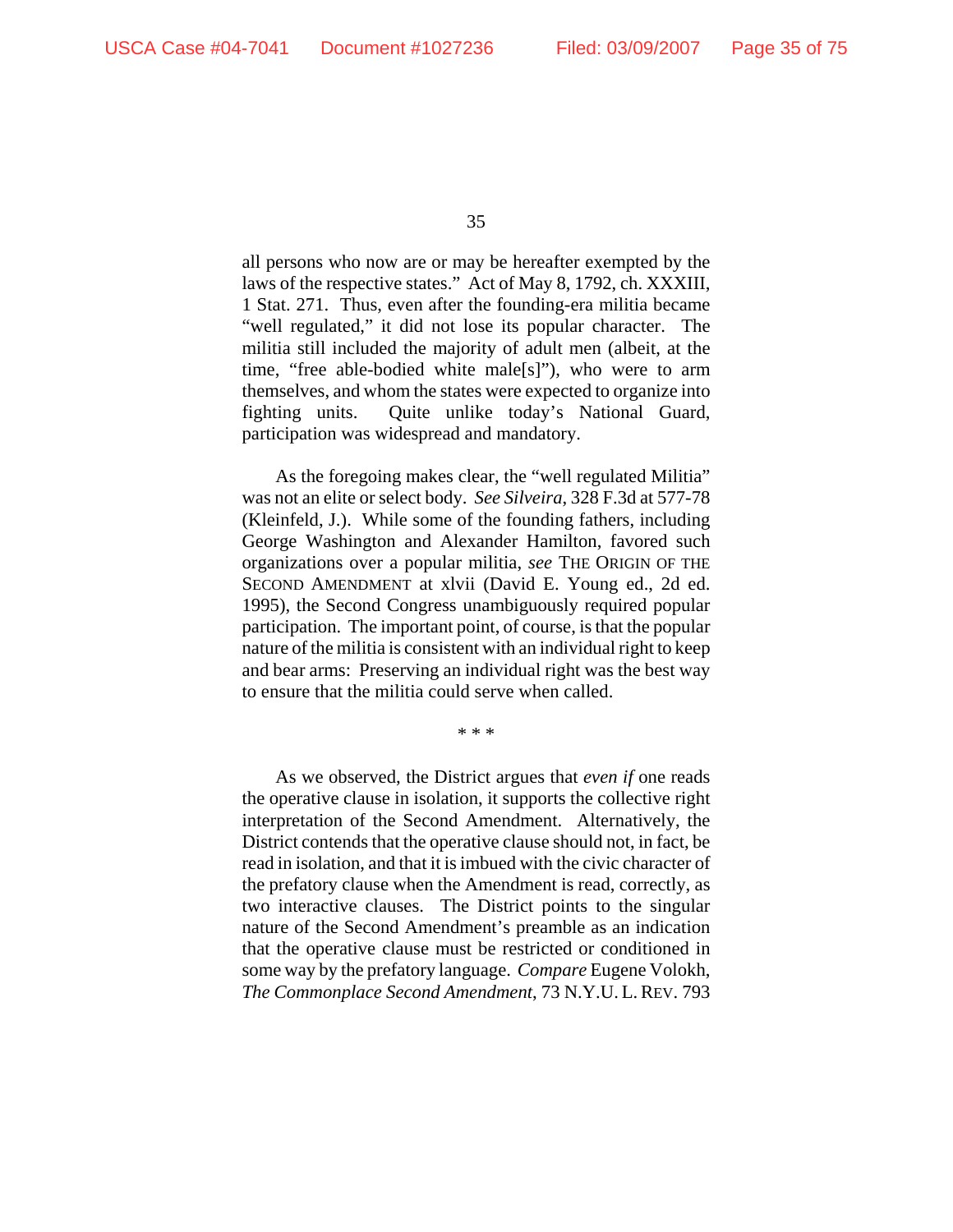(1998), *with* Michael C. Dorf, *What Does the Second Amendment Mean Today?*, 76 CHI.-KENT L. REV. 291 (2000). However, the structure of the Second Amendment turns out to be not so unusual when we examine state constitutional provisions guaranteeing rights or restricting governmental power. It was quite common for prefatory language to state a principle of good government that was narrower than the operative language used to achieve it. Volokh, *supra*, at 801-07.

We think the Second Amendment was similarly structured. The prefatory language announcing the desirability of a wellregulated militia—even bearing in mind the breadth of the concept of a militia—is narrower than the guarantee of an individual right to keep and bear arms. The Amendment does not protect "the right of militiamen to keep and bear arms," but rather "the right of the people." The operative clause, properly read, protects the ownership and use of weaponry beyond that needed to preserve the state militias. Again, we point out that if the competent drafters of the Second Amendment had meant the right to be limited to the protection of state militias, it is hard to imagine that they would have chosen the language they did. We therefore take it as an expression of the drafters' view that the people possessed a natural right to keep and bear arms, and that the preservation of the militia was the right's most salient political benefit—and thus the most appropriate to express in a political document.

That the Amendment's civic purpose was placed in a preamble makes perfect sense given the then-recent ratification controversy, wherein Antifederalist opponents of the 1787 Constitution agitated for greater assurance that the militia system would remain robust so that standing armies, which were thought by many at the time to be the bane of liberty, would not be necessary. *See* BERNARD BAILYN, THE IDEOLOGICAL ORIGINS OF THE AMERICAN REVOLUTION 338-60 (Enlarged ed.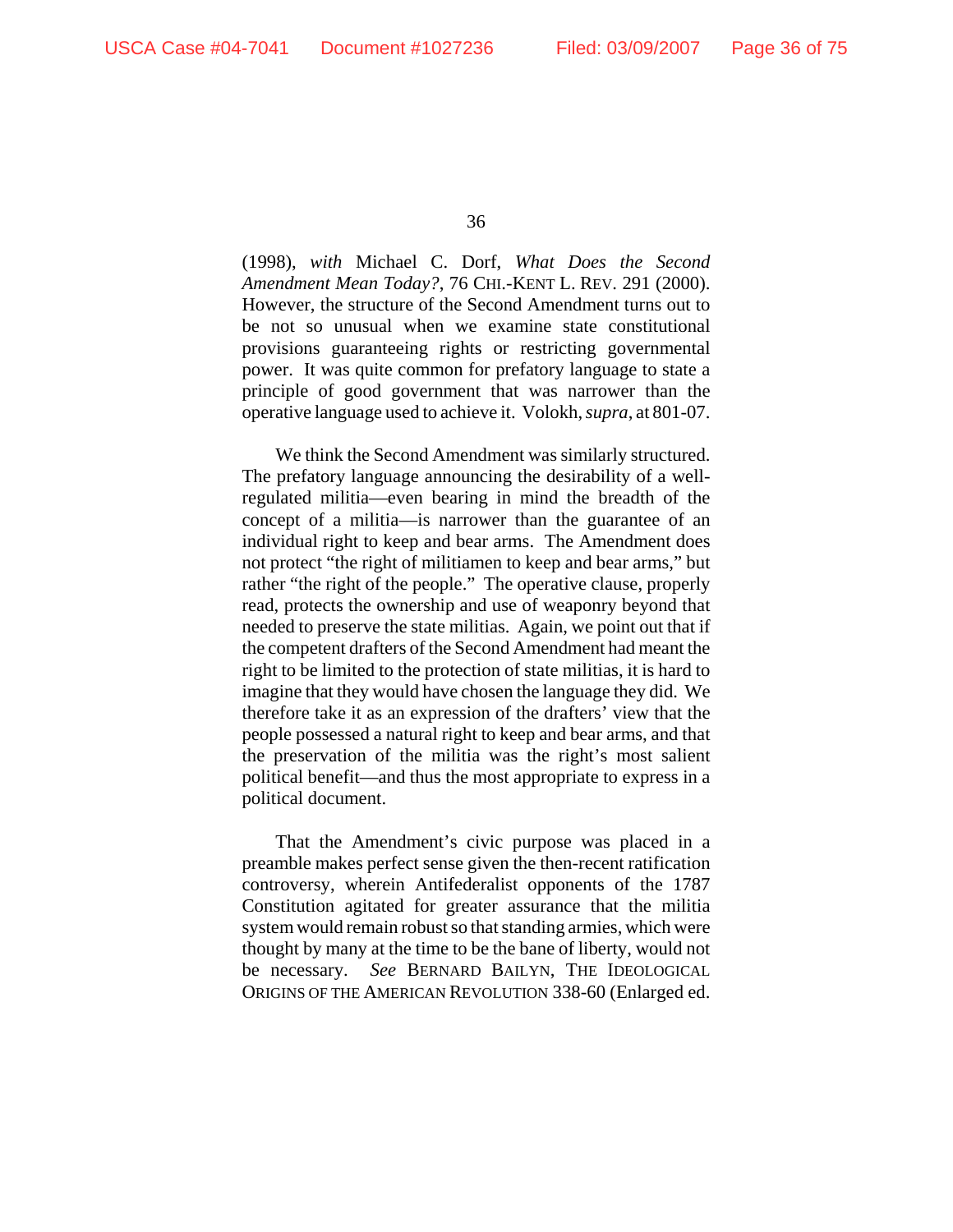1992). The Federalists who dominated the First Congress offered the Second Amendment's preamble to palliate Antifederalist concerns about the continued existence of the popular militia. But neither the Federalists nor the Antifederalists thought the federal government had the power to *disarm* the people. This is evident from the ratification debates, where the Federalists relied on the existence of an armed populace to deflect Antifederalist criticism that a strong federal government would lead to oppression and tyranny. Antifederalists acknowledged the argument, but insisted that an armed populace was not enough, and that the existence of a popular militia should also be guaranteed. *Compare* THE FEDERALIST Nos. 8, 28, 59 (Alexander Hamilton), No. 46 (James Madison) (arguing that an armed populace constitutes a check on the potential abuses of the federal government) *with* MELANCTON SMITH [Federal Farmer], OBSERVATIONS TO A FAIR EXAMINATION OF THE SYSTEM OF GOVERNMENT PROPOSED BY THE LATE CONVENTION, AND TO SEVERAL ESSENTIAL AND NECESSARY ALTERATIONS IN IT (Nov. 8, 1787), *reprinted in* THE ORIGIN OF THE SECOND AMENDMENT, *supra*, at 89, 91 (despite the fact that the "yeomanry of the country . . . possess arms" for defense, the federal government could undermine the regular militia and render the armed populace of no importance).

To be sure, as the District argues, the *Miller* Court did draw upon the prefatory clause to interpret the term "Arms" in the operative clause. As we note below, interpreting "Arms" in light of the Second Amendment's militia purpose makes sense because "Arms" is an open-ended term that appears but once in the Constitution and Bill of Rights. But *Miller* does not command that we limit perfectly sensible constitutional text such as "the right of the people" in a manner inconsistent with other constitutional provisions. Similarly, the Second Amendment's use of "keep" does not need to be recast in artificially military terms in order to conform to *Miller*.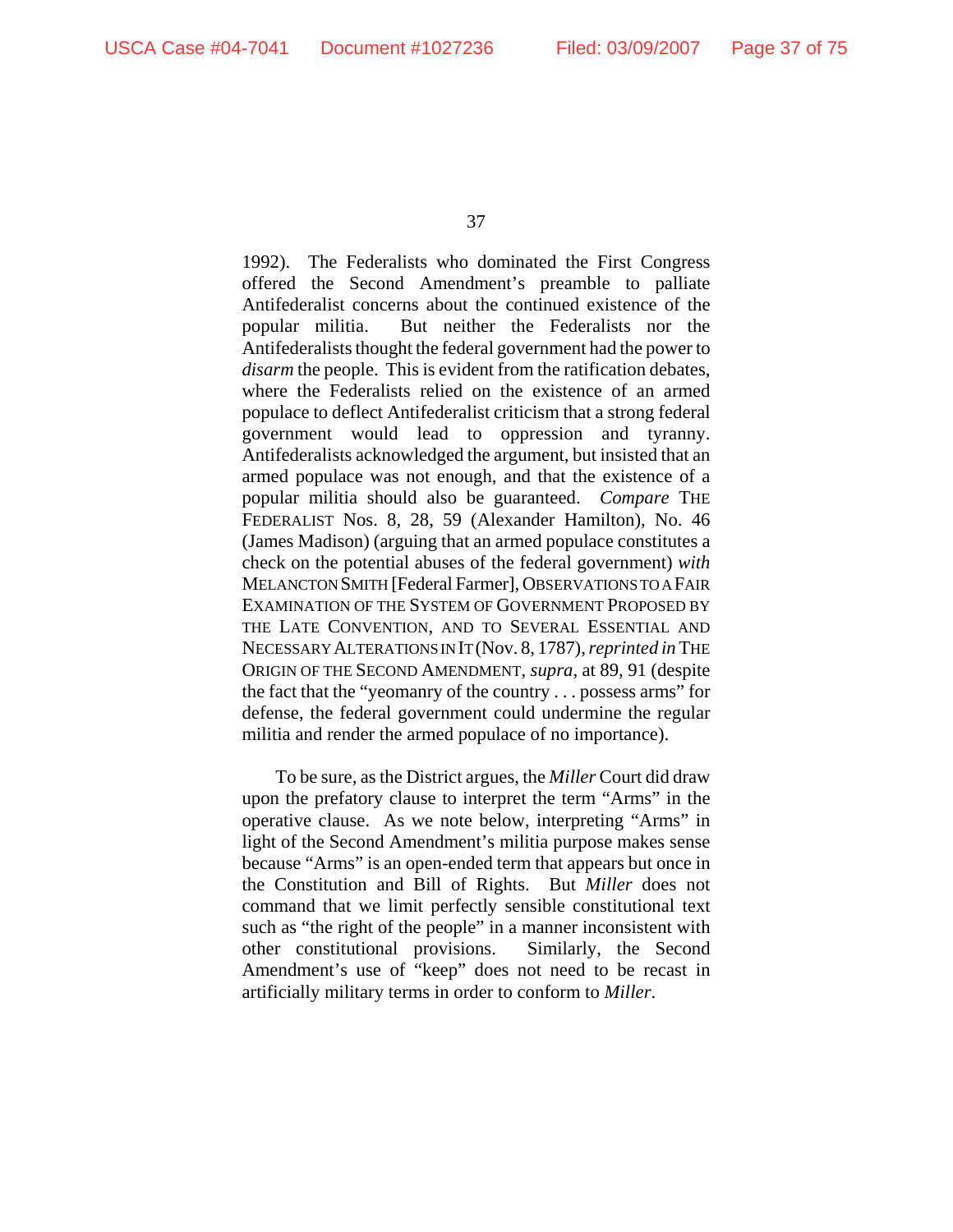We note that when interpreting the text of a constitutional amendment it is common for courts to look for guidance in the proceedings of the Congress that authored the provision. Unfortunately, the Second Amendment's drafting history is relatively scant and inconclusive. *Emerson*, 270 F.3d at 245-51. The recorded debates in the First Congress do not reference the operative clause, a likely indication that the drafters took its individual guarantee as rather uncontroversial. There is certainly nothing in this history to substantiate the strained reading of the Second Amendment offered by the District.

B

We have noted that there is no unequivocal precedent that dictates the outcome of this case. This Court has never decided whether the Second Amendment protects an individual or collective right to keep and bear arms. On one occasion we anticipated an argument about the scope of the Second Amendment, but because the issue had not been properly raised by appellants, we assumed the applicability of the collective right interpretation then urged by the federal government. *Fraternal Order of Police v. United States (F.O.P. II)*, 173 F.3d 898, 906 (D.C. Cir. 1999). The Supreme Court has not decided this issue either. *See id.* As we have said, the leading Second Amendment case in the Supreme Court is *United States v. Miller*. While *Miller* is our best guide, the Supreme Court's other statements on the Second Amendment warrant mention.

In *Dred Scott v. Sandford*, 60 U.S. 393 (1857), the Court asserted the applicability of the Bill of Rights to the territories in the following terms:

> [N]o one . . . will contend that Congress can make any law in a Territory respecting the establishment of religion, or the free exercise thereof, or abridging the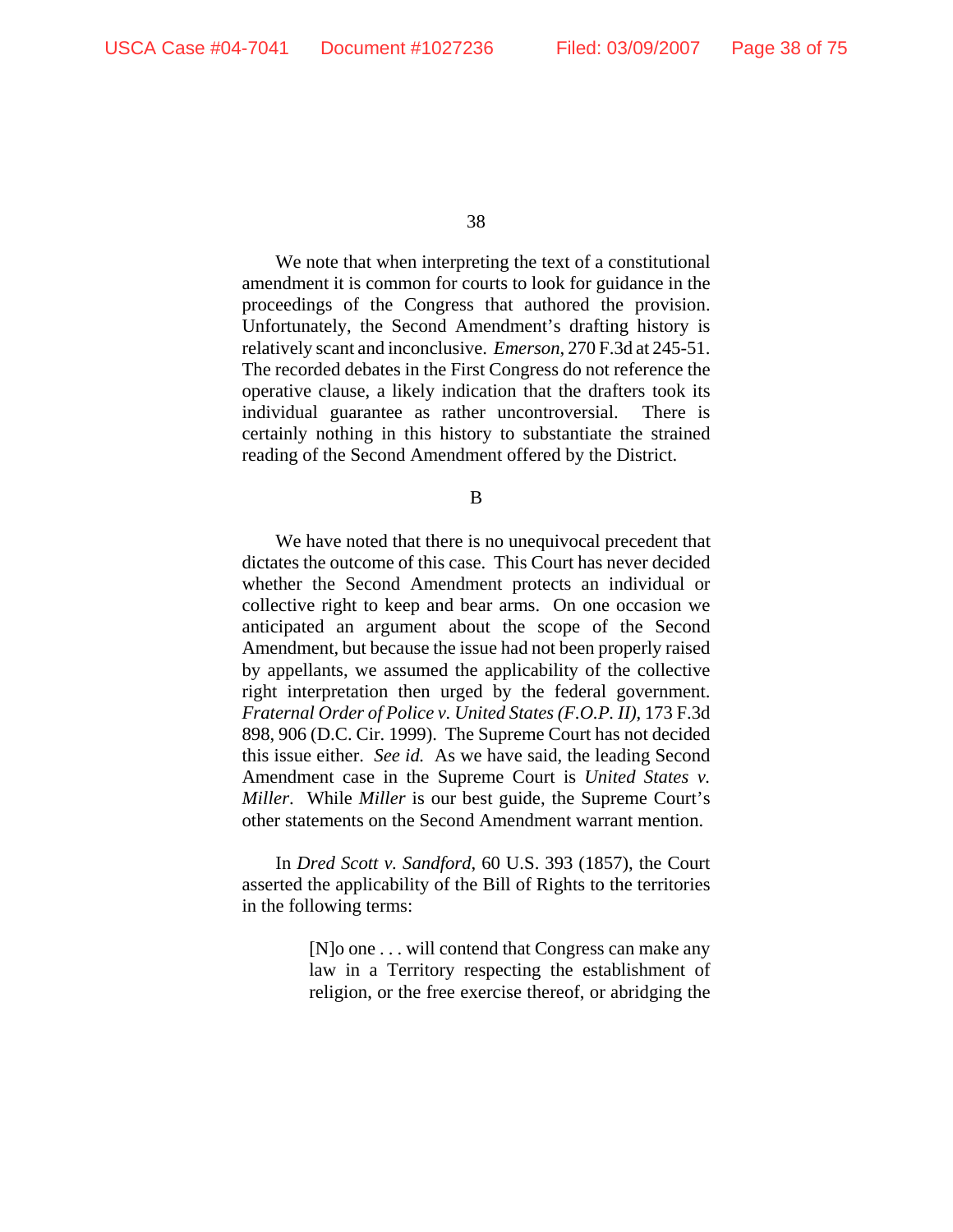freedom of speech or of the press, or the right of the people of the Territory peaceably to assemble, and to petition the Government for the redress of grievances . . . *[n]or can Congress deny to the people the right to keep and bear arms*, nor the right to trial by jury, nor compel any one to be a witness against himself in a criminal proceeding . . . . These powers . . . in relation to rights of person . . . are, in express and positive terms, denied to the General Government.

*Id.* at 450 (emphasis added). Although *Dred Scott* is as infamous as it was erroneous in holding that African-Americans are not citizens, this passage expresses the view, albeit in passing, that the Second Amendment contains a personal right. It is included among other individual rights, such as the right to trial by jury and the privilege against self-incrimination. The other Second Amendment cases of the mid-nineteenth century did not touch upon the individual versus collective nature of the Amendment's guarantee.<sup>13</sup>

<sup>39</sup>

<sup>13</sup>In *United States v. Cruikshank*, 92 U.S. 542, 551 (1876), and *Presser v. Illinois*, 116 U.S. 252, 264-66 (1886), the Court held that the Second Amendment constrained only federal government action and did not apply to the actions of state governments. This holding was reiterated in *Maxwell v. Dow*, 176 U.S. 581, 597 (1900), and *Twining v. New Jersey*, 211 U.S. 78, 98 (1908). Indeed, the Second Amendment is one of the few Bill of Rights provisions that has not yet been held to be incorporated through the Fourteenth Amendment. While the status of the Second Amendment within the twentiethcentury incorporation debate is a matter of importance for the many challenges to state gun control laws, it is an issue that we need not decide. The District of Columbia is a Federal District, ultimately controlled by Congress. Although subject to § 1983 suits by federal law, *see* An Act to Permit Civil Suits Under [42 U.S.C. § 1983] Against Any Person Acting Under Color of Any Law or Custom of the District of Columbia, Pub. L. No. 96-170, 93 Stat. 1284 (1979), the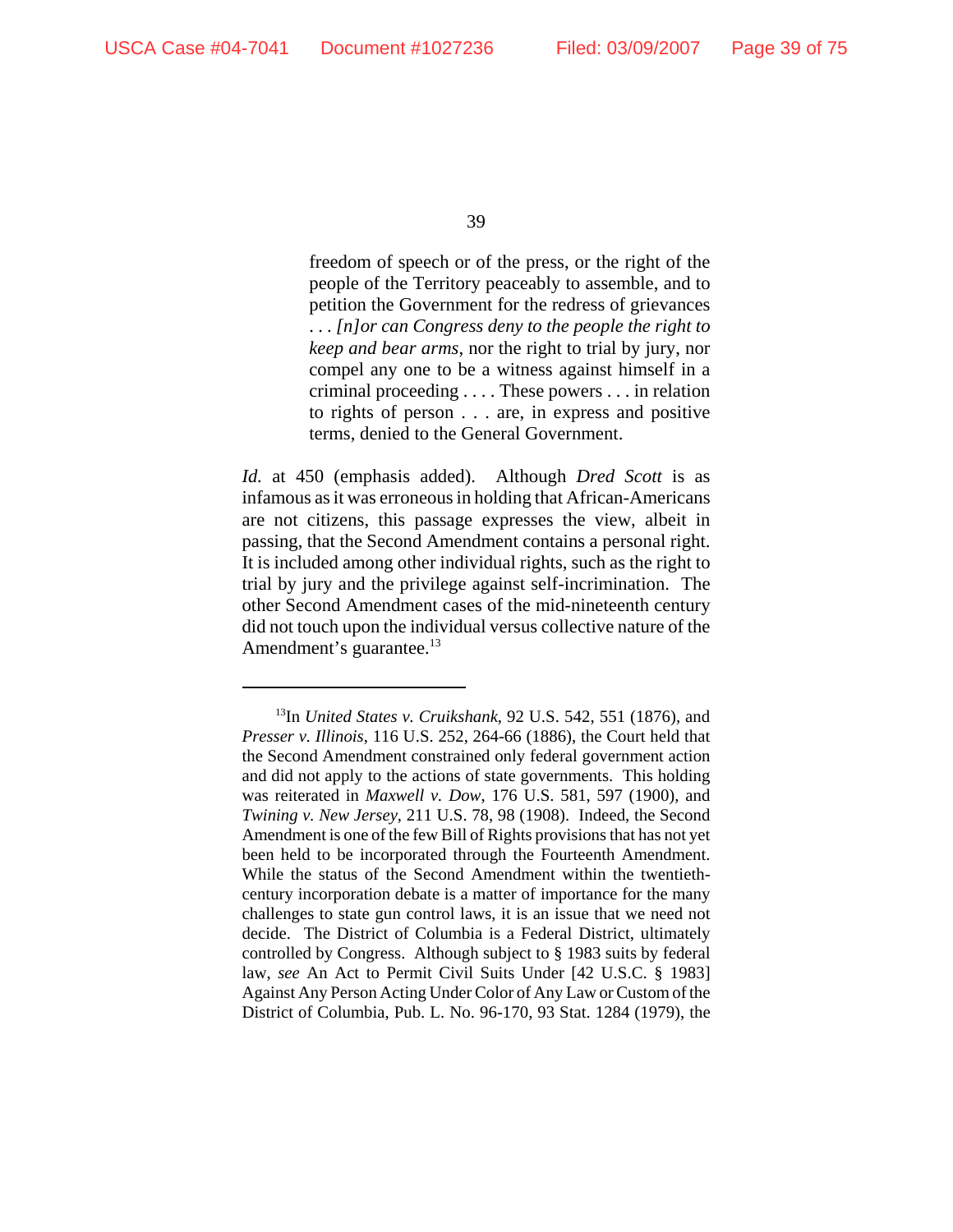In *Robertson v. Baldwin*, 165 U.S. 275 (1897), the Court addressed the scope of the term "involuntary servitude" in the Thirteenth Amendment. In discussing limitations inherent in that constitutional provision, the Court said the following:

> The law is perfectly well settled that the first 10 amendments to the constitution, commonly known as the "Bill of Rights," were not intended to lay down any novel principles of government, but simply to embody certain guaranties and immunities which we had inherited from our English ancestors, and which had, from time immemorial, been subject to certain wellrecognized exceptions, arising from the necessities of the case. . . .

> Thus, the freedom of speech and of the press (article 1) does not permit the publication of libels, blasphemous or indecent articles, or other publications injurious to public morals or private reputation; *the right of the people to keep and bear arms (article 2) is not infringed by laws prohibiting the carrying of concealed weapons*; the provision that no person shall be twice put in jeopardy (article 5) does not prevent a second trial, if upon the first trial the jury failed to agree, or if the verdict was set aside upon the defendant's motion; nor does the provision of the same article that no one shall be a witness against himself impair his obligation to testify, if a prosecution against him be barred by the lapse of time, a pardon, or by statutory enactment.

District is directly constrained by the entire Bill of Rights, without need for the intermediary of incorporation. *See, e.g.*, *Pernell v. Southall Realty*, 416 U.S. 363, 369-80 (1974) (applying Seventh Amendment to local legislation for the District).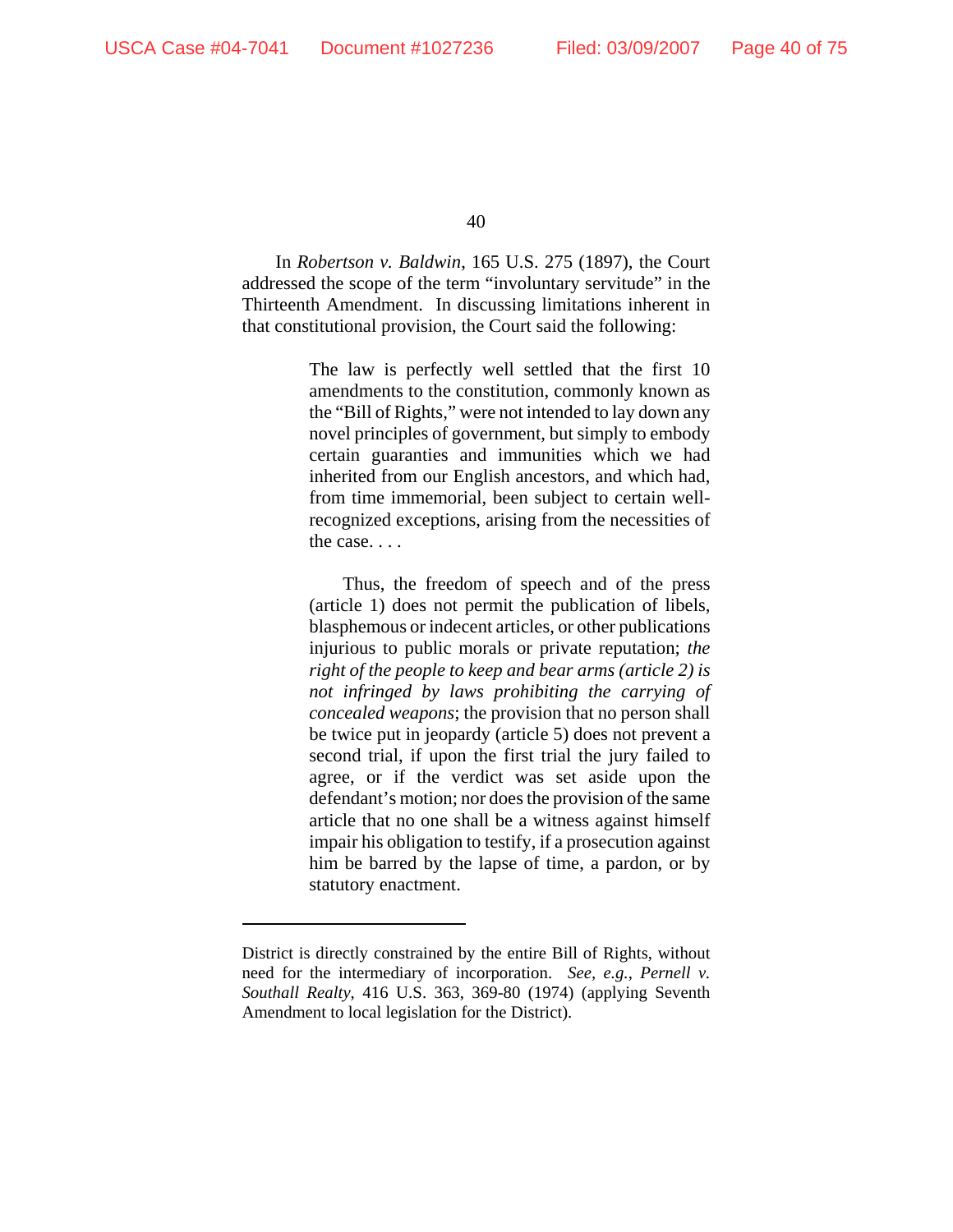165 U.S. at 281-82 (emphasis added). Just as in *Dred Scott*, the Second Amendment right is mentioned in a catalogue of other well-known individual right provisions, and, in the Supreme Court's thin Second Amendment jurisprudence, *Robertson* has the virtue of straightforwardly suggesting one permissible form of regulatory limitation on the right to keep and bear arms. The decision does not discuss whether the right is individual or collective. Still, *Robertson* tends to cut against any version of the collective right argument. If the right to keep and bear arms offered no protection to individuals, the Court would not likely pick as a noteworthy exception to the right a prohibition on concealed weapons. The individual nature of the permitted regulation suggests that the underlying right, too, concerned personal ownership of firearms.

Few decisions of Second Amendment relevance arose in the early decades of the twentieth century. Then came *Miller*, the Supreme Court's most thorough analysis of the Second Amendment to date, and a decision that both sides of the current gun control debate have claimed as their own. We agree with the *Emerson* court (and the dissenting judges in the Ninth Circuit) that *Miller* does not lend support to the collective right model. *See Silveira*, 328 F.3d at 586-87 (Kleinfeld, J.); *Emerson*, 270 F.3d at 226-27. Nor does it support the District's quasi-collective position. Although *Miller* did not explicitly accept the individual right position, the decision implicitly assumes that interpretation.

*Miller* involved a Second Amendment challenge by criminal defendants to section 11 of the National Firearms Act (then codified at 26 U.S.C. §§ 1132 *et seq*.), which prohibited interstate transportation of certain firearms without a registration or stamped order. The defendants had been indicted for transporting a short-barreled shotgun from Oklahoma to Arkansas in contravention of the Act. The district court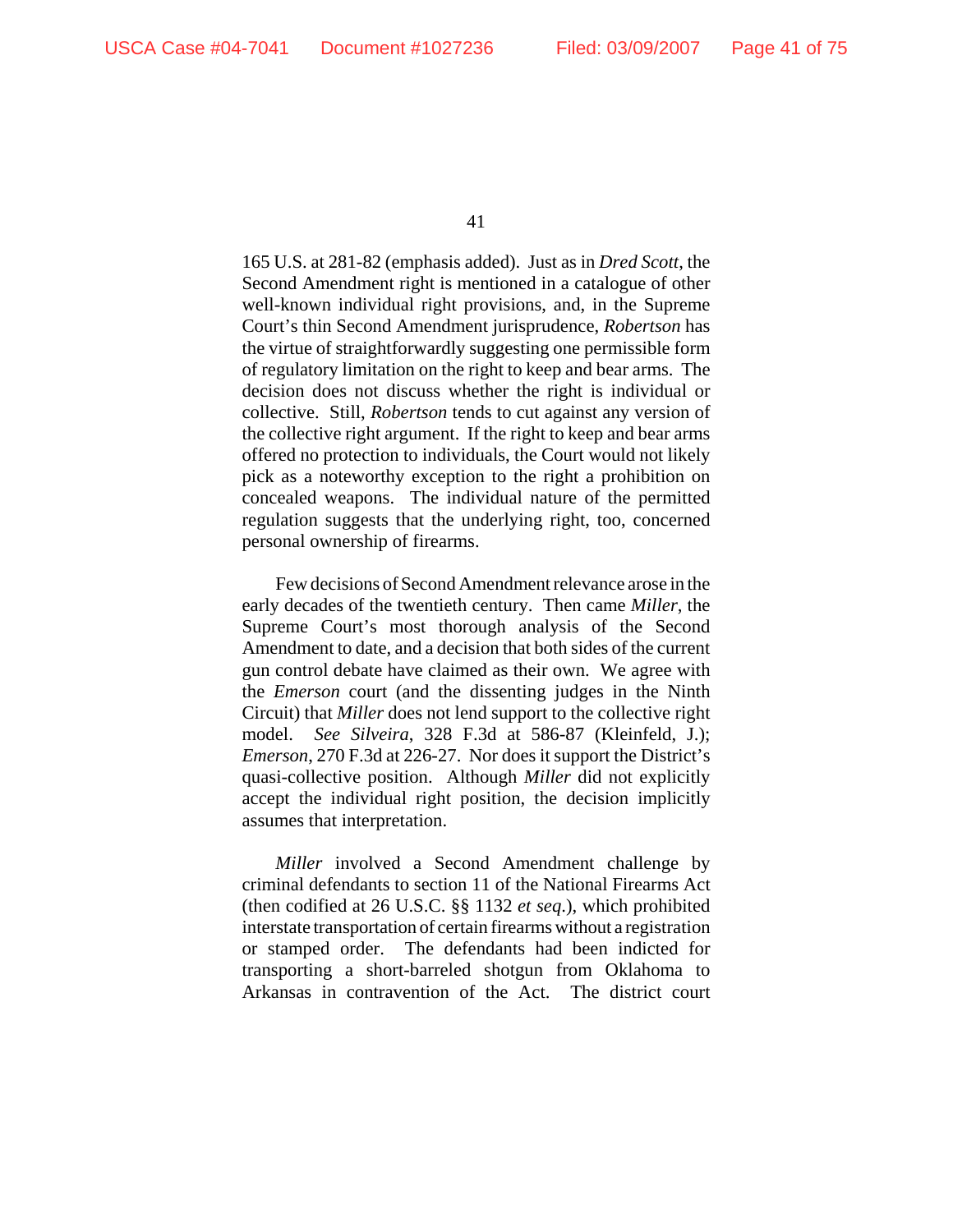sustained defendants' demurrer challenging their indictment on Second Amendment grounds. The government appealed. The defendants submitted no brief and made no appearance in the Supreme Court. *Miller*, 307 U.S. at 175-77. Hearing the case on direct appeal, the Court reversed and remanded. *Id.* at 183.

On the question whether the Second Amendment protects an individual or collective right, the Court's opinion in *Miller* is most notable for what it omits. The government's first argument in its *Miller* brief was that "the right secured by [the Second Amendment] to the people to keep and bear arms is not one which may be utilized for private purposes but only one which exists where the arms are borne in the militia or some other military organization provided for by law and intended for the protection of the state." Appellant's Br. at 15, 307 U.S. 704 (No. 696). This is a version of the collective right model. Like the Fifth Circuit, we think it is significant that the Court did not decide the case on this, the government's primary argument. *Emerson*, 270 F.3d at 222. Rather, the Court followed the logic of the government's secondary position, which was that a shortbarreled shotgun was not within the scope of the term "Arms" in the Second Amendment.

The government had argued that even those courts that had adopted an individual right theory of the Second Amendment<sup>14</sup> had held that the term "Arms," as used in both the Federal and various state constitutions, referred "only to those weapons which are ordinarily used for military or public defense purposes and does not relate to those weapons which are commonly used by criminals." Appellant's Br. at 18, 307 U.S. 704 (No. 696).

<sup>&</sup>lt;sup>14</sup>Here the brief for the United States cites two state court decisions interpreting state constitutional provisions: *People v. Brown*, 253 Mich. 537 (1931); *State v. Duke*, 42 Tex. 455 (1875). *See* Appellant's Br. at 18, 307 U.S. 704 (No. 696).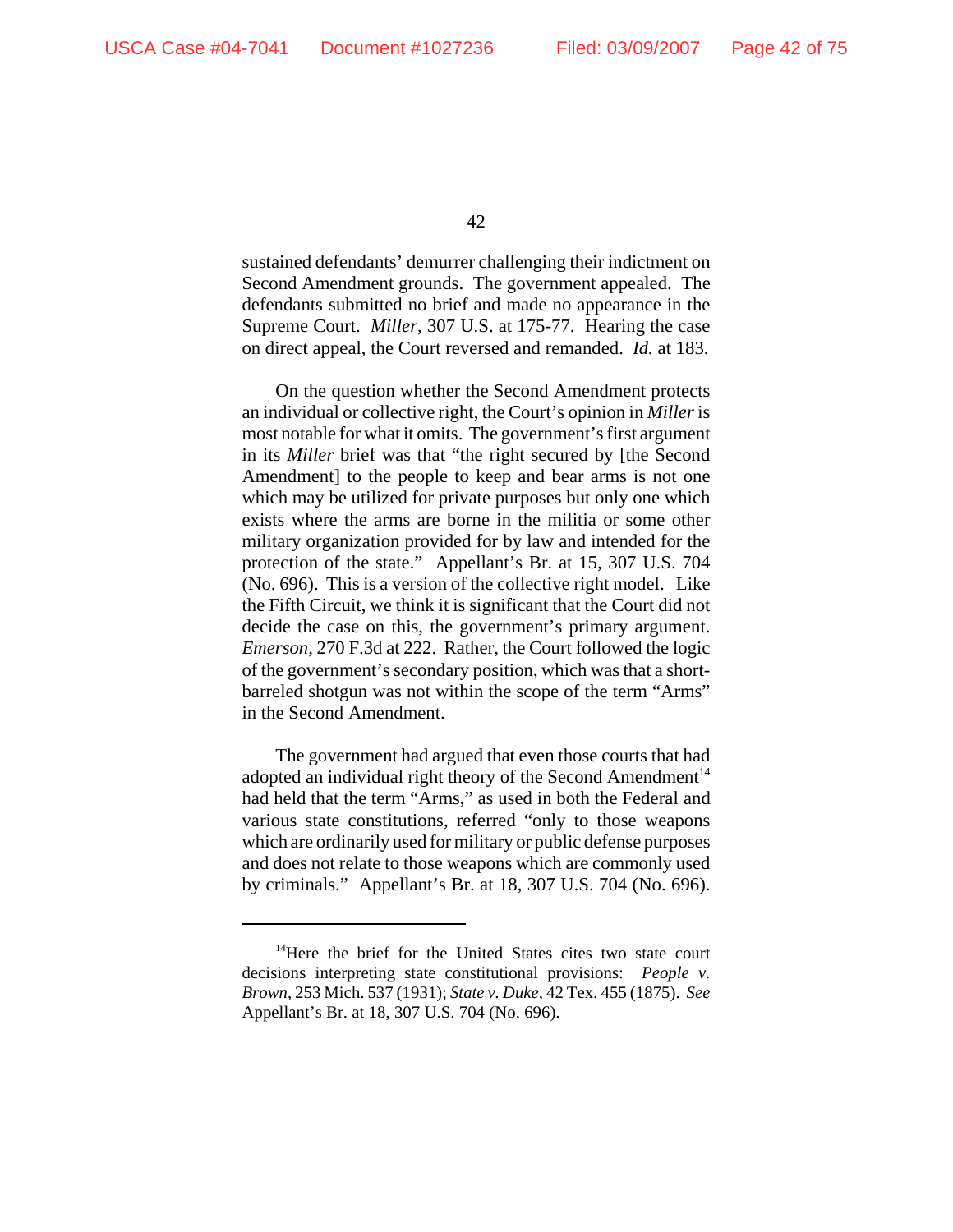The government then proceeded to quote at length from a Tennessee state court case interpreting "Arms" in the Tennessee Bill of Rights to mean weapons "such as are usually employed in civilized warfare, and that constitute the ordinary military equipment." *Id.* (quoting *Aymette v. State*, 20 Tenn. (1 Hum.) 154, 157 (1840)). The government's weapons-based argument provided the *Miller* Court with an alternative means to uphold the National Firearms Act even if the Court disagreed with the government's collective right argument. The *Miller* Court's holding is based on the government's alternative position:

> In the absence of any evidence tending to show that possession or use of a "shotgun having a barrel of less than eighteen inches in length" at this time has some reasonable relationship to the preservation or efficiency of a well regulated militia, we cannot say that the Second Amendment guarantees the right to keep and bear *such an instrument*. Certainly it is not within judicial notice that this weapon is any part of the ordinary military equipment or that its use could contribute to the common defense. *Aymette v. State*, 2 Humphreys (Tenn.) 154, 158.

*Miller*, 307 U.S. at 178 (emphasis added). The quotation makes apparent that the Court was focused only on what arms are protected by the Second Amendment, *see Emerson*, 270 F.3d at 224, and not the collective or individual nature of the right. If the *Miller* Court intended to endorse the government's first argument, i.e., the collective right view, it would have undoubtedly pointed out that the two defendants were not affiliated with a state militia or other local military organization. *Id.*

To be sure, the *Miller* Court linked the Second Amendment's language to the Constitution's militia clause: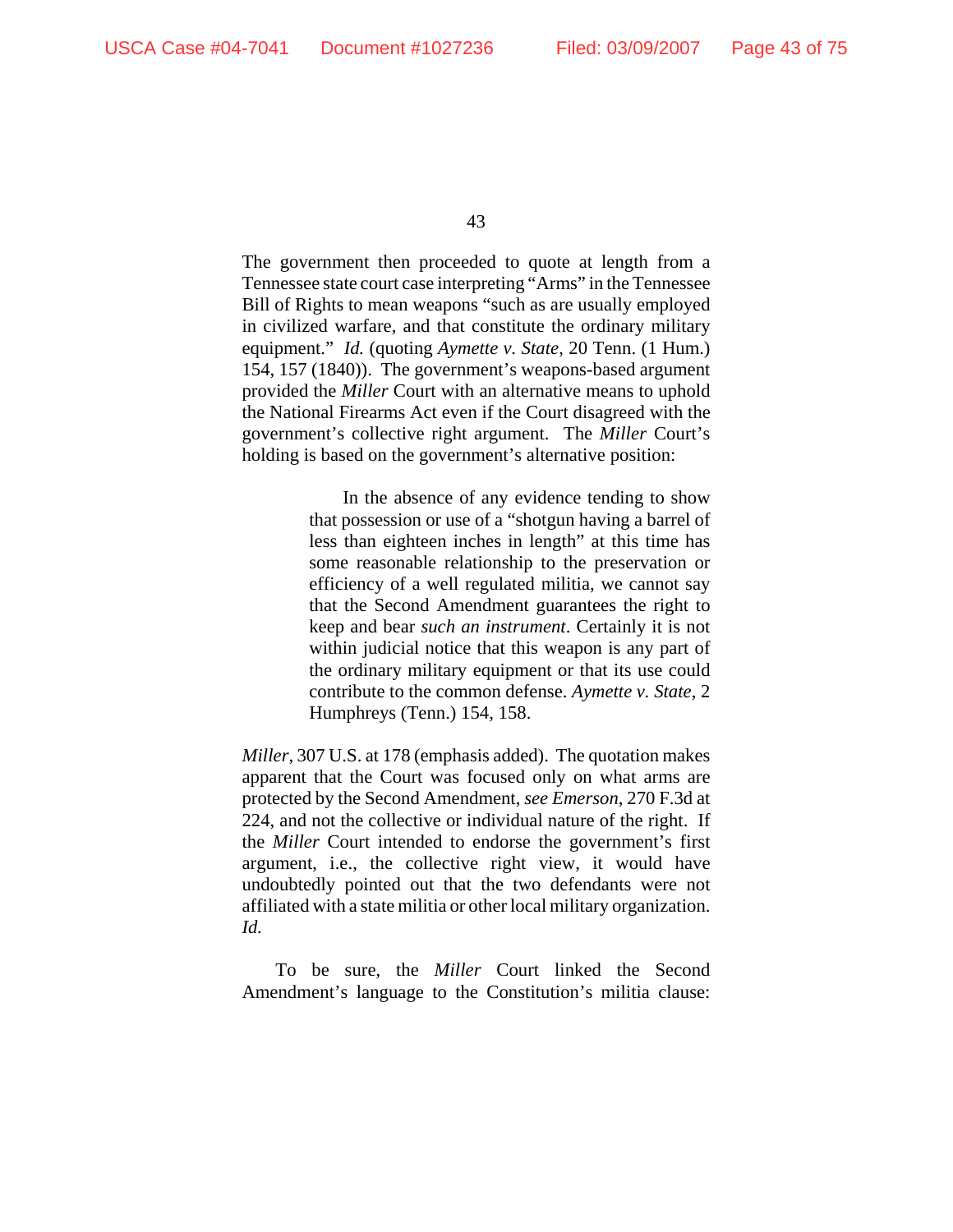"With obvious purpose to assure the continuation and render possible the effectiveness of such forces [i.e., the militia] the declaration and guarantee of the Second Amendment were made. It must be interpreted and applied with that end in view." 307 U.S. at 178. We take the "declaration and guarantee" referred to by the *Miller* Court to mean the Second Amendment's prefatory clause (which declares the necessity of a "well regulated Militia") and its operative clause (which guarantees the preservation of a right) respectively.

The District would have us read this passage as recognizing a limitation on the Second Amendment right based on the *individual*'s connection (or lack thereof) to an organized functioning militia. We disagree. As already discussed, the *Miller* court was examining the relationship between the *weapon* in question—a short-barreled shotgun—and the preservation of the militia system, which was the Amendment's politically relevant purpose. The term "Arms" was quite indefinite, but it would have been peculiar, to say the least, if it were designed to ensure that people had an individual right to keep weapons capable of mass destruction—e.g., cannons. Thus the *Miller* Court limited the term "Arms"—interpreting it in a manner consistent with the Amendment's underlying civic purpose. Only "Arms" whose "use or possession . . . has some reasonable relationship to the preservation or efficiency of a well regulated militia," *id.* at 177, would qualify for protection.

Essential, then, to understanding what weapons qualify as Second Amendment "Arms" is an awareness of how the founding-era militia functioned. The Court explained its understanding of what the Framers had in mind when they spoke of the militia in terms we have discussed above. The members of the militia were to be "civilians primarily, soldiers on occasion." *Id.* at 179. When called up by either the state or the federal government, "these men were expected to appear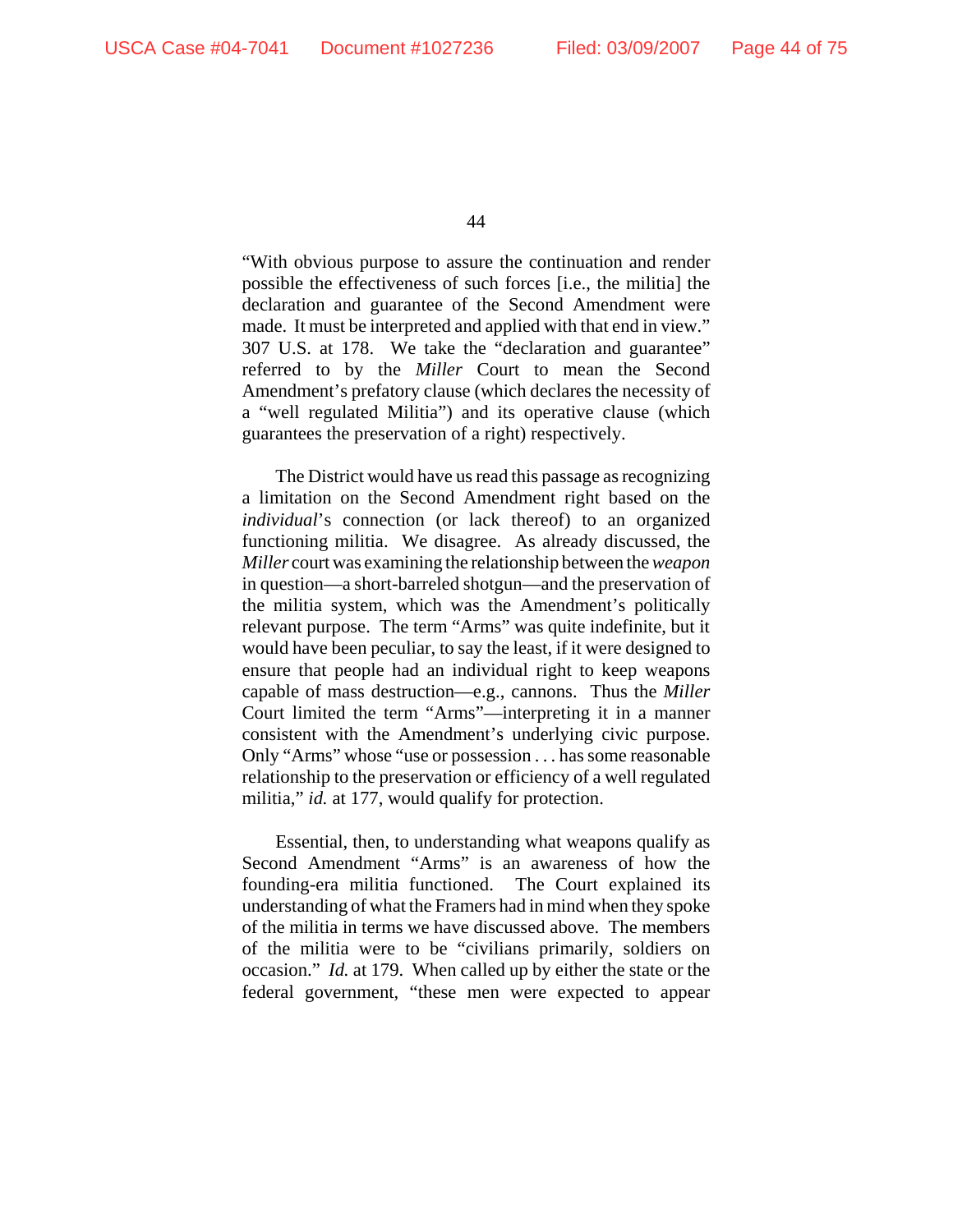### *bearing arms supplied by themselves and of the kind in common use at the time*." *Id.* (emphasis added).

As we noted above, the "Militia" was vast, including all free, white, able-bodied men who were properly enrolled with a local militia officer. By contrast, the Ninth Circuit has recently (and we think erroneously) read "Militia" to mean a "state-created and state-organized fighting force" that excludes the unorganized populace. *Silveira*, 312 F.3d at 1069. As Judge Kleinfeld noted, the Ninth Circuit's decision entirely ignores *Miller*'s controlling definition of the militia. 328 F.3d at 578 (dissenting from denial of rehearing en banc). The Ninth Circuit's interpretation of "Militia" also fails to account for the second Militia Act of 1792, *id*. at 578-82, as well as local *federal* militia units such as those provided for by the Northwest Ordinance, *see* Act of Aug. 7, 1789, ch. VIII, 1 Stat. 50, or for the District of Columbia in 1803, Act of March 3, 1803, ch. XX, 2 Stat. 215.

*Miller*'s definition of the "Militia," then, offers further support for the individual right interpretation of the Second Amendment. Attempting to draw a line between the ownership and use of "Arms" for *private* purposes and the ownership and use of "Arms" for *militia* purposes would have been an extremely silly exercise on the part of the First Congress if indeed the very survival of the militia depended on men who would bring their commonplace, *private* arms with them to muster. A ban on the use and ownership of weapons for private purposes, if allowed, would undoubtedly have had a deleterious, if not catastrophic, effect on the readiness of the militia for action. We do not see how one could believe that the First Congress, when crafting the Second Amendment, would have engaged in drawing such a foolish and impractical distinction, and we think the *Miller* Court recognized as much.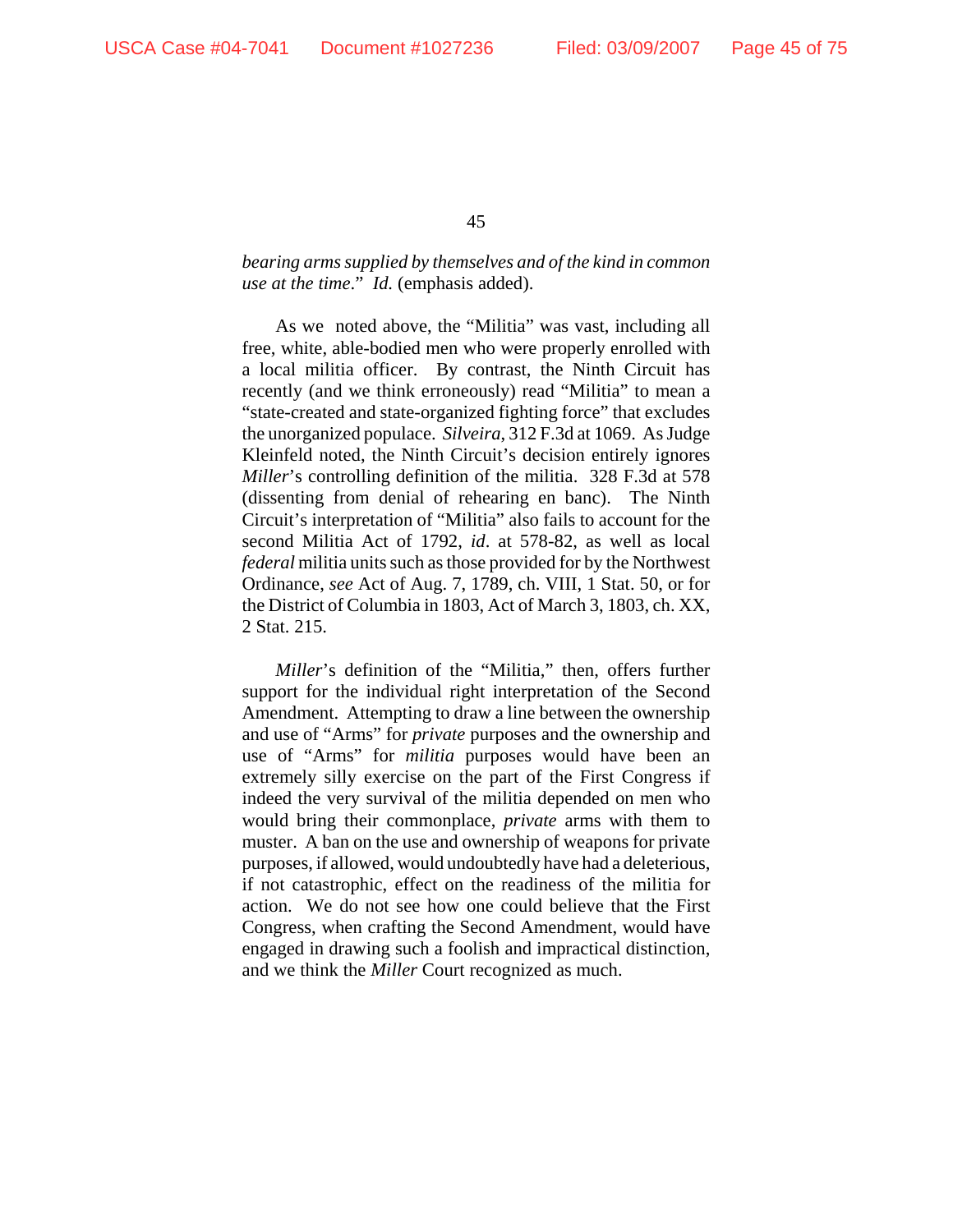\* \* \*

To summarize, we conclude that the Second Amendment protects an individual right to keep and bear arms. That right existed prior to the formation of the new government under the Constitution and was premised on the private use of arms for activities such as hunting and self-defense, the latter being understood as resistance to either private lawlessness or the depredations of a tyrannical government (or a threat from abroad). In addition, the right to keep and bear arms had the important and salutary civic purpose of helping to preserve the citizen militia. The civic purpose was also a political expedient for the Federalists in the First Congress as it served, in part, to placate their Antifederalist opponents. The individual right facilitated militia service by ensuring that citizens would not be barred from keeping the arms they would need when called forth for militia duty. Despite the importance of the Second Amendment's civic purpose, however, the activities it protects are not limited to militia service, nor is an individual's enjoyment of the right contingent upon his or her continued or intermittent enrollment in the militia.

#### IV

As a corollary to its collective right position, the District argues—albeit almost as an afterthought—that it is not subject to the restraints of the Second Amendment because it is a purely federal entity.15 Although it has a militia statute, *see* D.C. Code § 49-401, the District argues that its militia does not implicate

<sup>&</sup>lt;sup>15</sup>This contention originated in a concurring opinion in the District of Columbia Court of Appeals, *see Sandidge v. United States*, 520 A.2d 1057, 1059 (D.C. 1987) (Nebeker, J.), and has been subsequently adopted by a federal district court, *see Seegars v. Aschcroft*, 297 F. Supp. 2d 201, 238-39 (D.D.C. 2004).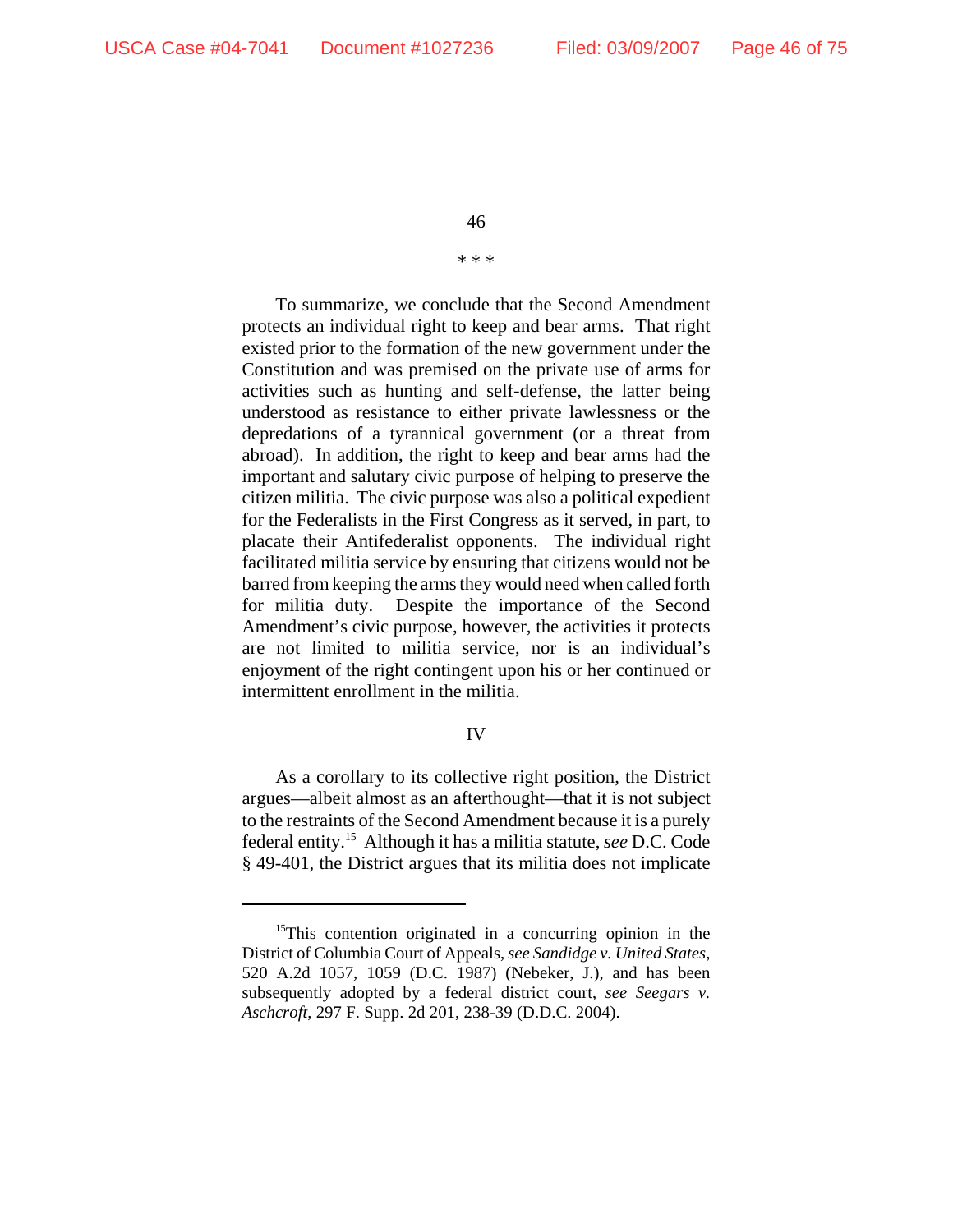federalism concerns embodied in the Second Amendment—i.e., the District's local legislation does not interfere with the "security of a free State."

The District does not argue, nor could it, that even if the Second Amendment confers an individual right, that right is enjoyed only by the residents of states (that would mean that citizens of the United States who lived in territories, such as the Northwest Territory, prior to their acceptance as states, did not enjoy a constitutional right). In any event, the Supreme Court has unambiguously held that the Constitution and Bill of Rights are in effect in the District. *See O'Donoghue v. United States*, 289 U.S. 516, 539-41(1933) (quoting *Downes v. Bidwell*, 182 U.S. 244, 260-61 (1901)). "The mere cession of the District of Columbia to the Federal government relinquished the authority of the states, but it did not take it out of the United States or from under the aegis of the Constitution. . . . If, before the District was set off, Congress had passed an unconstitutional act affecting its inhabitants, it would have been void. If done after the District was created, it would have been equally void; in other words, Congress could not do indirectly, by carving out the District, what it could not do directly. The District still remained a part of the United States, protected by the Constitution." *Id.* at 541. Rather, the District's argument amounts to an appendage of the collective right position. It is only if one reads the prefatory language as limiting the operative clause to a guarantee about militias that one ever arrives at the question whether the guarantee is confined to *state* militias.

Our dissenting colleague recognizes this point; her opinion begins with an acceptance of the collective right interpretation of the Second Amendment. Dissent at 2-7. It is therefore not clear to us that it is even relevant to discuss the meaning of "a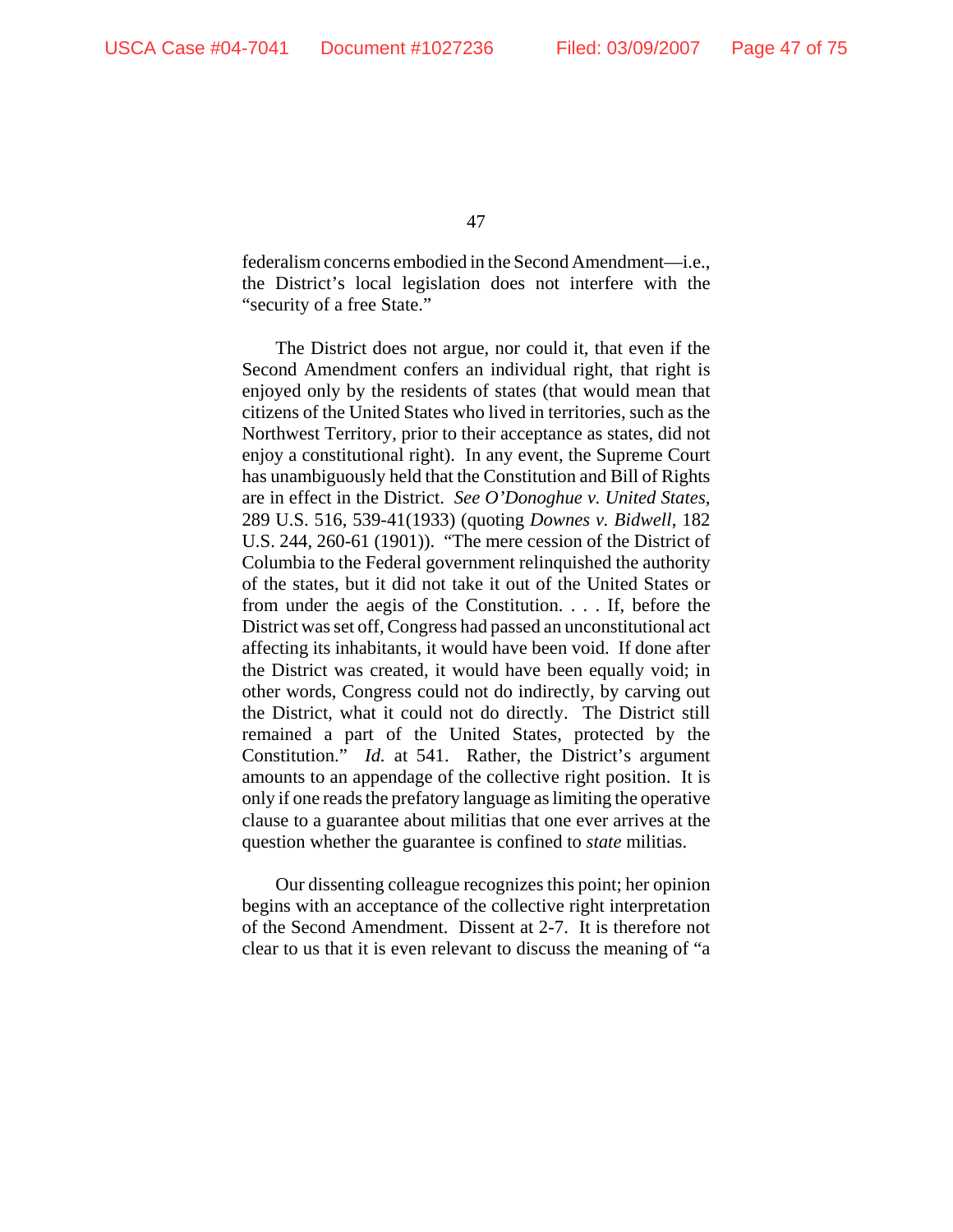free State"—language upon which the dissent heavily relies.<sup>16</sup> Still, taking the argument as presented, we think it wrong on several grounds. First, the dissent (and the District) mistakenly reads "a free State" to mean an actual political unit of the United States, such as New York, etc., rather than a hypothetical polity. In fact, Madison's initial proposal to the First Congress stated that a well-regulated militia was "the best security of a free country." THE COMPLETE BILL OF RIGHTS, *supra*, at 169. The House committee then substituted "State" for "country" when it initially altered Madison's proposal. We have no record of the House committee's proceedings, but it is not credible to conclude that a profound shift was intended in the change from "country" to "State," particularly as there was no subsequent comment on the change.

The record of the debates in the First Congress relied upon by our dissenting colleague only further undermines the reading of "a free State" as meaning an individual state of the union. As she points out, Elbridge Gerry, an Antifederalist Representative from Massachusetts, criticized an initial formulation of the Second Amendment as follows: "A well regulated militia being the best security of a free state, admitted an idea that a standing army was a secondary one." Dissent at 9 n.10. Gerry's obvious fear was that a standing army would be erected as an auxiliary defense of "a free State," and that eventually such an army would entirely displace the militia. That Gerry worried a standing army would be understood as the "secondary" security of a free state, however, indicates that he understood "a free State" to mean the new country *as a whole*. After all, no one

<sup>&</sup>lt;sup>16</sup>The dissent suggests that our opinion consists largely of dicta. Dissent at 1. But dictum refers to reasoning that does not support the holding of a case. We think all of our reasoning (whether correct or not) directly supports our holding. By contrast, the dissent's "free State" discussion might be thought superfluous.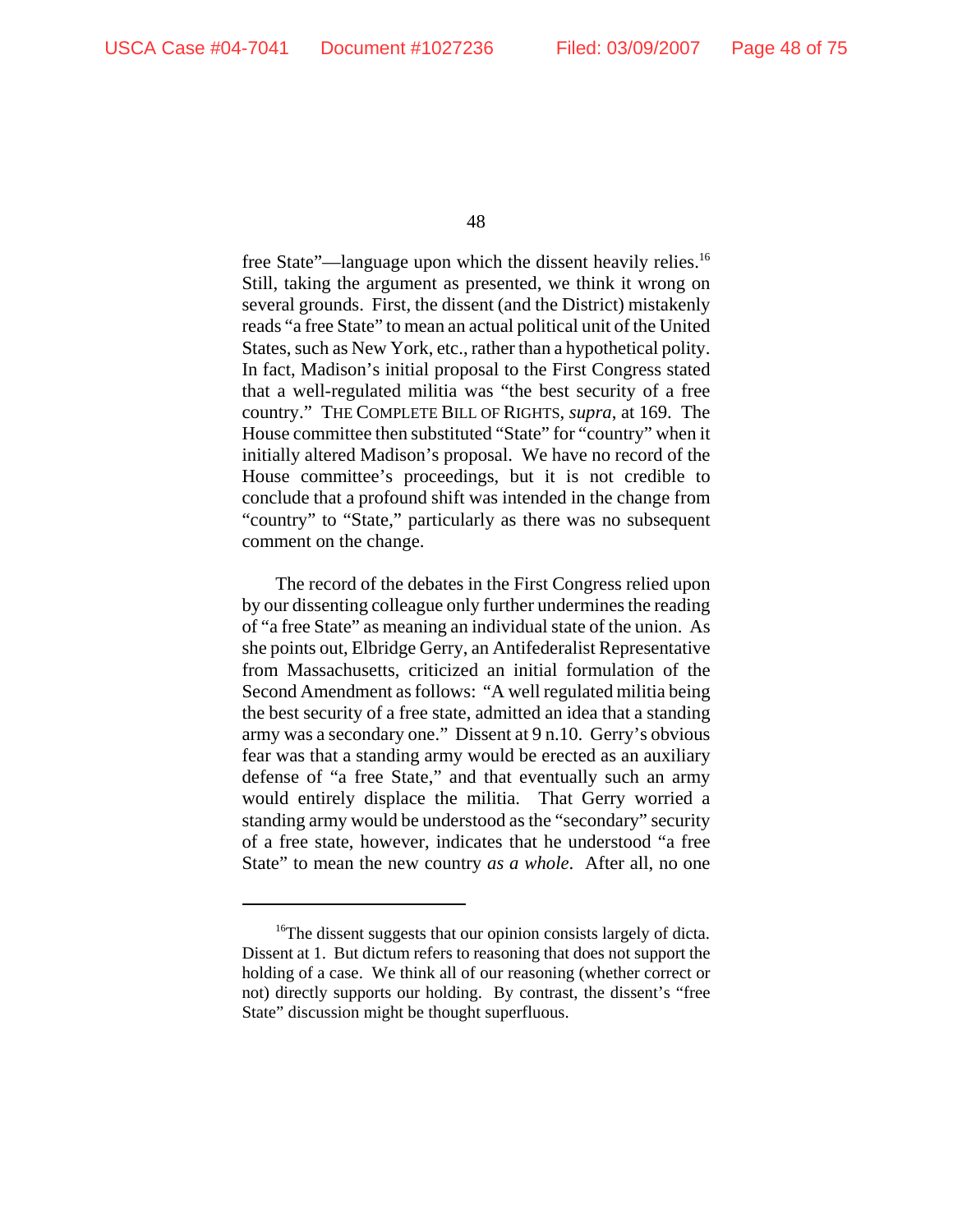contended that a standing federal army would be used to protect *individual* states. It was the entire nation, including the District of Columbia, that a standing army would be erected to defend, and thus if a standing army were to supplant the militia in securing "a free State," the "State" in question would undoubtedly have been the United States.

The use of both the indefinite article and the modifier "free" with the word "state," moreover, is unique to the Second Amendment. Elsewhere the Constitution refers to "the states" or "each state" when unambiguously denoting the domestic political entities such as Virginia, etc. With "a free State," we understand the framers to have been referring to republican government generally. The entire purpose of making the militia subject to the authority of the national government was that a standing army would not be necessary. The District's militia, organized by Congress in 1803, *see* Act of March 3, 1803, ch. XX, 2 Stat. 215, was no less integral to that *national* function than its state counterparts. That the D.C. militia is not a state militia does not make it any less necessary to the "security of a free State."

The dissent notes a Supreme Court statement in *Perpich v. Department of Defense*, 496 U.S. 334 (1990), that "there was a widespread fear that a national standing Army posed an intolerable threat to individual liberty and to the *sovereignty of the separate States*." *Id.* at 340 (emphasis added in dissent). However, the dissent overlooks the other concern with standing armies—that they would pose a threat to *individual liberty*. The language from *Perpich* is entirely consistent, then, with the view that the American people at large (including the residents of the District) would be equally threatened by the presence of a standing army. And it directly contradicts the dissent's position that the Second Amendment was concerned exclusively with the preservation of state power.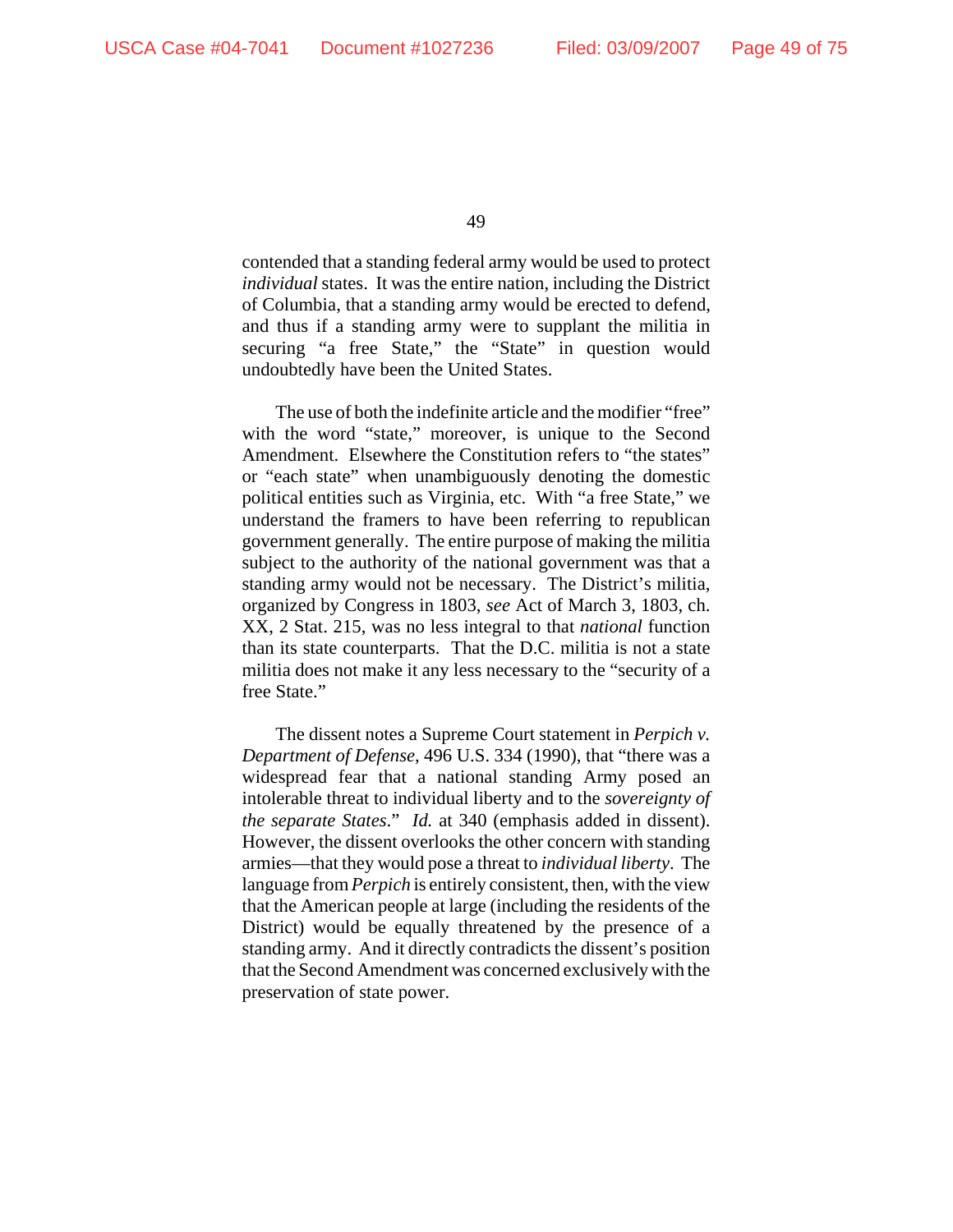Our dissenting colleague—in order to give a meaning to "the people" in the Second Amendment consistent with her interpretation—analogizes to "the people" in the Tenth Amendment. Dissent at 5 n.5. Contrary to her suggestion, however, the Tenth Amendment does not limit "the people" to state citizens. Rather, the Tenth Amendment reserves powers to "the States respectively, or to the people." The dissent provides no case holding that "the people," as used in the Tenth Amendment, are distinct from "the people" referred to elsewhere in the Bill of Rights. The one case relied upon, *Lee v. Flintkote*, 593 F.2d 1275, 1278 n.14 (D.C. Cir. 1979), is inapposite. That case merely contrasts the District, on the one hand, with the states, on the other; the meaning of "the people" as used in the Tenth Amendment was not at issue. Indeed, *Verdugo-Urquidez*, 494 U.S. at 265, directly contradicts the dissent's reading of "the people" in the Tenth Amendment, just as it contradicts the restrictive reading of "the people" in the Second.

#### V

The third alternative argument the District presents is that, even if the Second Amendment protects an individual right and applies to the District, it does not bar the District's regulation, indeed its virtual prohibition, of handgun ownership.

The District contends that modern handguns are not the sort of weapons covered by the Second Amendment. But the District's claim runs afoul of *Miller*'s discussion of "Arms." The *Miller* Court concluded that the defendants, who did not appear in the Supreme Court, provided no showing that shortbarreled (or sawed-off) shotguns—banned by federal statute—bore "some reasonable relationship to the preservation or efficiency of a well regulated militia." *Miller*, 307 U.S. at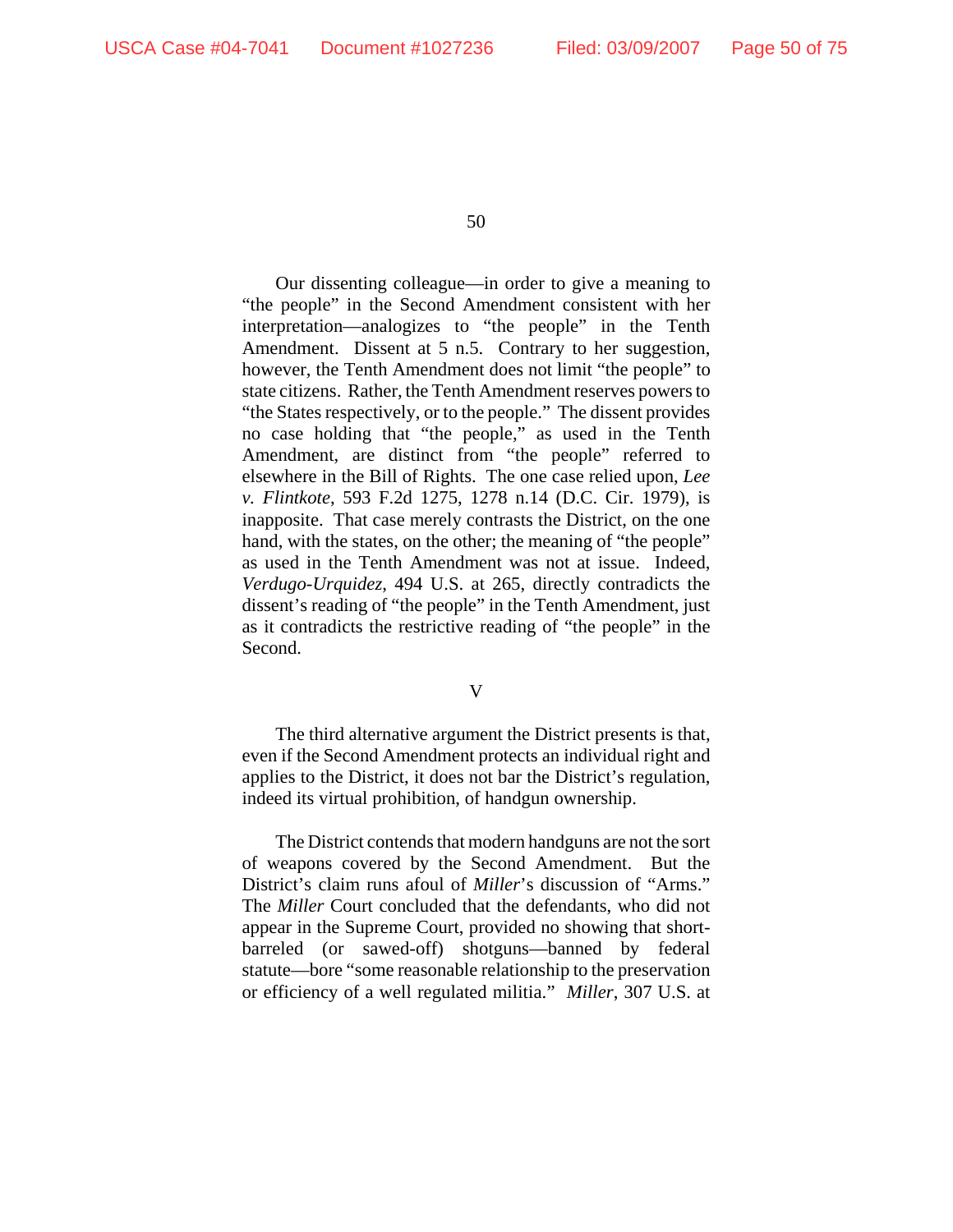178. However, the Court also observed that militiamen were expected to bring their private arms with them when called up for service. Those weapons would be "of the kind in common use at the time." *Id.* at 179. There can be no question that most handguns (those in common use) fit that description then and now. *See Emerson*, 270 F.3d at 227 n.22 (assuming that a Beretta pistol passed the *Miller* test).

By the terms of the second Militia Act of 1792, all militiamen were given six months from the date of their enrollment to outfit themselves with "a good musket or firelock, a sufficient bayonet and belt, two spare flints, and a knapsack, a pouch, with a box therein, to contain not less than twenty four cartridges, suited to the bore of his musket or firelock, each cartridge to contain a proper quantity of powder and ball: or with a good *rifle*, knapsack, shot-pouch, and powder-horn, twenty balls suited to the bore of his rifle, and a quarter of a pound of powder . . . ." Act of May 8, 1792, ch. XXXIII, 1 Stat. 271 (emphasis added).

Commissioned officers had somewhat more onerous requirements. The Act demanded that, in addition to the foregoing, they "shall severally be armed with a sword or hanger and espontoon . . . ." *Id.* at 271-72. Still further demands were placed on the artillery officers, who were to be "armed with a sword or hanger, a fusee, bayonet and belt, with a cartridge-box to contain twelve cartridges . . . ." *Id.* at 272. But commissioned cavalry officers and dragoons had to assume an even greater expense, perhaps due to the fact that these were volunteer positions reserved for the well-off. The cavalry officers were required to procure "good horses of at least fourteen hands and a half high, and to be armed with a sword and pair of *pistols*, the holsters of which to be covered with bearskin caps." The dragoon had it even worse, being required to furnish himself "a serviceable horse, at least fourteen hands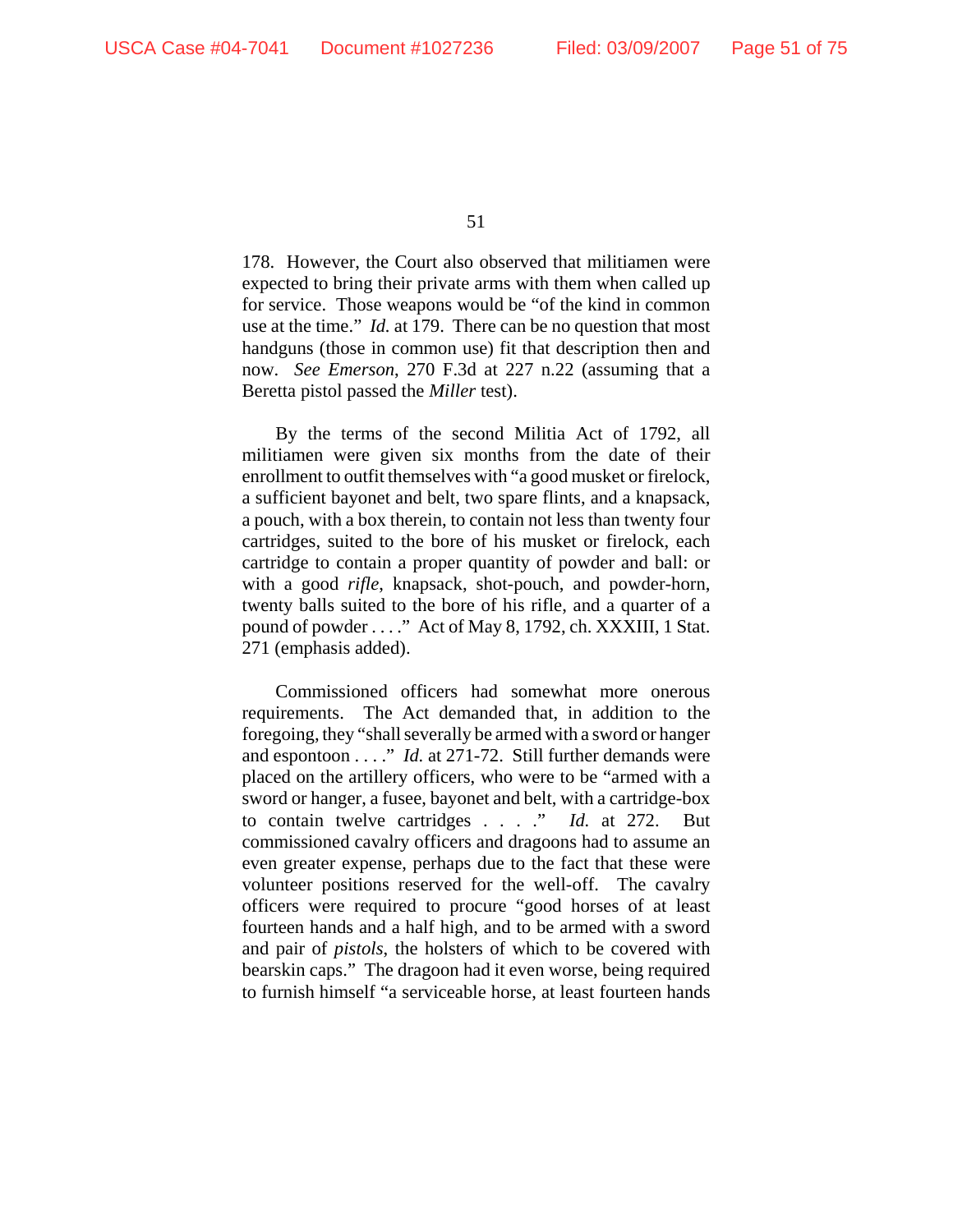and a half high, a good saddle, bridle, mailpillion and valise, holsters, and a breast-plate and crupper, a pair of boots and spurs, a pair of *pistols*, a sabre, and a cartouch-box, to contain twelve cartridges for pistols." *Id.* at 272 (emphasis added).

These items were not mere antiques to be hung above the mantle. Immediately following the list of required weapons purchases, the Act provided that militiamen "shall appear so *armed*, accoutred and provided, when called out to exercise, or into service . . . ." *Id.* (emphasis added). The statute even planned phased-in upgrades in the quality of the militia's firearms: "[F]rom and after five years from the passing of this act, all muskets for arming the militia as herein required, shall be of bores sufficient for balls of the eighteenth part of a pound." *Id.* at 271-72.

It follows that the weapons described in the Act were in "common use" at the time, particularly when one considers the widespread nature of militia duty. Included among these militia weapons were long guns (i.e., muskets and rifles) and pistols. Moreover, the Act distinguishes between the weapons citizens were required to furnish themselves and those that were to be supplied by the government. For instance, with respect to an artillery private (or "matross"), the Act provides that he should "furnish himself with all the equipments of a private in the infantry, until proper ordnance and field artillery is provided." *Id.* at 272. The Act required militiamen to acquire weapons that were in common circulation and that individual men would be able to employ, such as muskets, rifles, pistols, sabres, hangers, etc., but not cumbersome, expensive, or rare equipment such as cannons. We take the outfitting requirements of the second Militia Act to list precisely those weapons that would have satisfied the two prongs of the *Miller* arms test. They bore a "reasonable relationship to the preservation or efficiency of a well regulated militia," because they were the very arms needed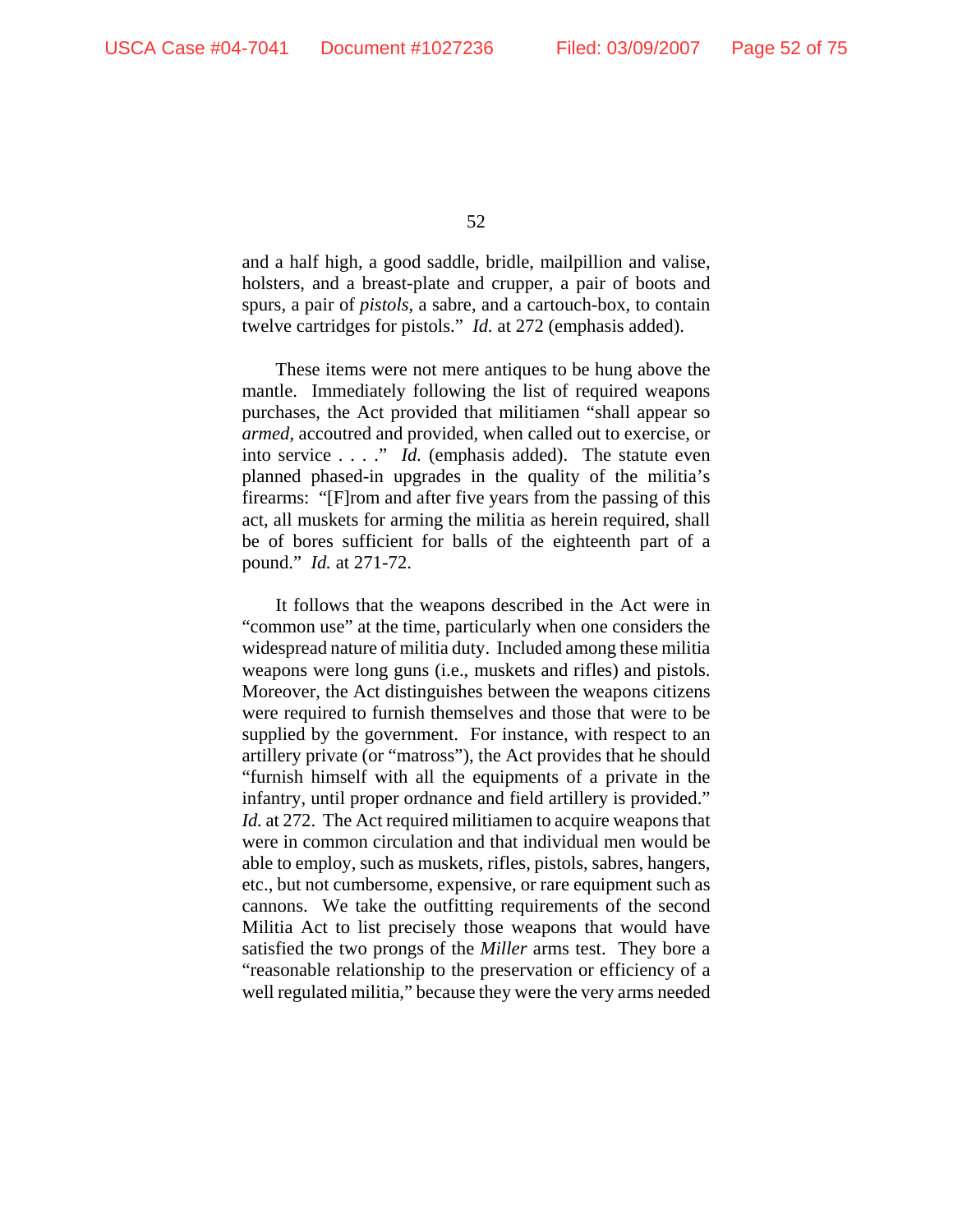for militia service. And by the terms of the Act, they were to be personally owned and "of the kind in common use at the time."

The modern handgun—and for that matter the rifle and long-barreled shotgun—is undoubtedly quite improved over its colonial-era predecessor, but it is, after all, a lineal descendant of that founding-era weapon, and it passes *Miller*'s standards. Pistols certainly bear "some reasonable relationship to the preservation or efficiency of a well regulated militia." They are also in "common use" today, and probably far more so than in 1789. Nevertheless, it has been suggested by some that only colonial-era firearms (e.g., single-shot pistols) are covered by the Second Amendment. But just as the First Amendment free speech clause covers modern communication devices unknown to the founding generation, e.g., radio and television, and the Fourth Amendment protects telephonic conversation from a "search," the Second Amendment protects the possession of the modern-day equivalents of the colonial pistol. *See, e.g.*, *Kyllo v. United States*, 533 U.S. 27, 31-41 (2001) (applying Fourth Amendment standards to thermal imaging search).

That is not to suggest that the government is absolutely barred from regulating the use and ownership of pistols. The protections of the Second Amendment are subject to the same sort of reasonable restrictions that have been recognized as limiting, for instance, the First Amendment. *See Ward v. Rock Against Racism*, 491 U.S. 781, 791 (1989) ("[G]overnment may impose reasonable restrictions on the time, place, or manner of protected speech . . . ."). Indeed, the right to keep and bear arms—which we have explained pre-existed, and therefore was preserved by, the Second Amendment—was subject to restrictions at common law. We take these to be the sort of reasonable regulations contemplated by the drafters of the Second Amendment. For instance, it is presumably reasonable "to prohibit the carrying of weapons when under the influence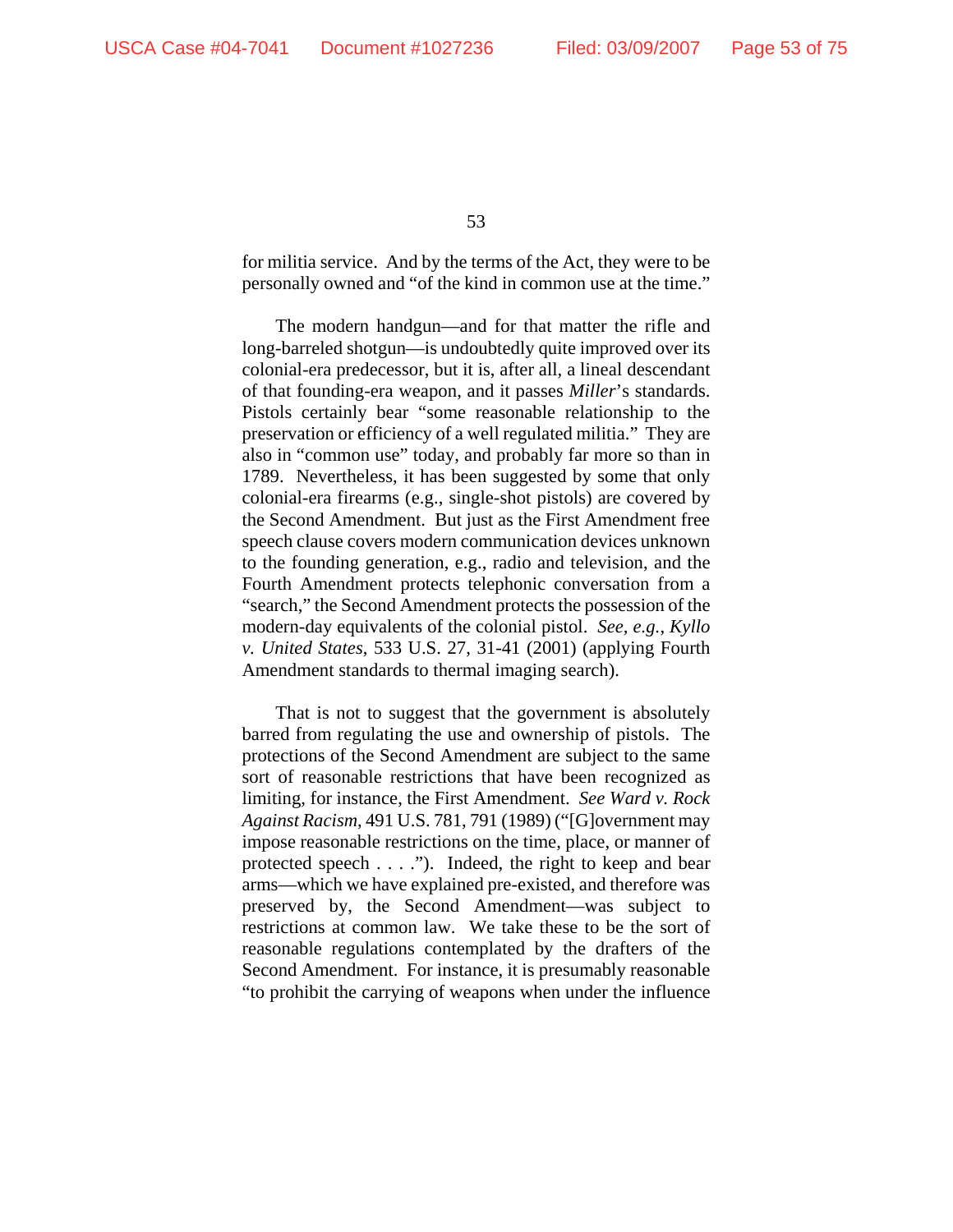of intoxicating drink, or to a church, polling place, or public assembly, or in a manner calculated to inspire terror . . . ." *State v. Kerner*, 107 S.E. 222, 225 (N.C. 1921). And as we have noted, the United States Supreme Court has observed that prohibiting the carrying of concealed weapons does not offend the Second Amendment. *Robertson*, 165 U.S. at 281-82. Similarly, the Court also appears to have held that convicted felons may be deprived of their right to keep and bear arms. *See Lewis v. United States*, 445 U.S. 55, 65 n.8 (1980) (citing *Miller*, 307 U.S. at 178). These regulations promote the government's interest in public safety consistent with our common law tradition. Just as importantly, however, they do not impair the core conduct upon which the right was premised.

Reasonable restrictions also might be thought consistent with a "well regulated Militia." The registration of firearms gives the government information as to how many people would be armed for militia service if called up. Reasonable firearm proficiency testing would both promote public safety and produce better candidates for military service. Personal characteristics, such as insanity or felonious conduct, that make gun ownership dangerous to society also make someone unsuitable for service in the militia. *Cf.* D.C. Code § 49-401 (excluding "idiots, lunatics, common drunkards, vagabonds, paupers, and persons convicted of any infamous crime" from militia duty). On the other hand, it does not follow that a person who is unsuitable for militia service has no right to keep and bear arms. A physically disabled person, for instance, might not be able to participate in even the most rudimentary organized militia. But this person would still have the right to keep and bear arms, just as men over the age of forty-five and women would have that right, even though our nation has traditionally excluded them from membership in the militia. As we have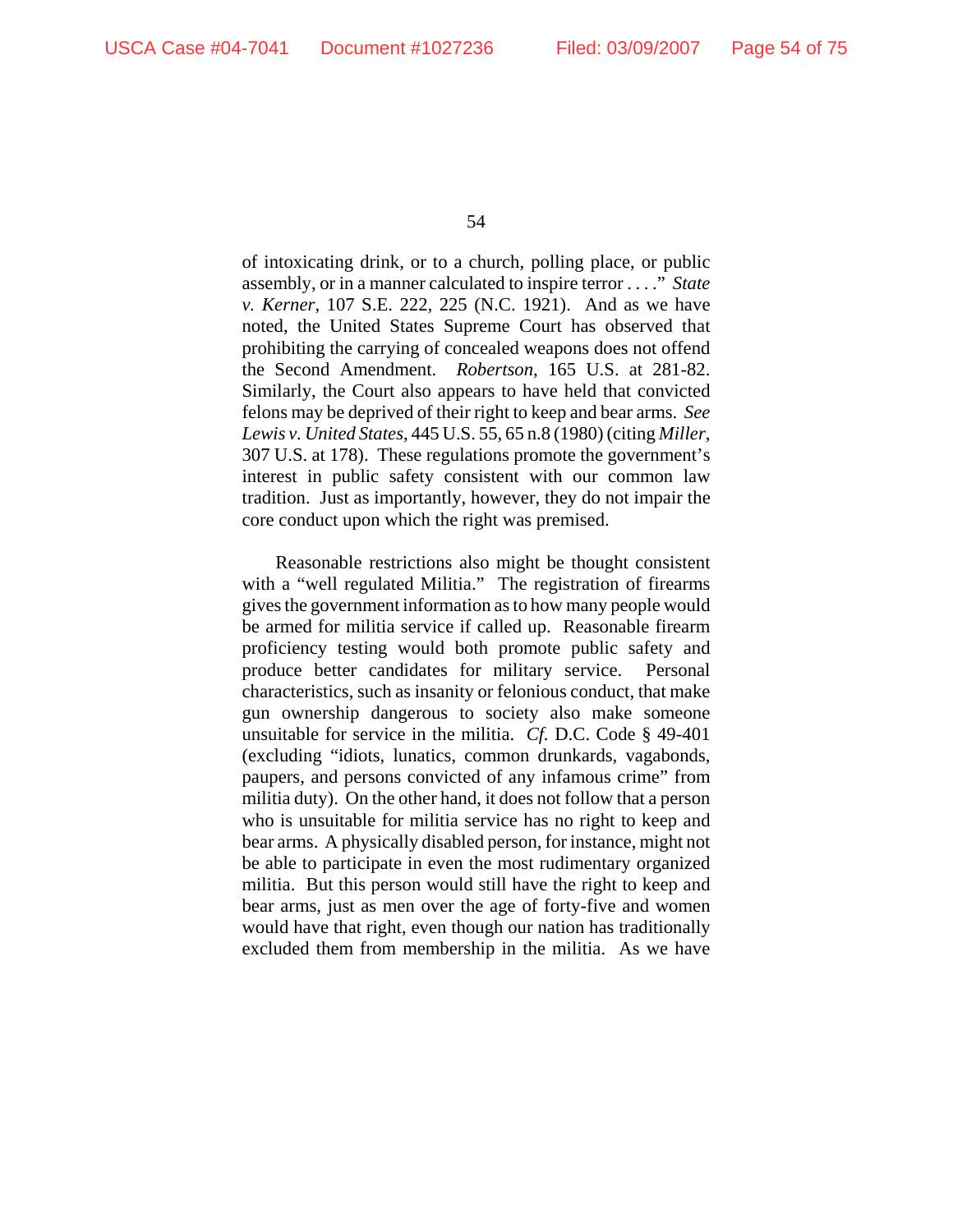explained, the right is broader than its civic purpose. *See* Volokh, *supra*, at 801-07.17

D.C. Code § 7-2502.02<sup>18</sup> prohibits the registration of a pistol not registered in the District by the applicant prior to 1976.19 The District contends that since it only bans one type of firearm, "residents still have access to hundreds more," and thus

<sup>18</sup>The relevant text of the provision reads as follows:

(a) A registration certificate shall not be issued for a:

. . .

(4) Pistol not validly registered to the current registrant in the District prior to September 24, 1976, except that the provisions of this section shall not apply to any organization that employs at least 1 commissioned special police officer or other employee licensed to carry a firearm and that arms the employee with a firearm during the employee's duty hours or to a police officer who has retired from the Metropolitan Police Department.

#### D.C. Code § 7-2502.02.

<sup>19</sup>Although not relevant here, there is also an exception to the registration restriction for retired police officers of the Metropolitan Police Department. *See* D.C. Code § 7-2502.02(b) .

 $17$ Of course, the District's virtual ban on handgun ownership is not based on any militia purpose. It is justified solely as a measure to protect public safety. As amici point out, and as D.C. judges are well aware, the black market for handguns in the District is so strong that handguns are readily available (probably at little premium) to criminals. It is asserted, therefore, that the D.C. gun control laws irrationally prevent only law abiding citizens from owning handguns. It is unnecessary to consider that point, for we think the D.C. laws impermissibly deny Second Amendment rights.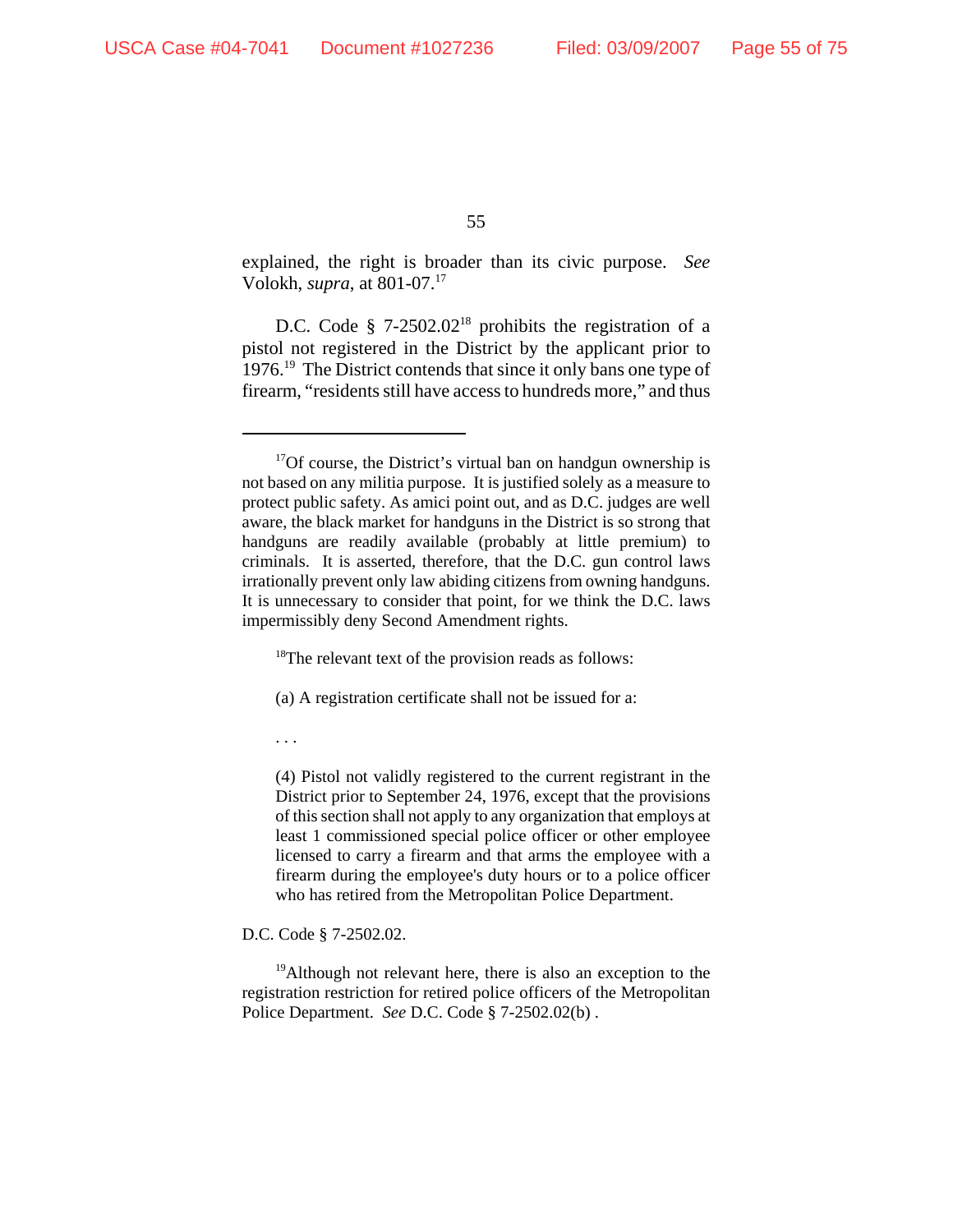its prohibition does not implicate the Second Amendment because it does not threaten total disarmament. We think that argument frivolous. It could be similarly contended that all firearms may be banned so long as sabers were permitted. Once it is determined—as we have done—that handguns are "Arms" referred to in the Second Amendment, it is not open to the District to ban them. *See Kerner*, 107 S.E. at 225 ("To exclude all pistols . . . is not a regulation, but a prohibition, of . . . 'arms' which the people are entitled to bear."). Indeed, the pistol is the most preferred firearm in the nation to "keep" and use for protection of one's home and family. *See* Gary Kleck & Marc Gertz, *Armed Resistance to Crime: The Prevalence and Nature of Self-Defense with a Gun*, 86 J.CRIM.L.&CRIMINOLOGY 150, 182-83 (1995). And, as we have noted, the Second Amendment's premise is that guns would be kept by citizens for self-protection (and hunting).

D.C. Code  $\S 22-4504^{20}$  restricts separately the carrying of

D.C. Code § 22-4504.

 $20$ The relevant text of the provision reads as follows:

<sup>(</sup>a) No person shall carry within the District of Columbia either openly or concealed on or about their person, a pistol, without a license issued pursuant to District of Columbia law, or any deadly or dangerous weapon capable of being so concealed. Whoever violates this section shall be punished as provided in § 22-4515, except that:

<sup>(1)</sup> A person who violates this section by carrying a pistol, without a license issued pursuant to District of Columbia law, or any deadly or dangerous weapon, in a place other than the person's dwelling place, place of business, or on other land possessed by the person, shall be fined not more than \$5,000 or imprisoned for not more than 5 years, or both . . . .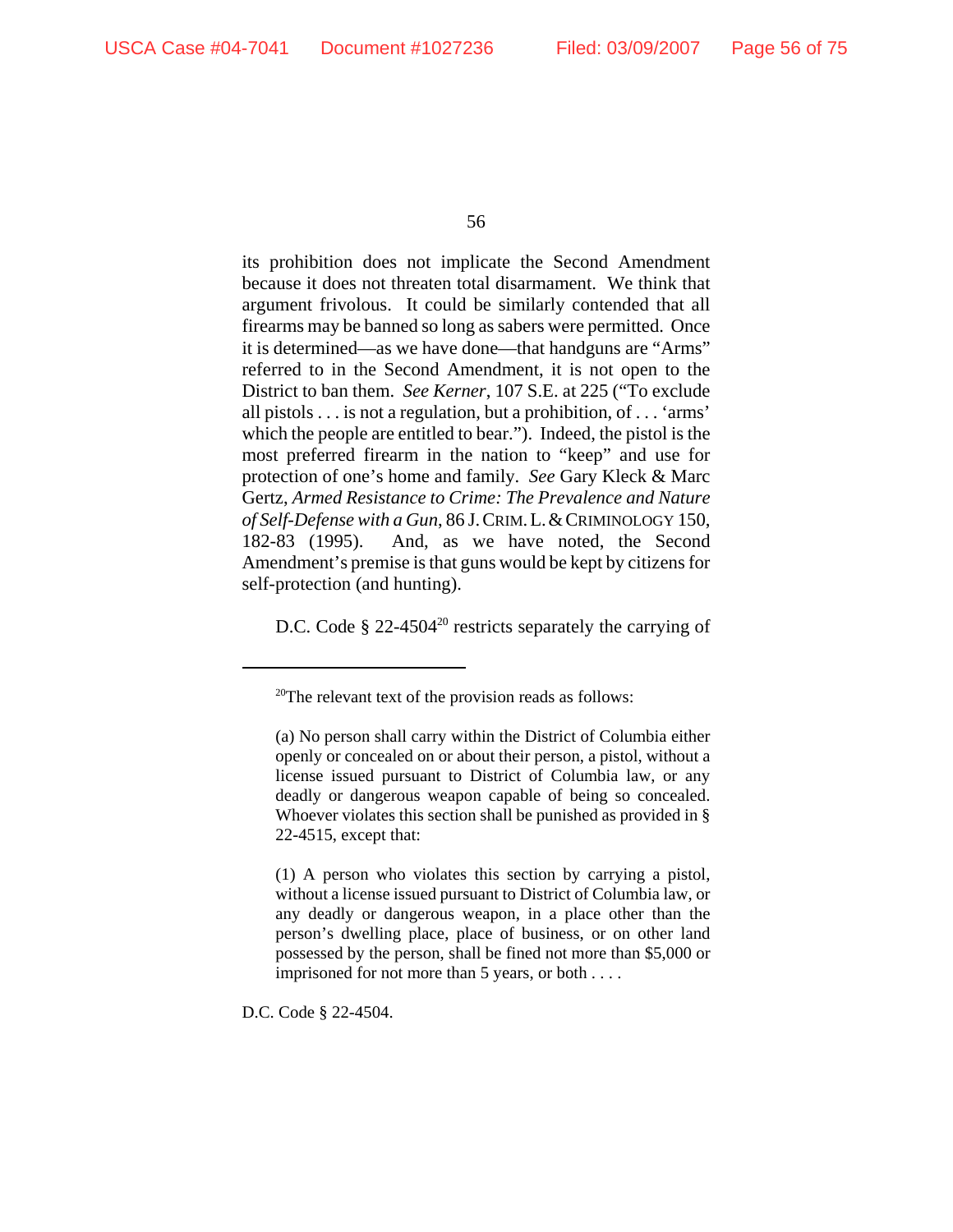a pistol. Appellant Heller challenges this provision and a companion provision, § 22-4506, insofar as they appear to ban moving a handgun from room to room in one's own house, even if one has lawfully registered the firearm (an interpretation the District does not dispute). In order to carry a pistol anywhere in the District (inside or outside the home), one must apply for and obtain an additional license from the Chief of Police, whom the Code gives complete discretion to deny license applications. Heller does not claim a legal right to carry a handgun outside his home, so we need not consider the more difficult issue whether the District can ban the carrying of handguns in public, or in automobiles. It is sufficient for us to conclude that just as the District may not flatly ban the keeping of a handgun in the home, obviously it may not prevent it from being moved throughout one's house. Such a restriction would negate the lawful use upon which the right was premised—i.e, self-defense.

Finally, there is the District's requirement under D.C. Code § 7-2507.02 that a registered firearm be kept "unloaded and disassembled or bound by trigger lock or similar device, unless such firearm is kept at [a] place of business, or while being used for lawful recreational purposes within the District of Columbia." This provision bars Heller from lawfully using a handgun for self protection in the home because the statute allows only for use of a firearm during recreational activities. As appellants accurately point out, § 7-2507.02 would reduce a pistol to a useless hunk of "metal and springs." Heller does not appear to challenge the requirement that a gun ordinarily be kept unloaded or even that a trigger lock be attached under some circumstances. He simply contends that he is entitled to the possession of a "functional" firearm to be employed in case of a threat to life or limb. The District responds that, notwithstanding the broad language of the Code, a judge would likely give the statute a narrowing construction when confronted with a self-defense justification. That might be so, but judicial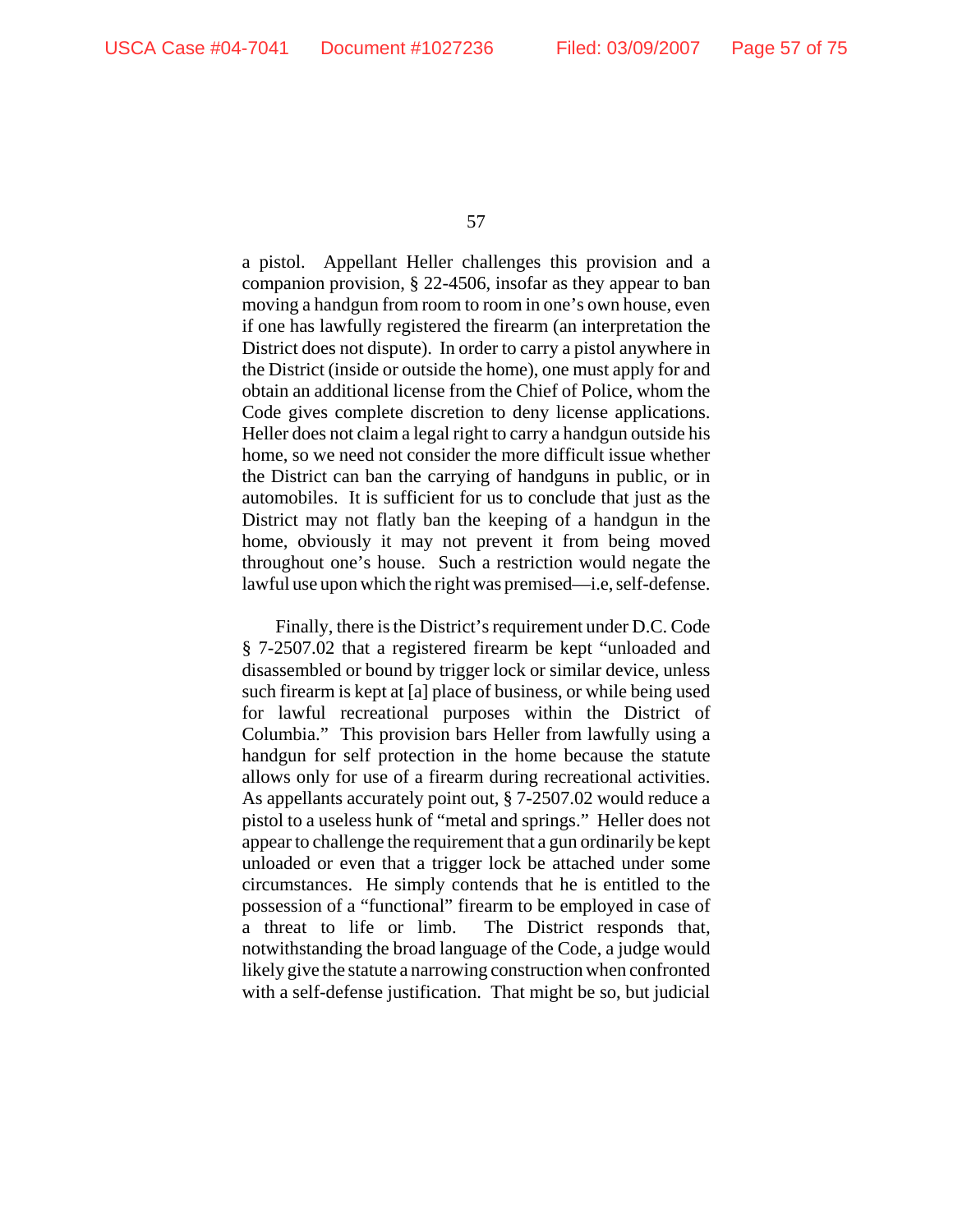lenity cannot make up for the unreasonable restriction of a constitutional right. Section 7-2507.02, like the bar on carrying a pistol within the home, amounts to a complete prohibition on the lawful use of handguns for self-defense. As such, we hold it unconstitutional.

# VI

For the foregoing reasons, the judgment of the district court is reversed and the case is remanded. Since there are no material questions of fact in dispute, the district court is ordered to grant summary judgment to Heller consistent with the prayer for relief contained in appellants' complaint.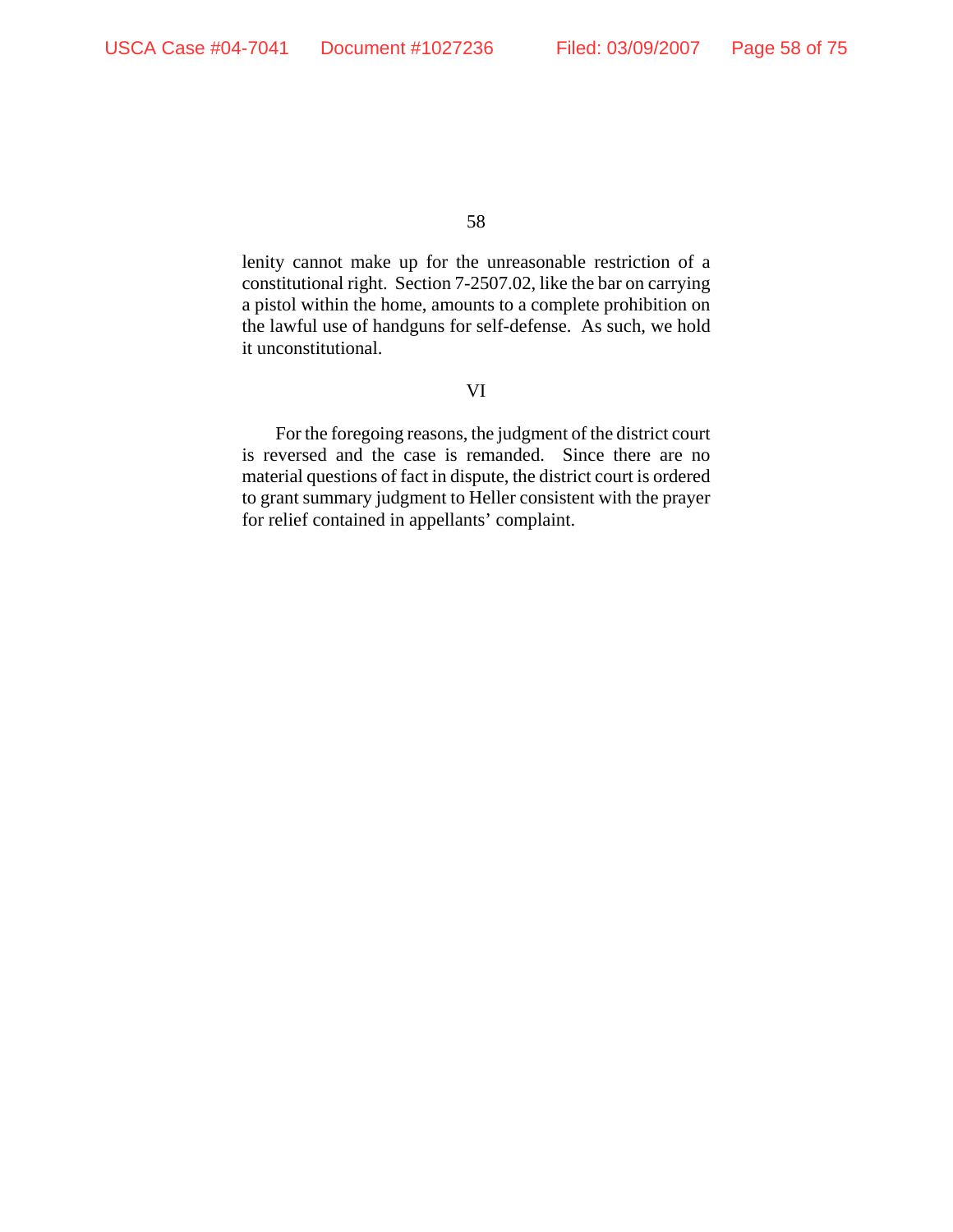KAREN LECRAFT HENDERSON, *Circuit Judge*, dissenting:

 As has been noted by Fifth Circuit Judge Robert M. Parker in *United States v. Emerson*, 270 F.3d 203, 272 (2001) ("The fact that the 84 pages of dicta contained in [the majority opinion] are interesting, scholarly, and well written does not change the fact that they are dicta and amount to at best an advisory treatise on this long-running debate.") (Parker, J., concurring), exhaustive opinions on the origin, purpose and scope of the Second Amendment to the United States Constitution have proven to be irresistible to the federal judiciary. *See, e.g., Silveira v. Lockyer*, 312 F.3d 1052, 1060-87 (9th Cir. 2003) (as amended); *Emerson*, 270 F.3d at 218-72. The result has often been page after page of "dueling dicta"—each side of the debate offering law review articles and obscure historical texts to support an outcome it deems proper. Today the majority adds another fifty-plus pages to the pile.<sup>1</sup> Its superfluity is even more pronounced, however, because the meaning of the Second Amendment in the District of Columbia (District) is purely academic. Why? As Judge Walton declared in *Seegars v. Ashcroft*, 297 F. Supp. 2d 201, 239 (D.D.C. 2004), *aff'd in part, rev'd in part sub nom. Seegars v. Gonzales*, 396

<sup>&</sup>lt;sup>1</sup>In declaring the District's challenged firearms ordinances unconstitutional, the majority takes over 45 pages, Maj. Op. at 12-58, explaining that the Second Amendment establishes an unrestricted individual right to keep and bear arms, *see id.* at 46. Its analysis can be summarized as follows: The Second Amendment's guarantee clause—"the right of the people to keep and bear Arms, shall not be infringed"—endows "the people" with a right analogous to the individual rights guaranteed in the First and Fourth Amendments. *Id.* at 18-21 (citing *United States v. Verdugo-Urquidez*, 494 U.S. 259, 265 (1990)). That right is unrestricted by the prefatory clause—"A well regulated Militia, being necessary to the security of a free State"—which simply enunciates the Amendment's "civic purpose," Maj. Op. at 46, and modifies only the word "Arms" in the operative clause, *id.* at 37-38 (citing *United States v. Miller*, 307 U.S. 174 (1939)).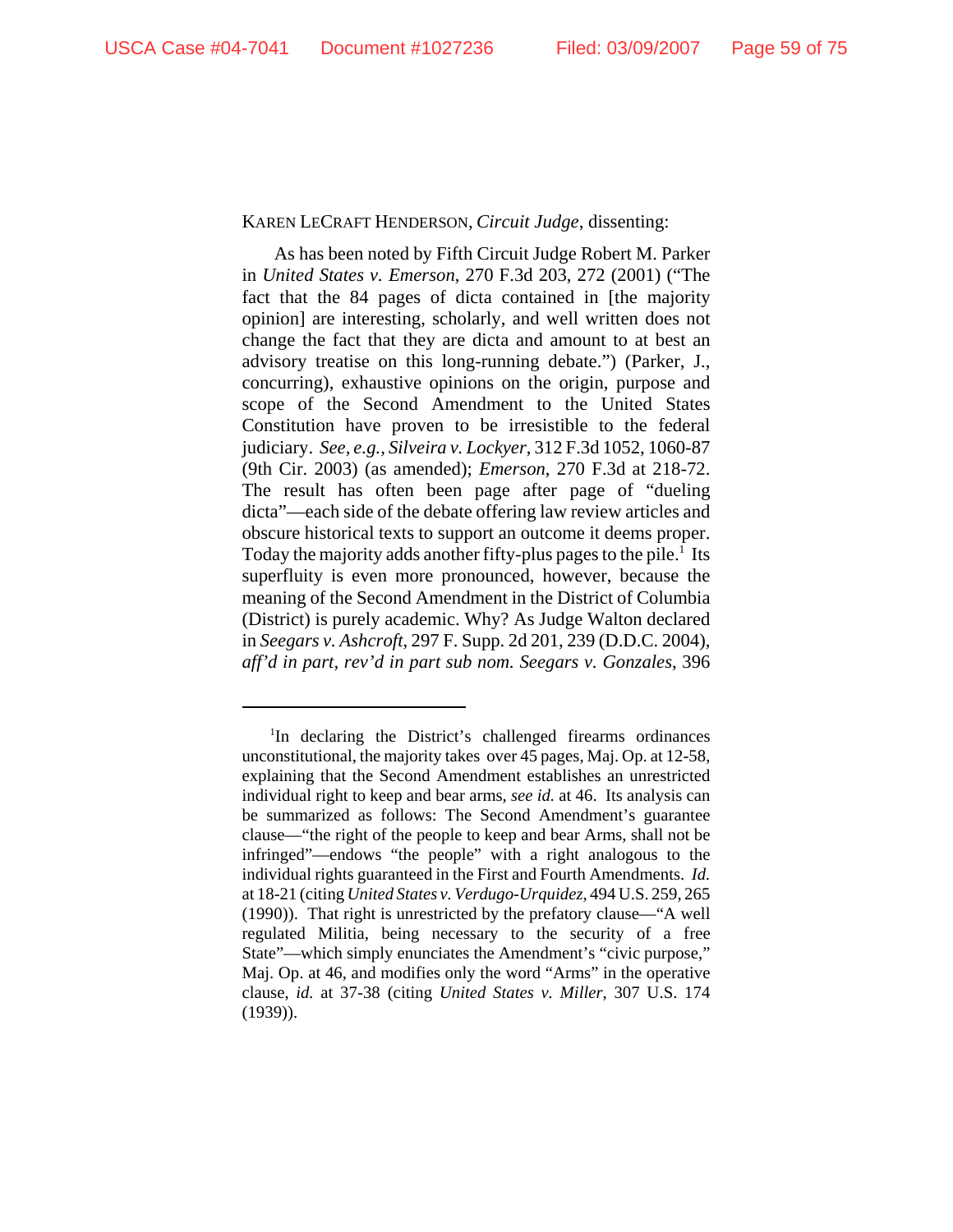F.3d 1248, *reh'g en banc denied,* 413 F.3d 1 (2005), "the District of Columbia is not a state within the meaning of the Second Amendment and therefore the Second Amendment's reach does not extend to it." For the following reasons, I respectfully dissent.

**I.**

As our court has recognized, the United States Supreme Court's guidance on the Second Amendment is "notoriously scant." *Fraternal Order of Police v. United States*, 173 F.3d 898, 906 (D.C. Cir. 1999) (*FOP*). While scant it may be, it is, at least to me, unmistakable in one respect. And in that one respect, it dooms appellant Heller's challenge.<sup>2</sup>

 In *United States v. Miller*, 307 U.S. 174 (1939), the only twentieth-century United States Supreme Court decision that analyzes the scope of the Second Amendment, the Government appealed the district court's quashing of an indictment that charged Miller (and one other) with a violation of section 11 of

<sup>2</sup> The other five appellants lack standing, *see Seegars v. Gonzalez*, 396 F.3d 1248 (D.C. Cir. 2005), and Heller has standing to challenge only D.C. Code § 7-2502.02(a)(4), under which he applied for, and was denied, a pistol permit. The *only* difference between the standing of the appellants in this case and that of the *Seegars* appellants relates to Heller's permit denial. That is, none of the appellants here, including Heller, faces imminent injury from D.C. Code § 7-2507.02, which requires that any registered firearm be kept unloaded and disassembled or bound by a trigger lock or similar device, or section 22-4504, which prohibits carrying an unregistered pistol. They "allege no prior threats against them [based on those provisions] or any characteristics indicating an especially high probability of enforcement [of those provisions] against them." *Seegars*, 396 F.3d at 1255. Although the appellants lack an administrative remedy with respect to the trigger lock provision, we have already decided "its absence is not enough to render [their] claim[s] justiciable if the imminence of the threatened injury is inadequate." *Id.* at 1256.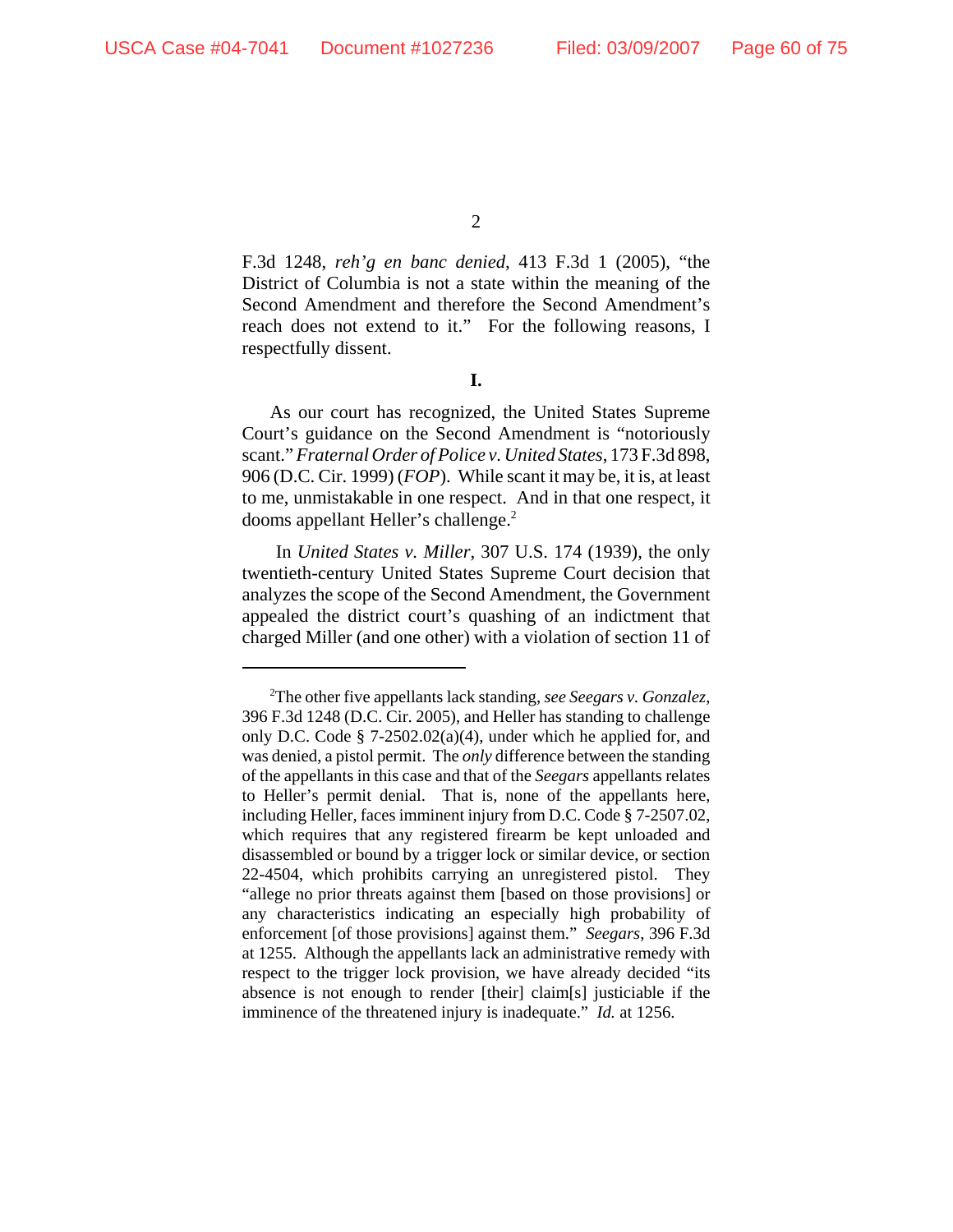the National Firearms Act, Pub. L. No. 474, 48 Stat. 1236, 26 U.S.C. §§ 1132 *et seq.* (1934), by transporting in interstate commerce an unregistered, short-barreled shotgun. *Miller*, 307 U.S. at 175 & n.1. The district court had quashed the indictment because it concluded that section 11 of the National Firearms Act violated the Second Amendment. *Id.* at 177. The High Court disagreed, declaring:

*In the absence of* any evidence tending to show that possession or use of a 'shotgun having a barrel of less than eighteen inches in length' at this time has *some reasonable relationship to the preservation or efficiency of a well regulated militia*, we cannot say that the Second Amendment guarantees the right to keep and bear such an instrument. Certainly it is not within judicial notice that this weapon is any part of the ordinary military equipment or that its use could contribute to the common defense.

*Id.* at 178 (emphases added). Then, quoting Article I, § 8 of the Constitution,<sup>3</sup> the Court succinctly—but unambiguously—set down its understanding of the Second Amendment: "With

To provide for organizing, arming, and disciplining, the Militia, and for governing such Part of them as may be employed in the Service of the United States, reserving to the States respectively, the Appointment of the Officers, and the Authority of training the Militia according to the discipline prescribed by Congress.

U.S. Const., Art. I, § 8, cls. 15-16.

<sup>&</sup>lt;sup>3</sup>Article I, section 8 of the Constitution provides:

The Congress shall have Power . . .

To provide for calling forth the Militia to execute the Laws of the Union, suppress Insurrections and repel Invasions;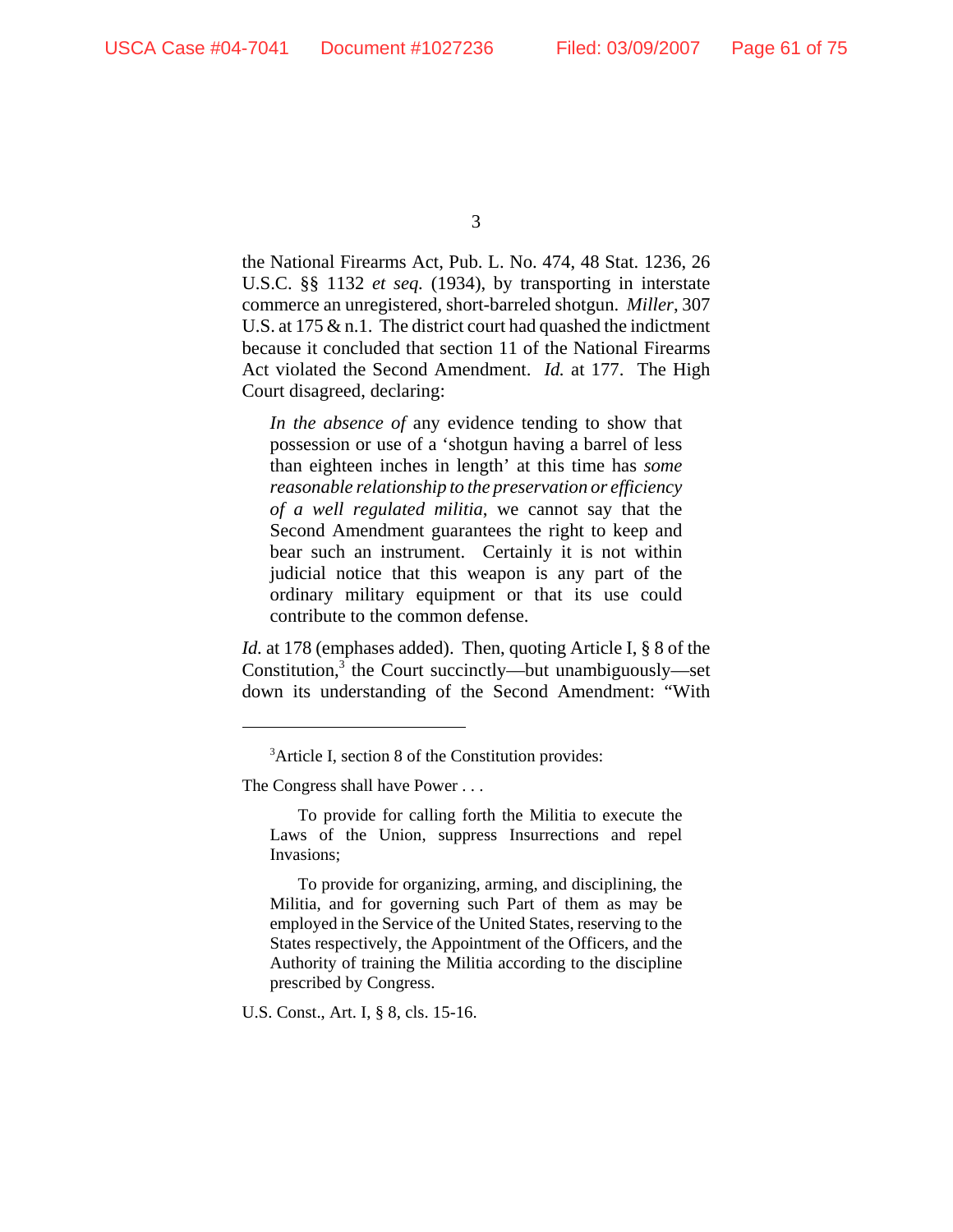obvious purpose to assure the continuation and render possible the effectiveness of such forces the *declaration and guarantee* of the Second Amendment were made. *It must be interpreted and applied with that end in view*." *Id.* (emphases added). By these words, it emphatically declared that the *entire* Second Amendment—both its "declaration" and its "guarantee"—"must be interpreted and applied" together. *Id.*<sup>4</sup> Construing its two

<sup>&</sup>lt;sup>4</sup>Nine of our sister circuits have noted that the declaratory clause modifies the guarantee clause. *See Silveira*, 312 F.3d at 1066 ("The amendment protects the people's right to maintain an effective state militia, and does not establish an individual right to own or possess firearms for personal or other use."); *Gillespie v. City of Indianapolis*, 185 F.3d 693, 711 (7th Cir. 1999) ("Because Gillespie has no reasonable prospect of being able to demonstrate . . . a nexus between the firearms disability imposed by the statute and the operation of state militias, [the district court judge] was right to dismiss his Second Amendment claim."); *United States v. Wright*, 117 F.3d 1265, 1273 (11th Cir. 1997) ("[T]he *Miller* Court understood the Second Amendment to protect only the possession or use of weapons that is reasonably related to a militia actively maintained and trained by the states."); *United States v. Rybar*, 103 F.3d 273, 286 (3d Cir. 1996) ("[T]he *Miller* Court assigned no special importance to the character of the weapon itself, but instead demanded a reasonable relationship between its 'possession or use' and militia-related activity."(quoting *Miller*, 307 U.S. at 178)); *Love v. Pepersack*, 47 F.3d 120, 124 (4th Cir. 1995) ("The courts have consistently held that the Second Amendment only confers a collective right of keeping and bearing arms which must bear a 'reasonable relationship to the preservation or efficiency of a well-regulated militia.'" (quoting *Miller*, 307 U.S. at 178)); *United States v. Hale*, 978 F.2d 1016, 1020 (8th Cir. 1992) ("Whether the 'right to bear arms' for militia purposes is 'individual' or 'collective' in nature is irrelevant where, as here, the individual's possession of arms is not related to the preservation or efficiency of a militia."); *United States v. Oakes*, 564 F.2d 384, 387 (10th Cir. 1977) ("The purpose of the second amendment as stated by the Supreme Court in *United States v. Miller* . . . was to preserve the effectiveness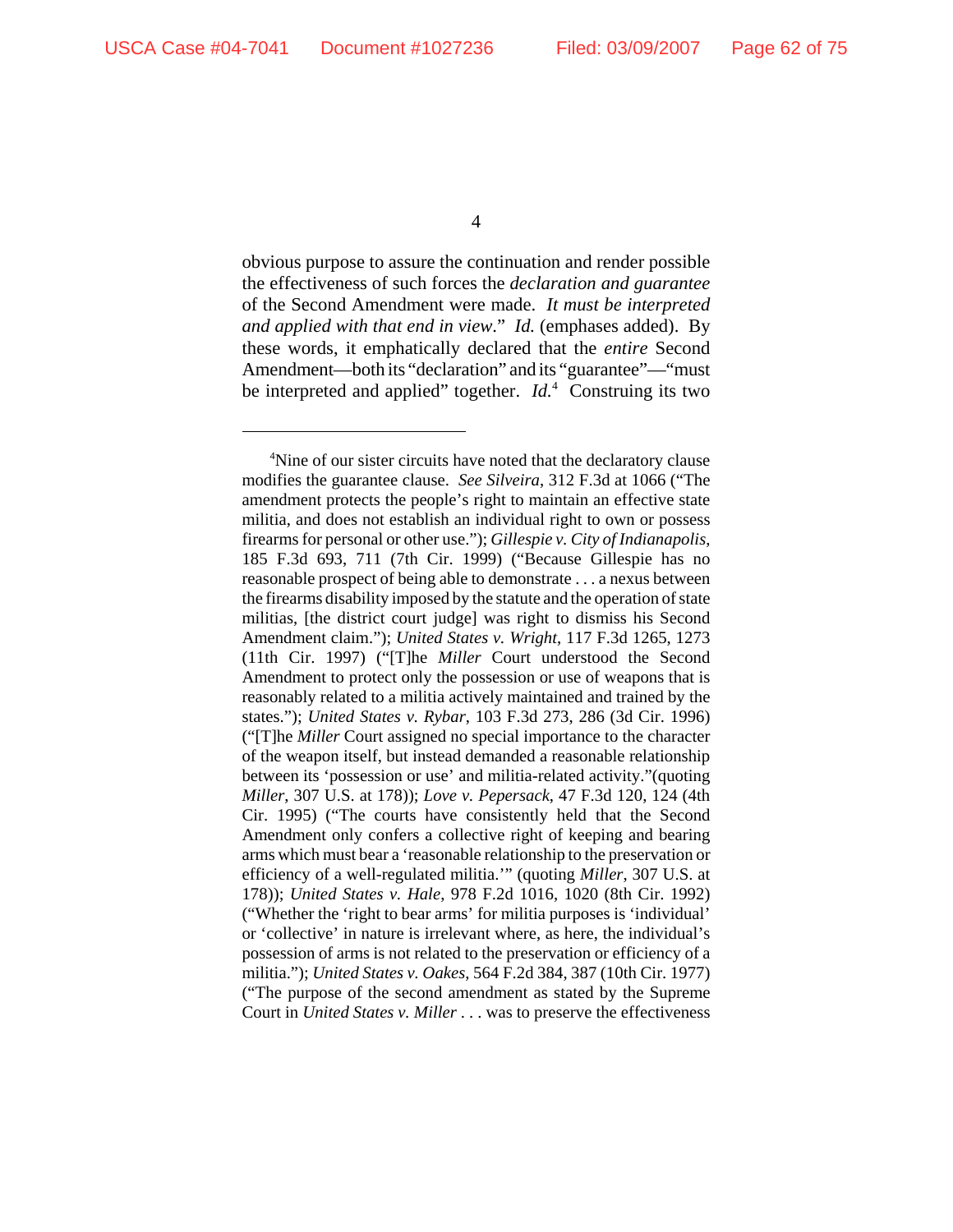clauses together so that, as *Miller* declares, the right of the people<sup>5</sup> to keep and bear arms relates to those Militia whose

The applicability of the restriction imposed by the Second Amendment upon the power of Congress to legislate for Puerto Rico, or for that matter any territory, raises questions of no little complexity. However, we do not feel called upon to consider them because we take the view that the Federal Firearms Act does not unconstitutionally infringe the appellant's right, if any one in a territory has any right at all, to keep and bear arms.

*Cases*, 131 F.2d at 920.

5 I have not overlooked the language in *United States v. Verdugo-Urquidez*, 494 U.S. 259, 265 (1990), to the effect that "the people" as used in various of the first Ten Amendments refers to "a class of persons who are part of a national community or who have otherwise developed sufficient connection with this country to be considered part of that community." But just as the Tenth Amendment ties the rights reserved thereunder to "the people" of the individual "States," thereby excluding "the people" of the District, *cf. Lee v. Flintkote Co.*, 593 F.2d 1275, 1278 n.14 (D.C. Cir. 1979) ("[T]he District, unlike the states, has no reserved power to be guaranteed by the Tenth

and assure the continuation of the state militia. The Court stated that the amendment must be interpreted and applied with that purpose in view."); *United States v. Warin*, 530 F.2d 103, 106 (6th Cir. 1976) ("[T]he Second Amendment right 'to keep and bear Arms' applies only to the right of the State to maintain a militia and not to the individual's right to bear arms . . . ." (internal quotation omitted)); *Cases v. United States*, 131 F.2d 916, 923 (1st Cir. 1942) ("[T]here is no evidence that the appellant was or ever had been a member of any military organization or that his use of the weapon under the circumstances disclosed was in preparation for a military career."). In *Cases*, the First Circuit considered, *inter alia*, a Puerto Rican criminal defendant's Second Amendment challenge to the Federal Firearms Act. Significantly, the court qualified its Second Amendment analysis as follows: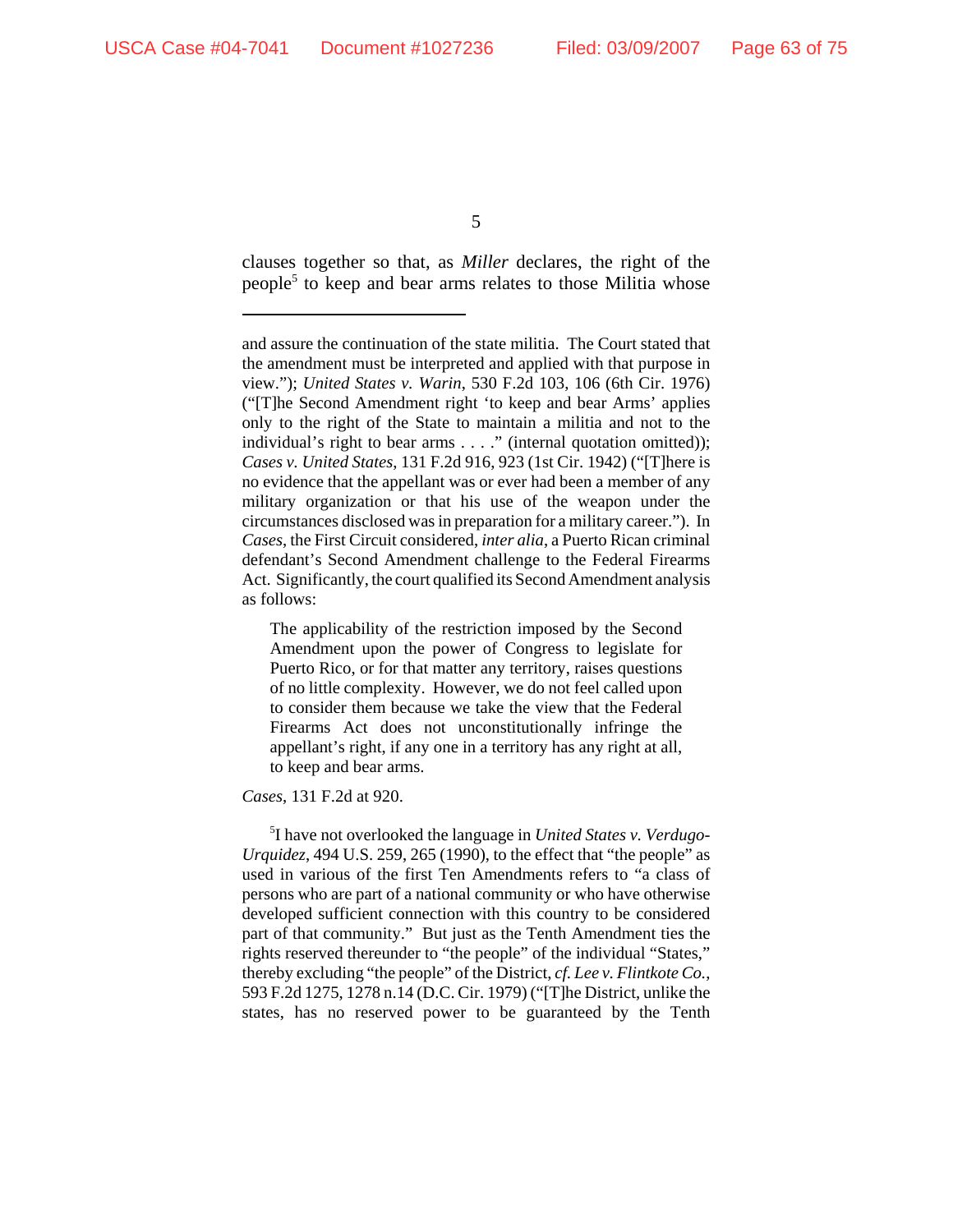continued vitality is required to safeguard the individual States, I believe that, under *Miller*, the District is inescapably excluded from the Second Amendment because it is not a State.<sup>6</sup> However the Second Amendment right has been subsequently labeled by others—whether collective, individual or a modified version of either—*Miller*'s label is the only one that matters.<sup>7</sup> And until and unless the Supreme Court revisits *Miller*, its reading of the Second Amendment is the one we are obliged to follow. *See Welch v. Tex. Dep't of Highways & Pub. Transp.*, 483 U.S. 468,

Amendment."), the Second Amendment similarly limits "the people" to those of the States, *cf. Adams v. Clinton*, 90 F. Supp. 2d 35, 45 (D.D.C. 2000) ("Although standing alone the phrase 'people of the several States' [in Article I, § 2, cl.1] could be read as meaning all the people of the 'United States' and not simply those who are citizens of individual states, [Article I's] subsequent and repeated references to 'state[s]' . . . make clear that the former was not intended."); *see also Verdugo-Urquidez*, 494 U.S. at 265 (citing U.S. Const. Art. I, § 2, cl. 1).

<sup>6</sup> Nor do the Militia Clauses (U.S. Const. Art. I, § 8, cls. 15,16) conflict with the view that the "Militia" of the Second Amendment means those of the States. As used in the Militia Clauses, "Militia" is plural. Indeed, Article I, section 8, clause 16 states that the Congress shall have the power "[t]o provide for organizing, arming, and disciplining, *the Militia*, and for governing such Part of *them*." (emphasis added). Article II, section 2 also indicates the Militia Clauses refer to "the Militia *of the several States*." U.S. Const. Art. II, § 2, cl. 1 (emphasis added); *cf.* Oxford English Dictionary 768 (2d ed. 1989) ("Militia" "**4.** *spec.* **a.** Orig., the distinctive name of a branch of the British military service, forming, together with the volunteers, what are known as 'the auxiliary forces' as distinguished from the regular army. . . . (Construed either as *sing.* or *plural*.)").

<sup>&</sup>lt;sup>7</sup>Our court has previously "assume[d]" the *Miller* "test" to mean that the guarantee must be read in light of the declaration. *See FOP*, 173 F.3d at 906.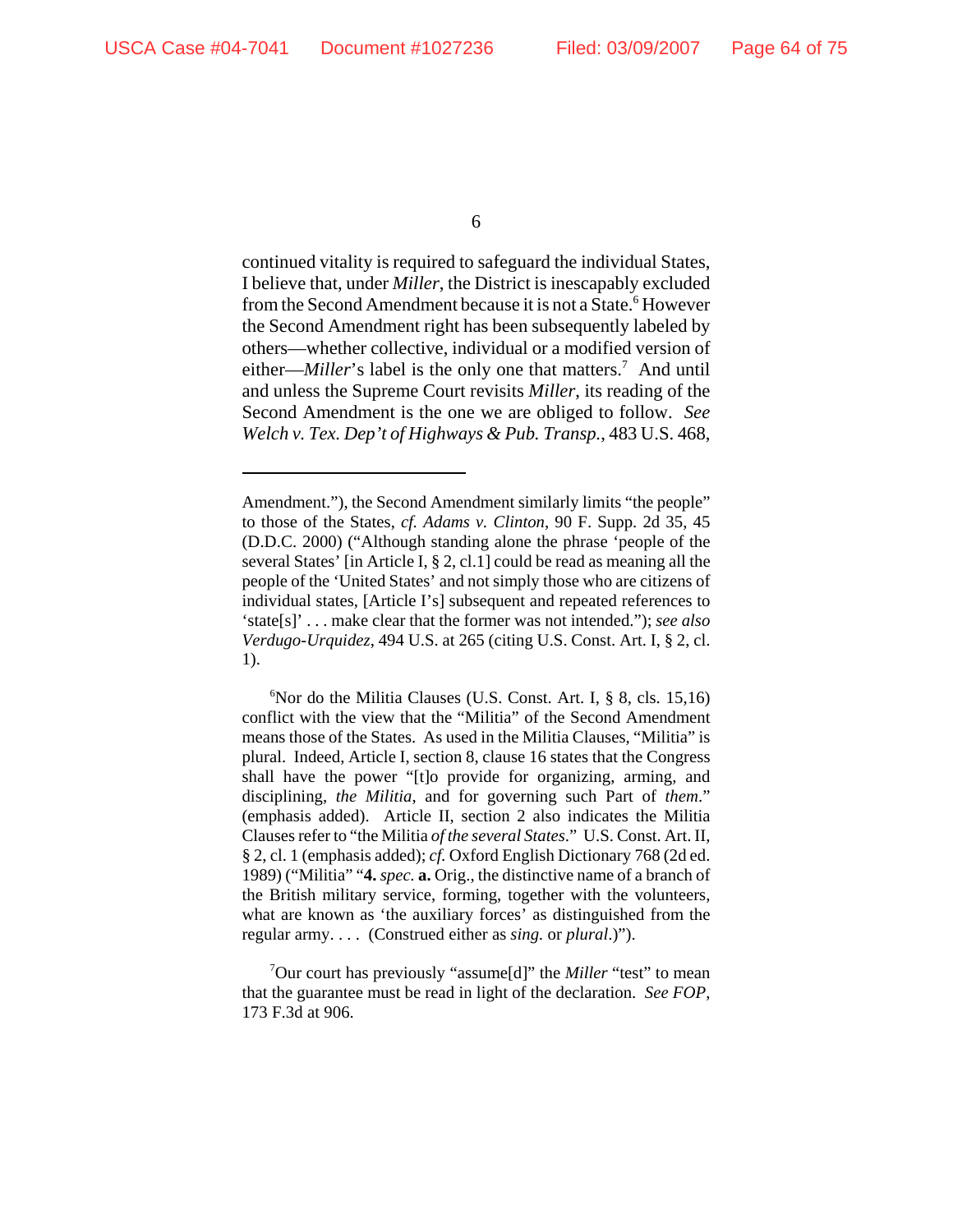478-79 (1987) ("The rule of law depends in large part on adherence to the doctrine of *stare decisis*."); *United States v. Rybar*, 103 F.3d 273, 286 (3d Cir. 1996) ("As one of the inferior federal courts subject to the Supreme Court's precedents, we have neither the license nor the inclination to engage in such freewheeling presumptuousness." (responding to argument that *Miller* is "wrong in its superficial (and one-sided) analysis of the Second Amendment" (internal quotation omitted))). $8$ 

[The right to bear arms for any lawful purpose] is not a right granted by the Constitution. Neither is it in any manner dependent upon that instrument for its existence. The second amendment declares that it shall not be infringed; but this, as has been seen, means no more than that it shall not be infringed by Congress.

[T]he states cannot, even laying the constitutional provision in question out of view, prohibit the people from keeping and

<sup>8</sup> One nineteenth-century Supreme Court precedent, *United States v. Cruikshank*, 92 U.S. 542 (1875), is included in almost every discussion of the Second Amendment. *Miller*, however, does not cite *Cruikshank*, and for good reason. In that case, several criminal defendants challenged their convictions under the Enforcement Act of 1870 making it unlawful to threaten or intimidate "'any citizen, with intent to prevent or hinder his free exercise and enjoyment of any right or privilege granted or secured to him by the constitution or laws of the United States.'" *Id.* at 548 (quoting 16 Stat. 141). In setting aside their convictions, the Supreme Court declared:

*Id.* at 553. This language does not conflict with *Miller*—as I read *Miller*—because it does not define the right but simply recognizes that the right, whatever its content, cannot be infringed by the federal government. More interesting is the nineteenth-century case *Miller* does cite, *Presser v. Illinois*, 92 U.S. 542 (1886). There, the Court upheld state legislation against a Second Amendment challenge, relying on *Cruikshank*'s holding that the Second Amendment constrains the national government only. The Court then included the following language: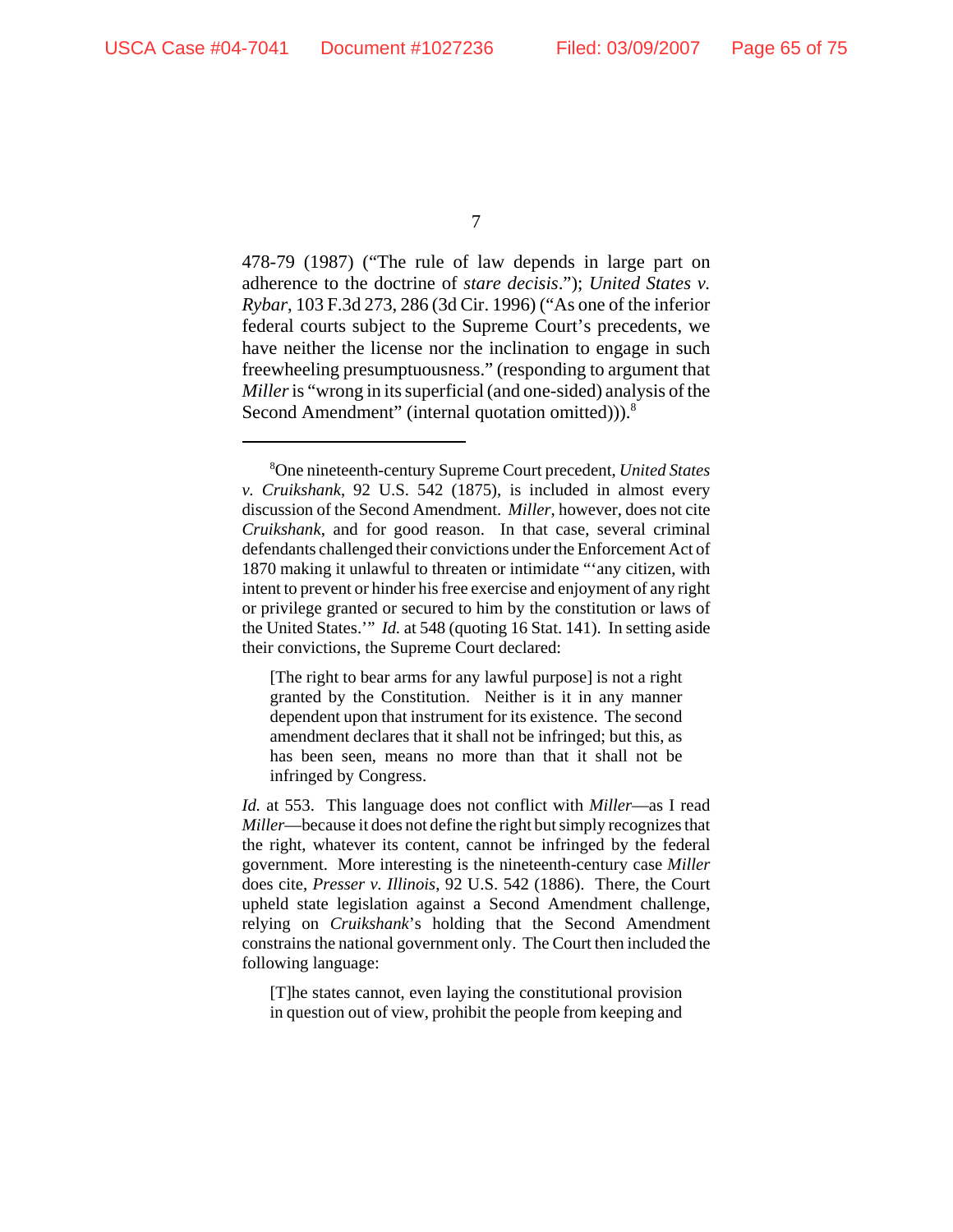## **II.**

The Supreme Court has long held that "State" as used in the Constitution refers to one of the States of the Union. Chief Justice John Marshall, in rejecting the argument that the District constitutes a "State" under Article III, section 2 of the Constitution and, derivatively, the Judiciary Act of 1789, explained:

[I]t has been urged that Columbia is a distinct political society; and is therefore "a state" according to the definitions of writers on general law. This is true. But as the act of congress obviously uses the word "state" in reference to that term as used in the constitution, it becomes necessary to inquire whether Columbia is a state in the sense of that instrument. The result of that examination is a conviction that the *members of the American confederacy only are the states contemplated in the constitution*. . . . [*T*]*he word state is used in the constitution as designating a member of the union*, and excludes from the term the signification attached to it by writers on the law of nations.

*Hepburn & Dundas v. Ellzey*, 6 U.S. 445, 452-53 (1805) (emphasis added); *see also De Geofroy v. Riggs*, 133 U.S. 258, 269 (1890). In fact, the Constitution uses "State" or "States" 119 times apart from the Second Amendment and in 116 of the

*Id.* at 584.

bearing arms, so as to deprive the United States of their rightful resource for maintaining the public security, and disable the people from performing their duty to the general government.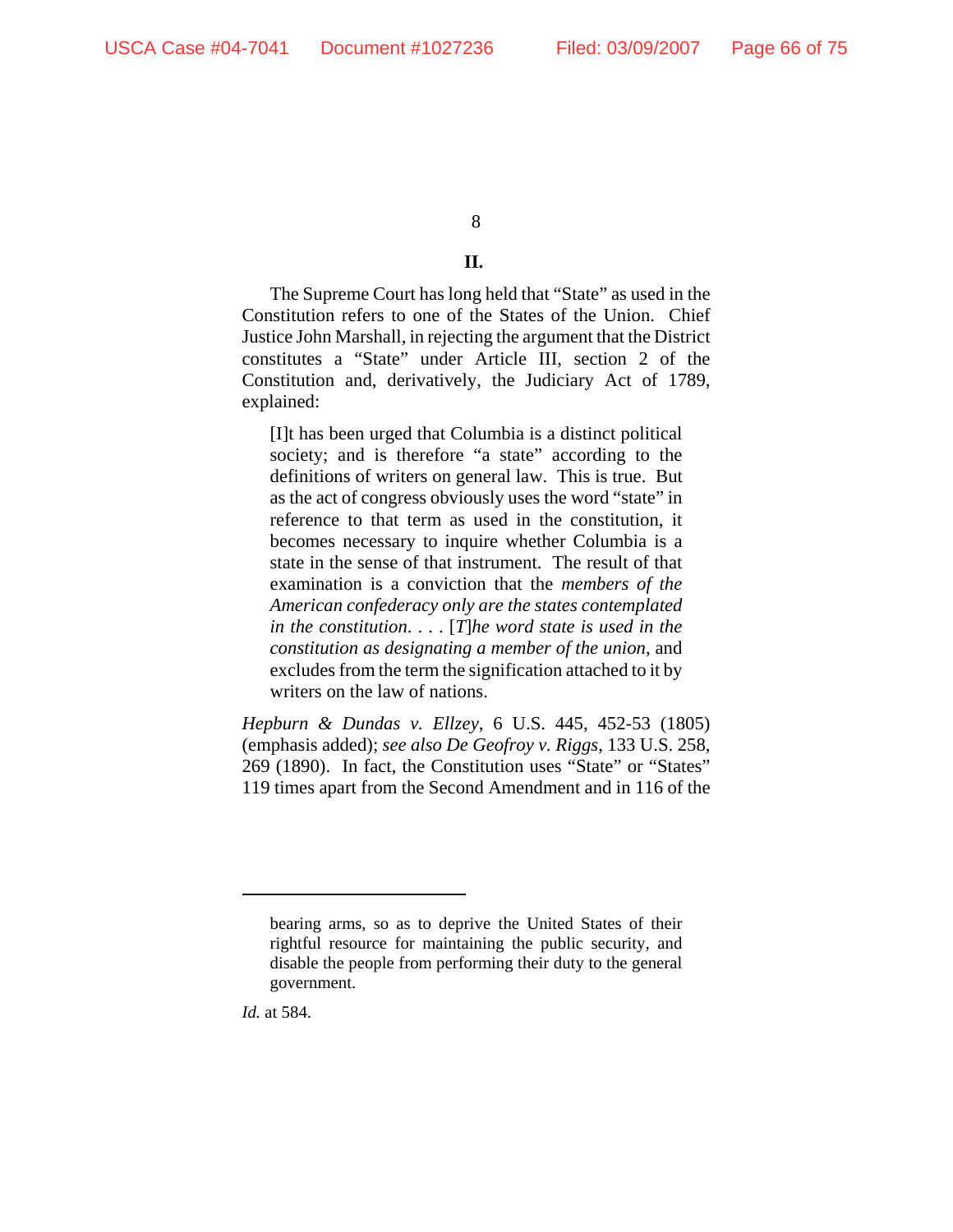119, the term unambiguously refers to the States of the Union.<sup>9</sup> U.S. Const., *passim.* Accepted statutory construction directs that we give "State" the same meaning throughout the Constitution. *Cf. Sorenson v. Sec'y of the Treasury*, 475 U.S. 851, 860 (1986) ("The normal rule of statutory construction assumes that identical words used in different parts of the same act are intended to have the same meaning." (internal quotations omitted) $^{10}$ 

<sup>9</sup> In three instances the Constitution refers to a "foreign State," *see* U.S. Const. Art. I, § 9, cl. 8; *id.* Art. III, § 2, cl. 1; *id.* amend. XI. "State" with a plainly different meaning also appears in reference to the President's "State of the Union." *Id.* Art. II, § 3, cl. 1. The Constitution refers to "a" State five times. *See id.* Art. III, § 2, cls. 1, 2; *id.* amend. XXIII, § 1, cl. 2. A descriptive adjective precedes "State" two times. *See id.* Art. IV, § 3, cl. 1 ("no new State"); *id.* amend. XXIII, § 1, cl. 2 ("the least populous State").

 $10$ The legislative history of the Second Amendment also supports the interpretation of "State" as one of the States of the Union. In the First Congress, James Madison proposed language that a wellregulated militia was "the best security of a free *country*." David Yassky, *The Second Amendment: Structure, History, and Constitutional Change*, 99 Mich. L. Rev. 588, 610 (2000) (citing Creating the Bill of Rights: The Documentary Record from the First Federal Congress 12 (Helen E. Veit, Kenneth R. Bowling & Charlene Bangs Bickford eds., 1991) (Documentary Record)) (emphasis added). After the proposal was submitted to an eleven-member House of Representatives committee (including Madison), however, "country" was changed to "State." *Id.* (citing Documentary Record, *supra*, at 30). As Judge Walton noted:

Anti-Federalist Elbridge Gerry explained that changing the language to "necessary to the security of a free State" emphasized the primacy of the state militia over the federal standing army: "A well-regulated militia being the best security of a free state, admitted an idea that a standing army was a secondary one."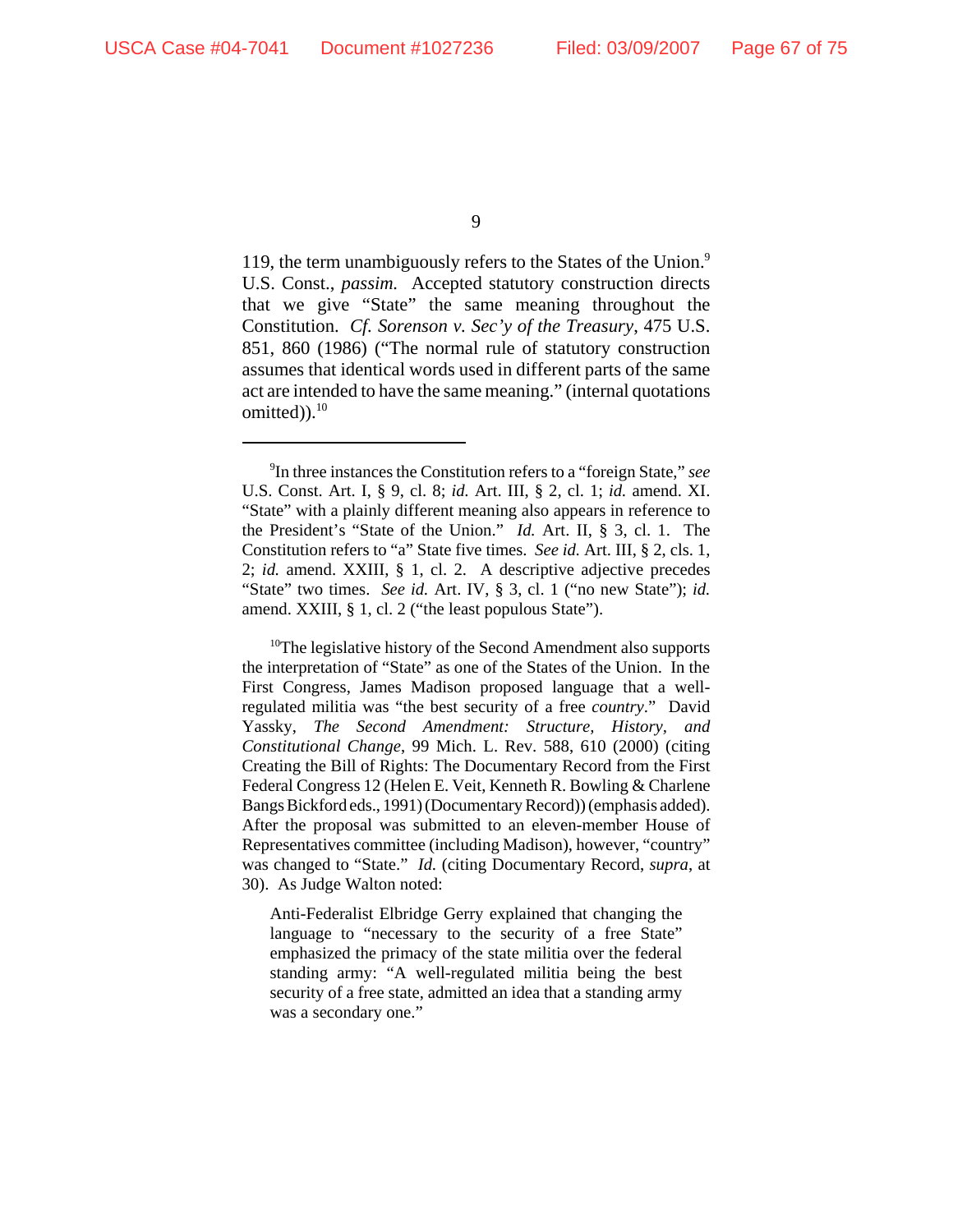Although "the Constitution is in effect . . . in the District," *O'Donoghue v. United States*, 289 U.S. 516, 541 (1933) , as it is in the States, "[a] citizen of the district of Columbia is not a citizen of a *state* within the meaning of the constitution." *Hepburn*, 6 U.S. at 445 (emphasis in original). Accordingly, both the Supreme Court and this court have consistently held that several constitutional provisions explicitly referring to citizens of "States" do not apply to citizens of the District. *See id.* at 452-53; *see also Bolling v. Sharpe*, 347 U.S. 497, 498-99 (1954) (District not "State" under Fourteenth Amendment); *Adams v. Clinton*, 531 U.S. 941 (2000), *aff'g* 90 F. Supp. 2d 35 (D.D.C. 2000) (three-judge district court held that Constitution does not guarantee District citizens right to vote for members of Congress because District does not constitute "State" within Constitution's voting clauses<sup>11</sup>); *LaShawn v. Barry*, 87 F.3d 1389, 1394 n.4 (D.C. Cir. 1996) ("The District of Columbia is not a state. It is the seat of our national government . . . . Thus, [the Eleventh Amendment] has no application here."); *Lee v. Flintkote Co.*, 593 F.2d 1275, 1278 n.14 (D.C. Cir. 1979) ("[T]he District, unlike the states, has no reserved power to be guaranteed by the Tenth Amendment."). On the other hand, the Supreme Court and this court have held that the District can

*Seegars*, 297 F. Supp. 2d at 229 (internal quotation omitted) (citing Yassky, *supra* (quoting The Congressional Register, August 17, 1789)). Indeed, in light of the meaning of "State" as used throughout the Constitution, *see supra* p. 5, and the care the drafters are presumed to have taken in selecting specific language, *see Holmes v. Jennison*, 39 U.S. 540, 570-71 (1840) ("Every word [in the Constitution] appears to have been weighed with the utmost deliberation, and its force and effect to have been fully understood."), the change plainly suggests that the drafters intended to clarify that the right established in the Second Amendment was intended to protect the "free[dom]" of the "State[s]" of the Union rather than the "country."

<sup>11</sup>U.S. Const. Art. I, §§ 2-4.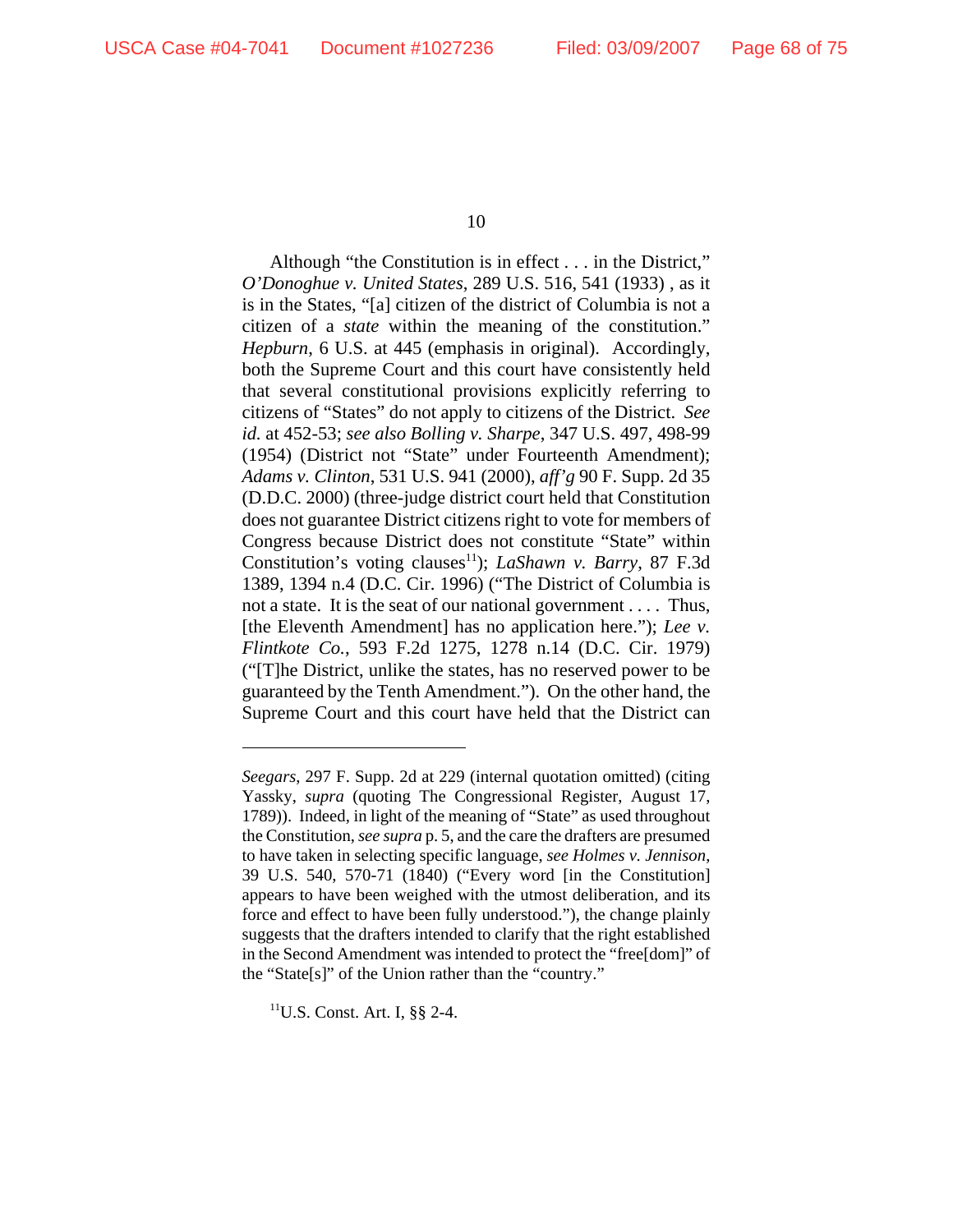parallel a "State" within the meaning of some constitutional provisions. *Loughran v. Loughran*, 292 U.S. 216, 228 (1934) (Full Faith and Credit Clause binds "courts of the District . . . equally with courts of the states"); *Milton S. Kronheim & Co. v. District of Columbia*, 91 F.3d 193, 198-99 (D.C. Cir. 1996) (while "D.C. is not a state," Commerce Clause and Twenty-first Amendment apply to District). Ultimately, "[w]hether the District of Columbia constitutes a 'State or Territory' within the meaning of any particular statutory or *constitutional provision* depends upon the character and aim of the specific provision involved." *District of Columbia v. Carter*, 409 U.S. 418, 419-20 (1973) (emphasis added).

The Second Amendment's "character and aim" does not require that we treat the District as a State. The Amendment was drafted in response to the perceived threat to the "free[dom]" of the "State[s]" posed by a national standing army controlled by the federal government. *See, e.g.*, *Emerson*, 270 F.3d at 237-40, 259; *Silveira*, 312 F.3d at 1076. In *Miller*, the Supreme Court explained that "[t]he sentiment of the time [of the Amendment's drafting] strongly disfavored standing armies; the common view was that adequate defense of country and laws could be secured through the Militia" composed of men who "were expected to appear bearing arms supplied by themselves." 307 U.S. at 179. Indeed, at the time of the Constitutional Convention, "there was a widespread fear that a national standing Army posed an intolerable threat to individual liberty and to the *sovereignty of the separate States*." *Perpich v. Dep't of Defense*, 496 U.S. 334, 340 (1990) (emphasis added). The Second Amendment, then, "aimed" to secure a military balance of power between the States on the one hand and the federal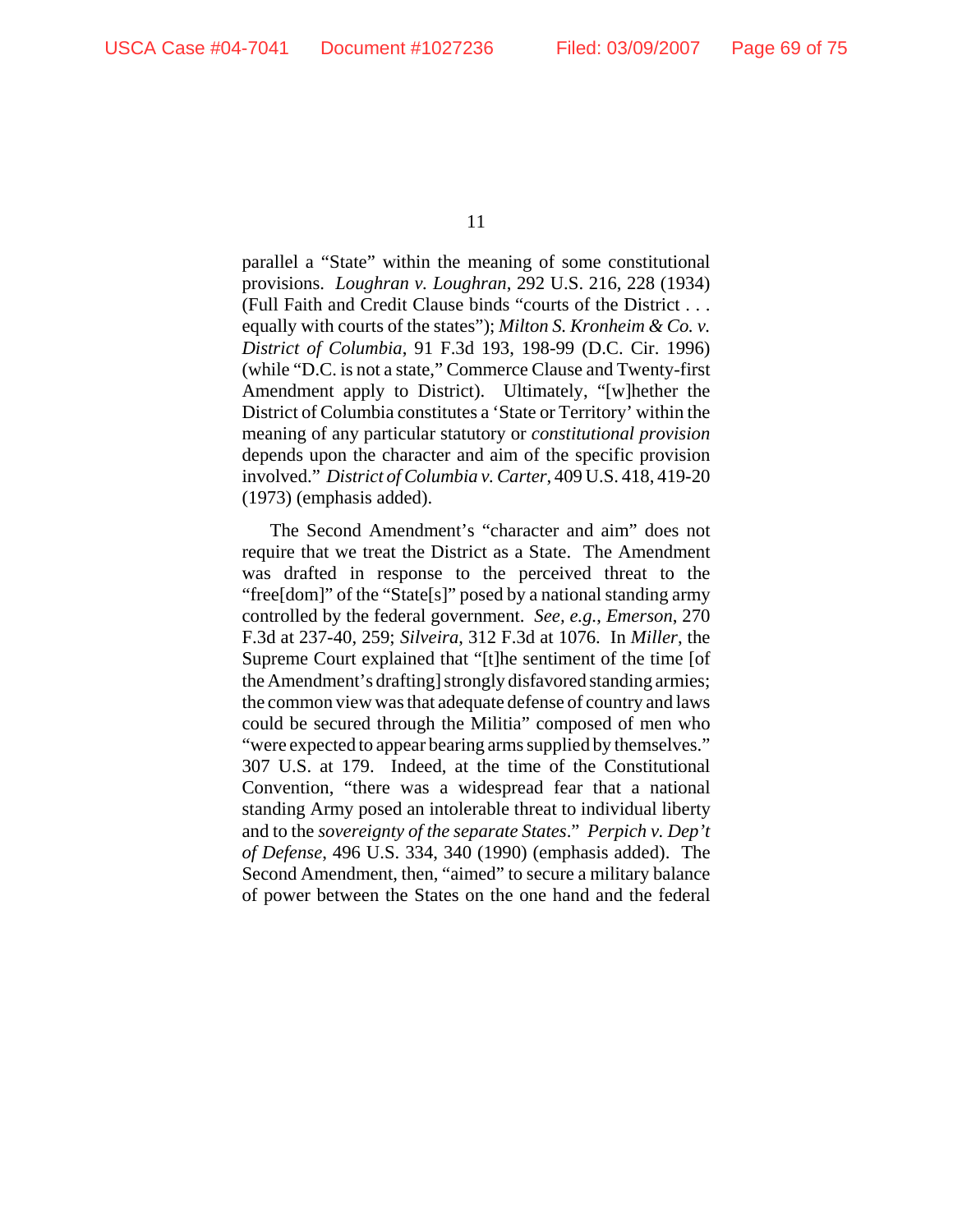government on the other.12 Unlike the States, the District had—and has—no need to protect itself from the federal government because it is a *federal* entity created as the seat of that government.

[T]he Second Amendment was included in the Bill of Rights to ensure that the people would have the ability to defend themselves against a potentially oppressive federal government, which had just been given the authority to maintain a national standing army in Article I of the Constitution. But, the drafters of the Constitution having provided for a 'District . . . [to]

Let a regular army, fully equal to the resources of the country, be formed; and let it be entirely at the devotion of the federal government: still it would not be going too far to say that the State governments with the people on their side would be able to repel the danger. . . . Besides the advantage of being armed, which the Americans possess over the people of almost every other nation, the existence of subordinate governments, to which the people are attached and by which the militia officers are appointed, forms a barrier against the enterprises of ambition, more insurmountable than any which a simple government of any form can admit of.

*Seegars*, 297 F. Supp. 2d at 235 (internal quotation omitted) (quoting *The Federalist* No. 46, at 267 (Clinton Rossiter ed., 1961)).

<sup>12</sup>As noted in *Seegars*:

<sup>[</sup>I]n his efforts to convince the people of the advantages of the Constitution in The Federalist Papers, James Madison noted that although the federal government had a standing army, the people would have the use of militias, stating: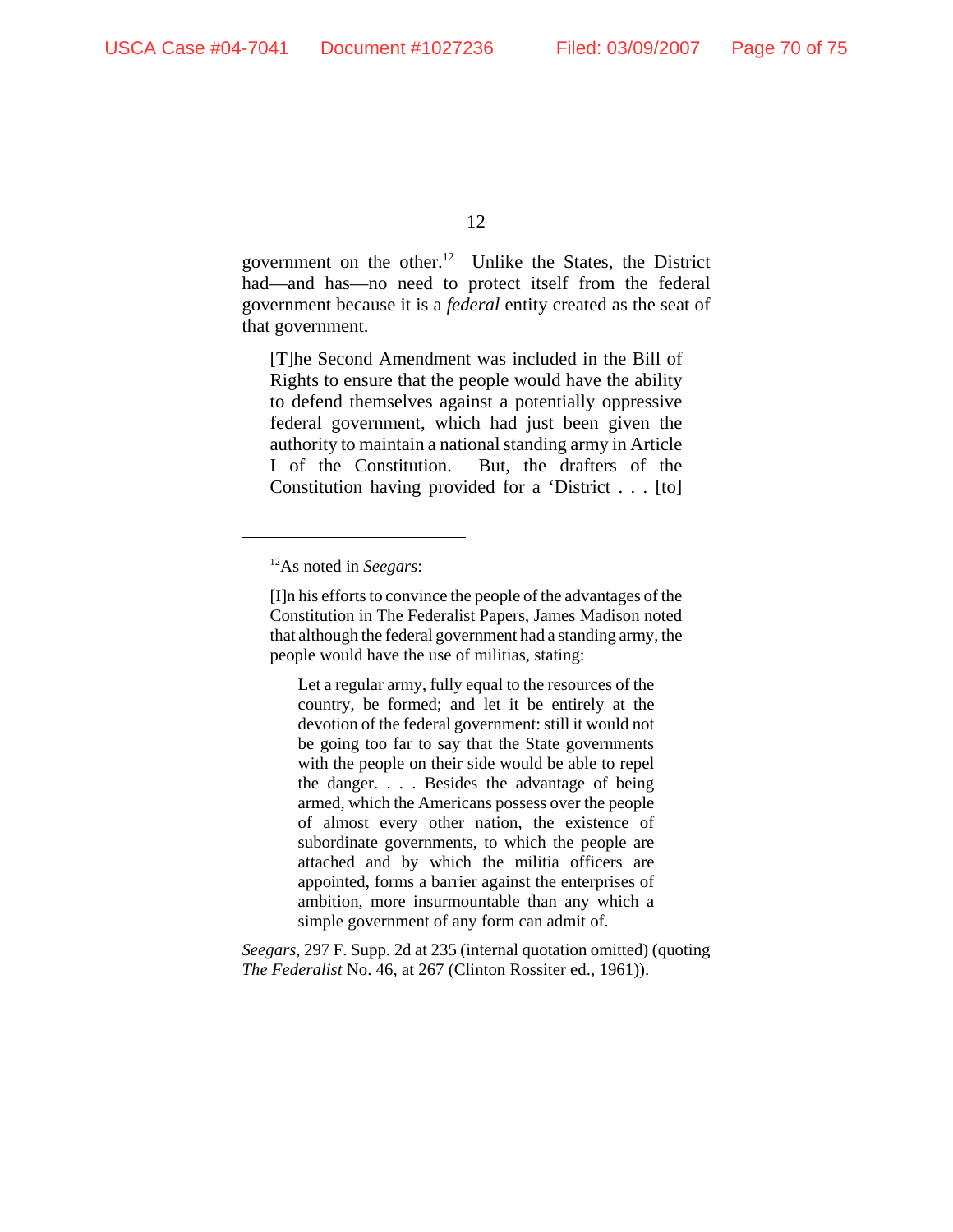become the Seat of the Government of the United States,' and having given Congress 'exclusive' authority both to legislate over this District *and to exercise control over 'the Erection of Forts, Magazines, [and] Arsenals . . .* ,' surely it was not intended for the protection afforded by the Second Amendment to apply to an entity that had been created to house the national seat of government. In other words, there is no reason to believe that the First Congress thought that the federal seat of government needed to be protected from itself when the Second Amendment was adopted.

*Seegars*, 297 F. Supp. 2d at 238-39 (internal citations omitted) (emphasis and alterations in original);13 *see also Sandidge v.*

<sup>&</sup>lt;sup>13</sup>Even if the District were to be considered a "State" under the Second Amendment, I do not believe D.C. Code § 7-2502.02(a)(4) could be challenged thereunder. When adopted, the Bill of Rights protected individuals only against the federal government. *See, e.g.*, *Barron v. City of Baltimore*, 32 U.S. 243, 247 (1833). Under the "incorporation" doctrine, however, "many of the rights guaranteed by the first eight Amendments to the Constitution have been held [by the Supreme Court] to be protected against state action by the Due Process Clause of the Fourteenth Amendment." *Duncan v. Louisiana*, 391 U.S. 145, 149 (1968) (Sixth Amendment right to jury trial in criminal case protected against state action); *see also Benton v. Maryland*, 395 U.S. 784, 795 (1969) ("Once it is decided that a particular Bill of Rights guarantee is fundamental to the American scheme of justice, the same constitutional standards apply against both the State and Federal Governments." (internal quotation and citation omitted)). But the Supreme Court has never held that the Second Amendment has been incorporated. *Cf. United States v. Cruikshank*, 92 U.S. 542, 553 (1875) ("[The Second Amendment] is one of the amendments that has no other effect than to restrict the powers of the national government . . . ."); *see also Love*, 47 F.3d at 123 ("The Second Amendment does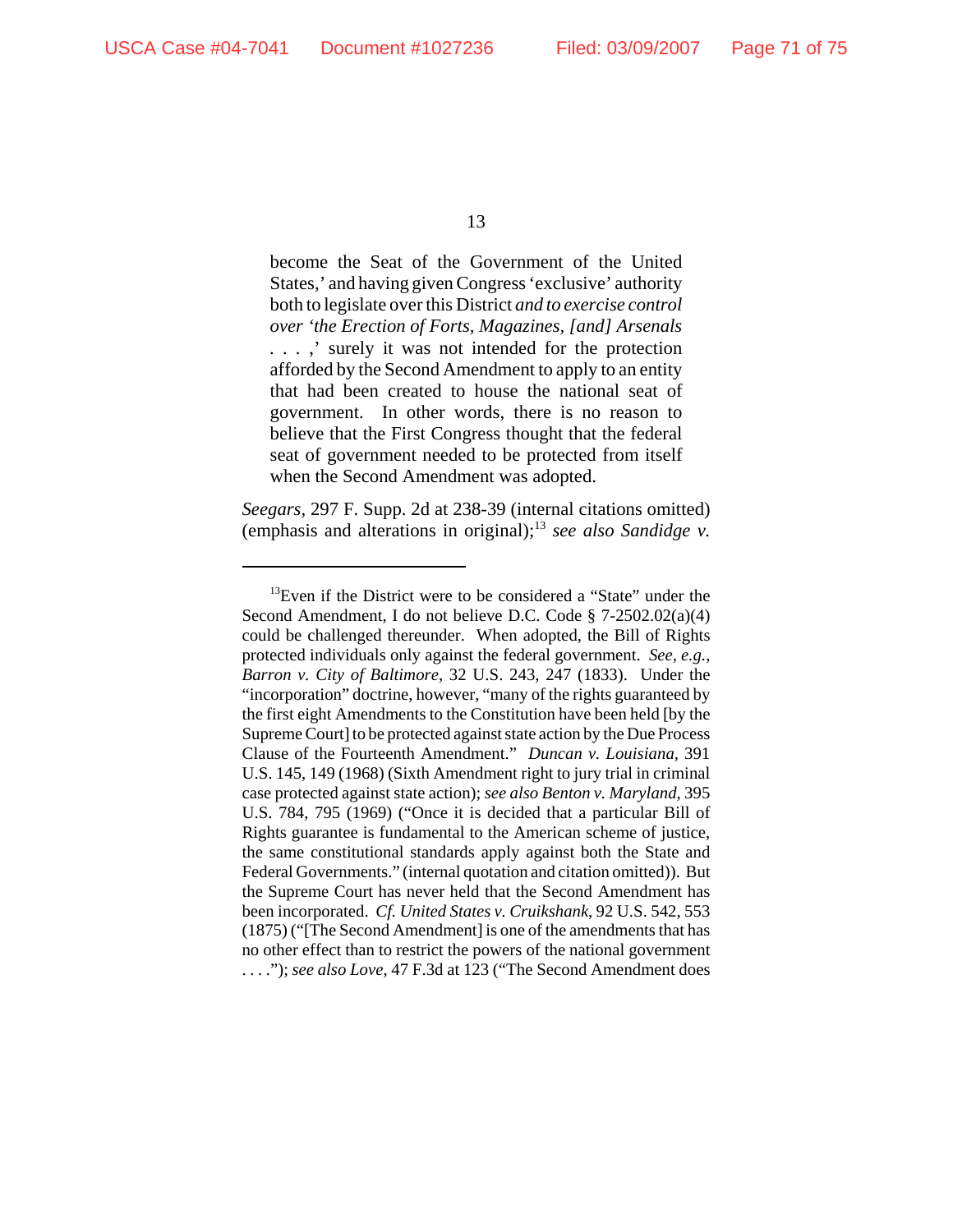*United States*, 520 A.2d 1057, 1058 (D.C. 1987) ("assuming the second amendment applies to the District of Columbia," majority holds "the Second Amendment guarantees a collective rather than an individual right" (internal quotation omitted)); *see also id.* at 1059 (Nebeker, J., concurring) ("I conclude first that [the Second Amendment] does not apply to the Seat of the Government of the United States.").

# **III.**

In its origin and operation, moreover, the District is plainly not a "State" of the Union. It is, instead, "an exceptional community," *District of Columbia v. Murphy*, 314 U.S. 441, 452 (1941), that "[u]nlike either the States or Territories, . . . is truly sui generis in our governmental structure." *Carter*, 409 U.S. at

not apply to the states." (citing *Cruikshank*, 92 U.S. 542)); *Cases*, 131 F.2d at 921-22 ("Whatever rights . . . the people may have [under the Second Amendment] depend upon local legislation; the only function of the Second Amendment being to prevent the federal government and the federal government only from infringing that right." (citing *Cruikshank*, 92 U.S. at 553)). Thus, the Amendment does not apply to gun laws enacted by the States. Because the Second Amendment "was specifically included by the drafters of the Bill of Rights to protect the states against a potentially oppressive federal government," *Seegars*, 297 F. Supp. 2d at 230, it would make little sense to incorporate the Amendment. Although the District is a *federal* enclave and thus the Second Amendment might seem to apply without regard to incorporation, to hold that the District constitutes a "State" under the Amendment and yet, at the same time, to treat its laws as federal is a self-contradiction. In other words, either the District, as a federal enclave, enacts federal law, including D.C. Code § 7-  $2502.02(a)(4)$ , or the District is a "State" and D.C. Code § 7-2502.02(a)(4) is state legislation to which the unincorporated Second Amendment does not apply.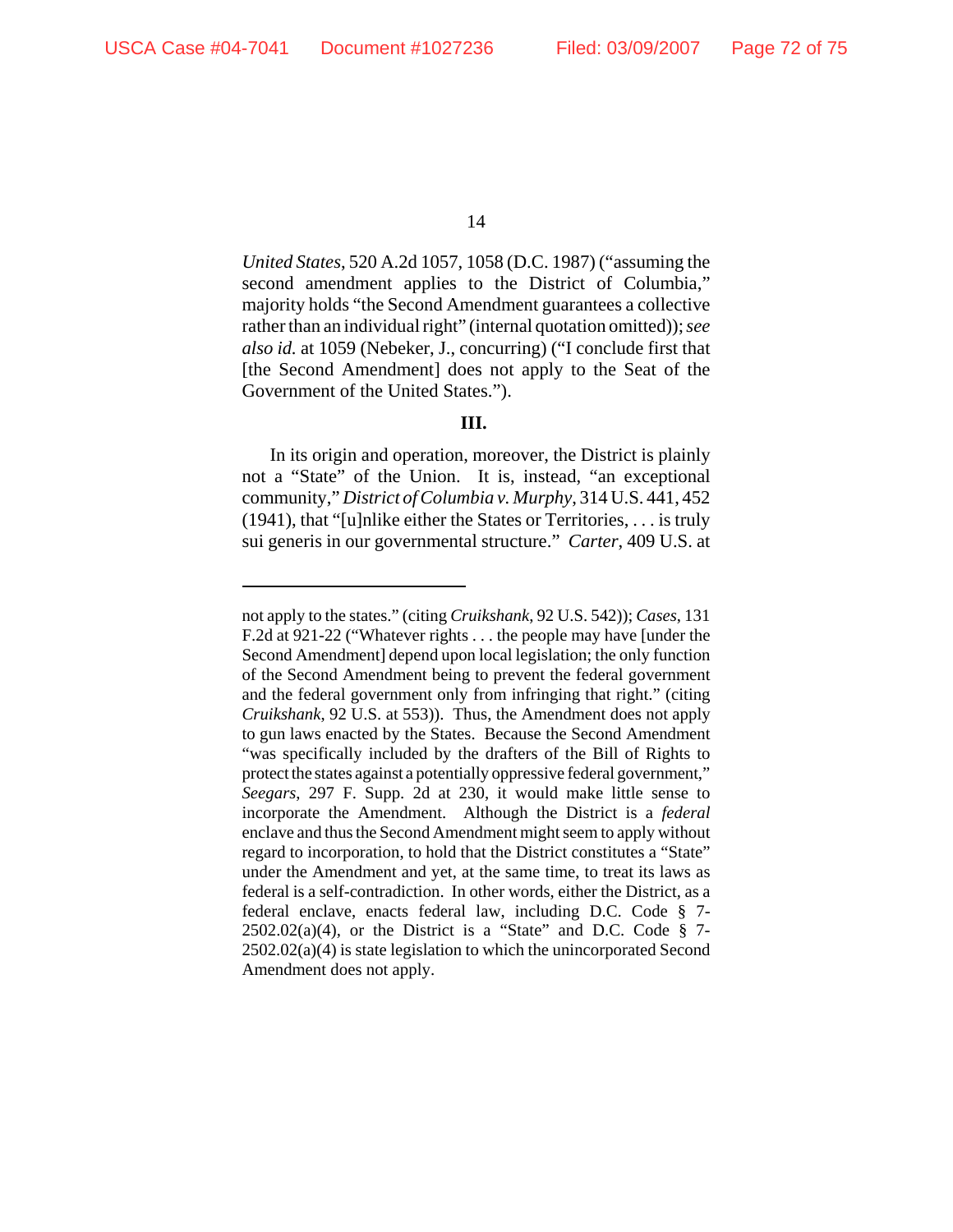15

432. The Constitution provides for the creation of the District in Article I, granting the Congress the power "[t]o exercise exclusive Legislation in all Cases whatsoever, over such District (not exceeding ten Miles square) as may, by Cession of particular States, and the Acceptance of Congress, become the Seat of the Government of the United States." U.S. Const. Art. I, § 8, cl. 17. As the Supreme Court explained in *O'Donoghue*, "The object of the grant of exclusive legislation over the district was . . . national in the highest sense, and the city organized under the grant became the city, not of a state, not of a district, but of a nation." 289 U.S. at 539-40 (internal quotations and citations omitted). In other words, the District is "the capital—the very heart—of the Union itself . . . within which the immense powers of the general government were destined to be exercised for the great and expanding population of forty-eight states." *Id.* at 539.

The Congress possesses plenary power over the District and its officers. *Id.* "Indeed, '[t]he power of Congress over the District of Columbia includes all the legislative powers which a state may exercise over its affairs.'" *Carter*, 409 U.S. at 429 (quoting *Berman v. Parker*, 348 U.S. 26, 31 (1954)). Although the Congress delegated certain authority to the District's local government in the Home Rule Act of 1973, D.C. Code §§ 1- 201.01 *et seq.*, it reserved the authority to enact legislation "on any subject," D.C. Code § 1-206.01, and to repeal legislation enacted by the local government, *id.* § 1-206.02(c)(1). *See Bliley v. Kelly*, 23 F.3d 507, 508 (D.C. Cir. 1994) (describing Home Rule Act).

As do the States, the District maintains a "militia" of "[e]very able-bodied male citizen . . . of the age 18 years and under the age of 45 years " residing in the District, D.C. Code § 49-401, which includes an "organized" division that is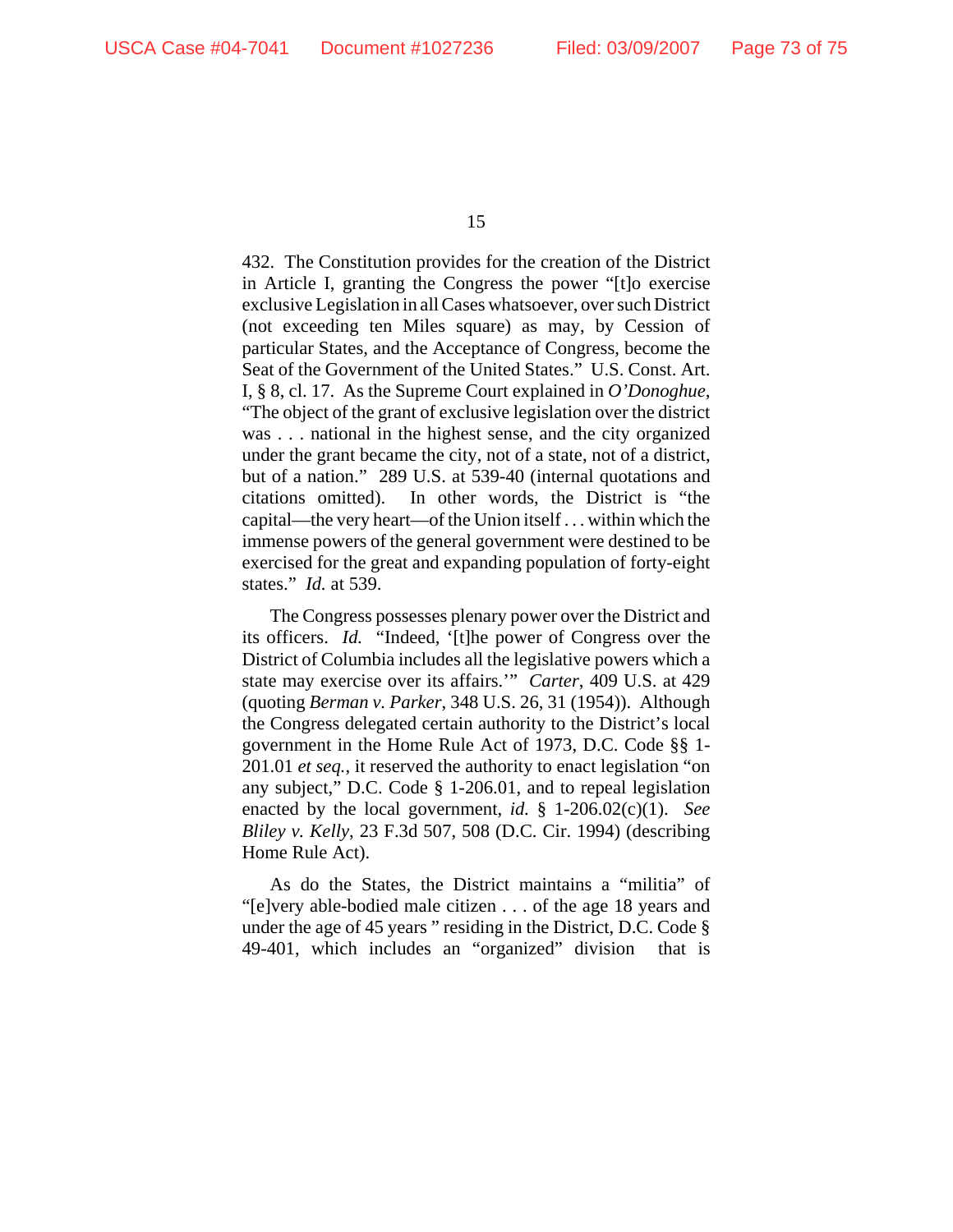16

"designated the National Guard of the District of Columbia," D.C. Code § 49-406. Nevertheless, the District is again unique in that its militia "is essentially a component of the federal government." *Seegars*, 297 F. Supp. 2d at 241. That is, it is controlled by the federal government and acts only on the order of the President.14 Executive Order 11,485 authorizes the Secretary of the United States Department of Defense to "supervise, administer and control" the District's National Guard "while in militia status" and to "order out the National Guard . . . to aid the civil authorities of the District of Columbia." Exec. Order No. 11,485, 34 Fed. Reg. 15,411 § 1 (Oct. 1, 1969).The Executive Order also provides that the "Commanding General and the Adjutant General of the National Guard will be appointed by the President," *id.* § 3, and that the Commanding General "shall report to the Secretary of Defense," *id.* § 1; *see also* D.C. Code § 49-301(a)-(b) ("There shall be appointed and commissioned by the President of the United States a Commanding General of the militia of the District of Columbia . . . . [T]he Commanding General of the militia of the District of Columbia shall be considered to be an employee of the Department of Defense."). Unlike a State Governor who can

<sup>&</sup>lt;sup>14"</sup>The President of the United States shall be the Commander-in-Chief of the *militia* of the District of Columbia." D.C. Code § 49-409 (emphasis added); *see also id.* § 49-404 ("The enrolled militia shall not be subject to any duty except when called into the service of the United States, or to aid the civil authorities in the execution of the laws or suppression of riots."); *id.* § 49-405 ("Whenever it shall be necessary to call out any portion of the enrolled militia the Commander-in-Chief shall order out, by draft or otherwise, or accept as volunteers as many as required.").